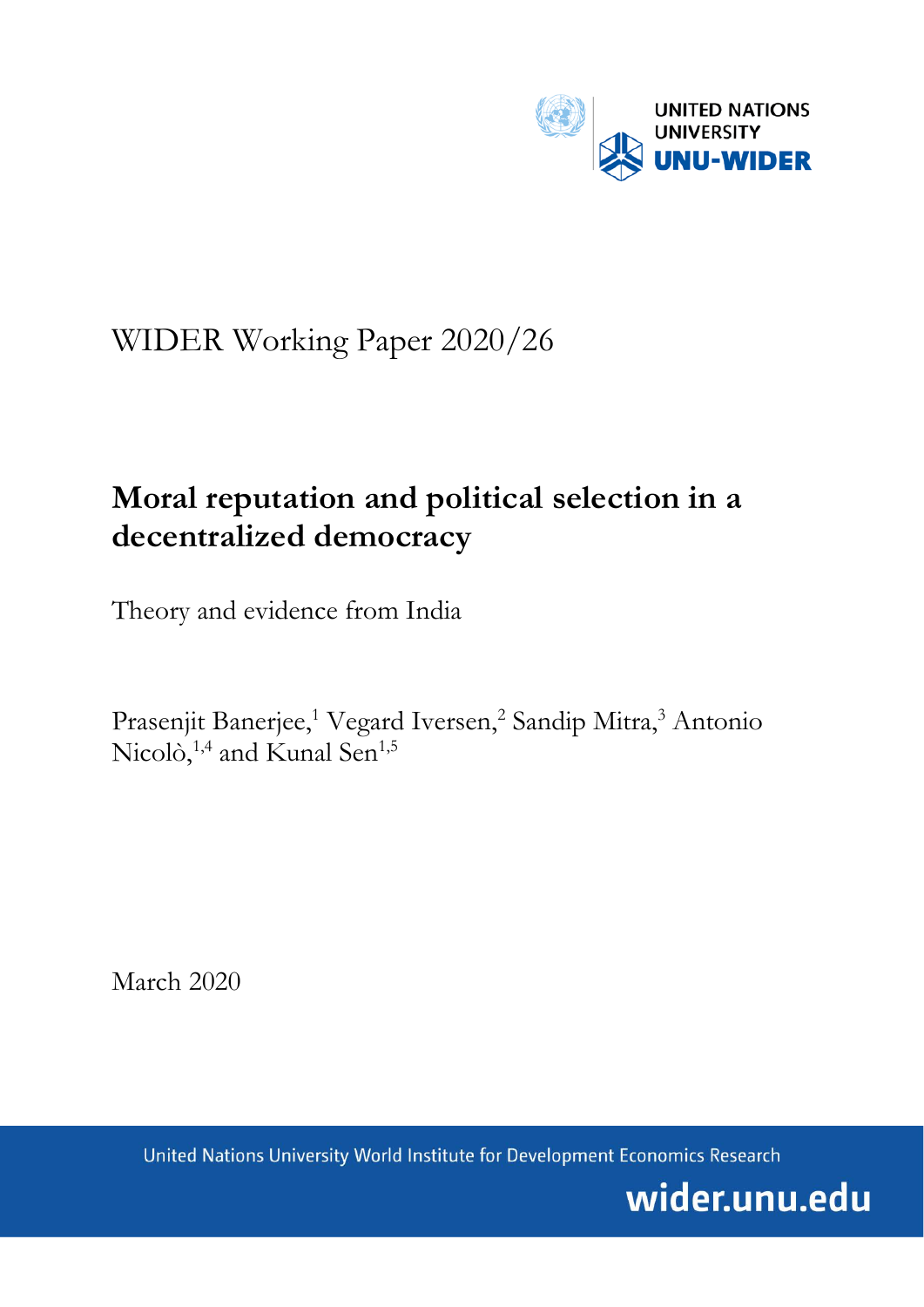**Abstract:** What motivates individuals to become politicians? This is an important question in decentralized democracies, where local politicians play a key role in public goods provision. However, and in emerging economies, bureaucratic hurdles and administrative failures introduce uncertainty about the returns to a politician's effort towards public goods provision. This paper presents a theoretical enquiry of political selection in the presence of such uncertainty. When individuals differ in their concern for reputation, our model predicts that politicians' effort is increasing in their reputation concern. With uncertainty about the public goods production (and thus reputational) returns to politician effort, our model also predicts that reputation-concerned individuals are more reluctant to join politics than those who worry less about their perceived moral stature. Using data from lab-in-the-field experiments in rural India with local politicians and non-politician participants, we find support for the main predictions of our model.

**Key words:** politicians, experiments, intrinsic motivation, reputation, India

#### **JEL classification:** H11, D64, O12

**Acknowledgements:** An earlier version of this paper was presented at the 13th Annual Conference on Economic Growth and Development, Indian Statistical Institute, Delhi, 18–20 December 2017; at conferences in Monash University, Melbourne, Australia and University of New South Wales, Kensington, Australia, in 2017; and at the 115th American Political Science Association's Annual Meeting, Washington DC, 29 August–1 September 2019.

Information and requests: publications@wider.unu.edu

ISSN 1798-7237 ISBN 978-92-9256-783-5

<https://doi.org/10.35188/UNU-WIDER/2020/783-5>

Typescript prepared by Ayesha Chari.

The Institute is funded through income from an endowment fund with additional contributions to its work programme from Finland, Sweden, and the United Kingdom as well as earmarked contributions for specific projects from a variety of donors.

Katajanokanlaituri 6 B, 00160 Helsinki, Finland

The views expressed in this paper are those of the author(s), and do not necessarily reflect the views of the Institute or the United Nations University, nor the programme/project donors.

<sup>&</sup>lt;sup>1</sup> University of Manchester, Manchester, UK; <sup>2</sup> University of Greenwich, London, UK; <sup>3</sup> Indian Statistical Institute, Kolkata, India;<br><sup>4</sup> University of Padua, Padua, Veneto, Italy; <sup>5</sup> UNU-WIDER, Helsinki, Finland; corr

This study has been prepared within the UNU-WIDER projec[t How do effective states emerge?](https://www.wider.unu.edu/node/237295)

Copyright © UNU-WIDER 2020

The United Nations University World Institute for Development Economics Research provides economic analysis and policy advice with the aim of promoting sustainable and equitable development. The Institute began operations in 1985 in Helsinki, Finland, as the first research and training centre of the United Nations University. Today it is a unique blend of think tank, research institute, and UN agency—providing a range of services from policy advice to governments as well as freely available original research.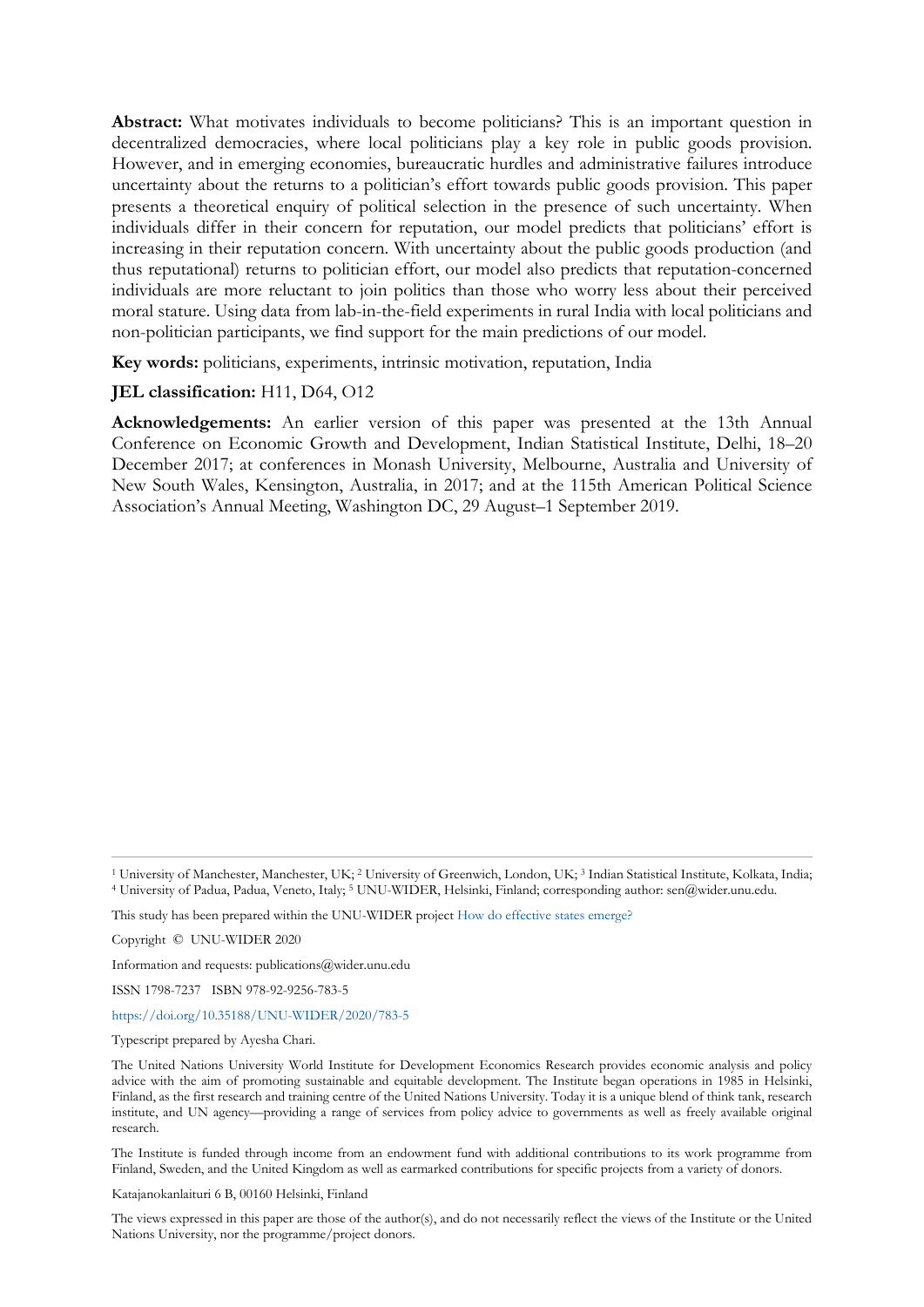#### **1 Introduction**

[T]hey seem to dread the toil and trouble and also, perhaps, the discredit and humiliation of political failure and defeat. For there are people who in opposite circumstances do not act consistently: they have the utmost contempt for pleasure, but in pain they are too sensitive; they are indifferent to glory, but they are crushed by disgrace; and even in their inconsistency they show no great consistency. (Cicero, *De Officiis*, 1.71, in Atkins and Griffin 1991)

In democracies, politicians are heterogeneous in type and self-select into whether or not to run for office. The quality of elected representatives is likely to be affected not just by skills and knowledge but also by personal characteristics that are relevant in politics, such as public service motivation (Fedele and Giannoccolo 2017; Perry and Wise 1990; Rainey and Steinbauer 1999) and social preferences (e.g. intrinsic preferences for constituents' well-being) (Jack and Recalde 2015; Bernheim and Kartik 2014; Wittman 1983; Calvert 1985; Kosfeld and Rustagi 2015). Even if politicians care less about the well-being of their constituents, they may want to invest effort in public goods provision to gain a good reputation (see e.g. Cavalcanti et al. 2018; Callander 2008; Bénabou and Tirole 2006). Reputation concerns are of particular interest when studying politicians who are constantly scrutinized by voters and peers. In this paper, we propose that reputational dividends may provide a more viable and effective instrument to attract and discipline politicians than formalized rewards and sanctions.

Exerting efforts may not, however, bolster a politician's reputation because of the uncertainty related to public goods provision in decentralized, low-income settings. In the presence of bureaucratic inefficiency and other institutional hurdles, politician effort is not enough to ensure that the intended public goods will materialize: voters may blame and hold politicians responsible for such failures. While an intrinsically motivated or self-interested person with potential aspirations may not care about this, a reputation-concerned individual will. Cognizant of this uncertainty, individuals more concerned about their reputations and sensitive to reputational loss will be more reluctant to join politics.

In our model, an individual decides whether or not to enter politics. A politician enjoys a fixed rent from the office and must decide whether to invest costly effort, which is unobservable to citizens, to produce public goods. The output from production is uncertain. If citizens observe that a positive amount of public goods is produced, they infer that the politician exerted effort. When no public goods are produced, people form beliefs about the reason for this failure—bad luck or deliberate politician inaction. Individuals care about their reputation. We assume three types of individuals differentiated by the degree of reputation concern: zero (i.e. selfish), low and high reputation concern. Because of the uncertainty about public goods production returns to politician effort, there is a high probability that a politician who exerts effort does not reap reputational dividends. Each individual has an outside option represented by a salary drawn from a known distribution. Following backward induction, we solve for equilibrium effort. First, politician effort is increasing in their reputation concern. Second, given the uncertainty, individuals with high reputation concern are more reluctant to join politics than individuals with low concern, and the latter more so than selfish individuals. This means that there will be more people who care less about reputational loss in the politician set than in the non-politician set. Using a 'lab-in-thefield' experiment, we test these two predictions of the model, and find support for the underlying assumption that (some) individuals care about their reputation, while social preferences like equality aversion or altruism play a limited role. Our subjects in the laboratory are village-level politicians and ordinary villager citizens.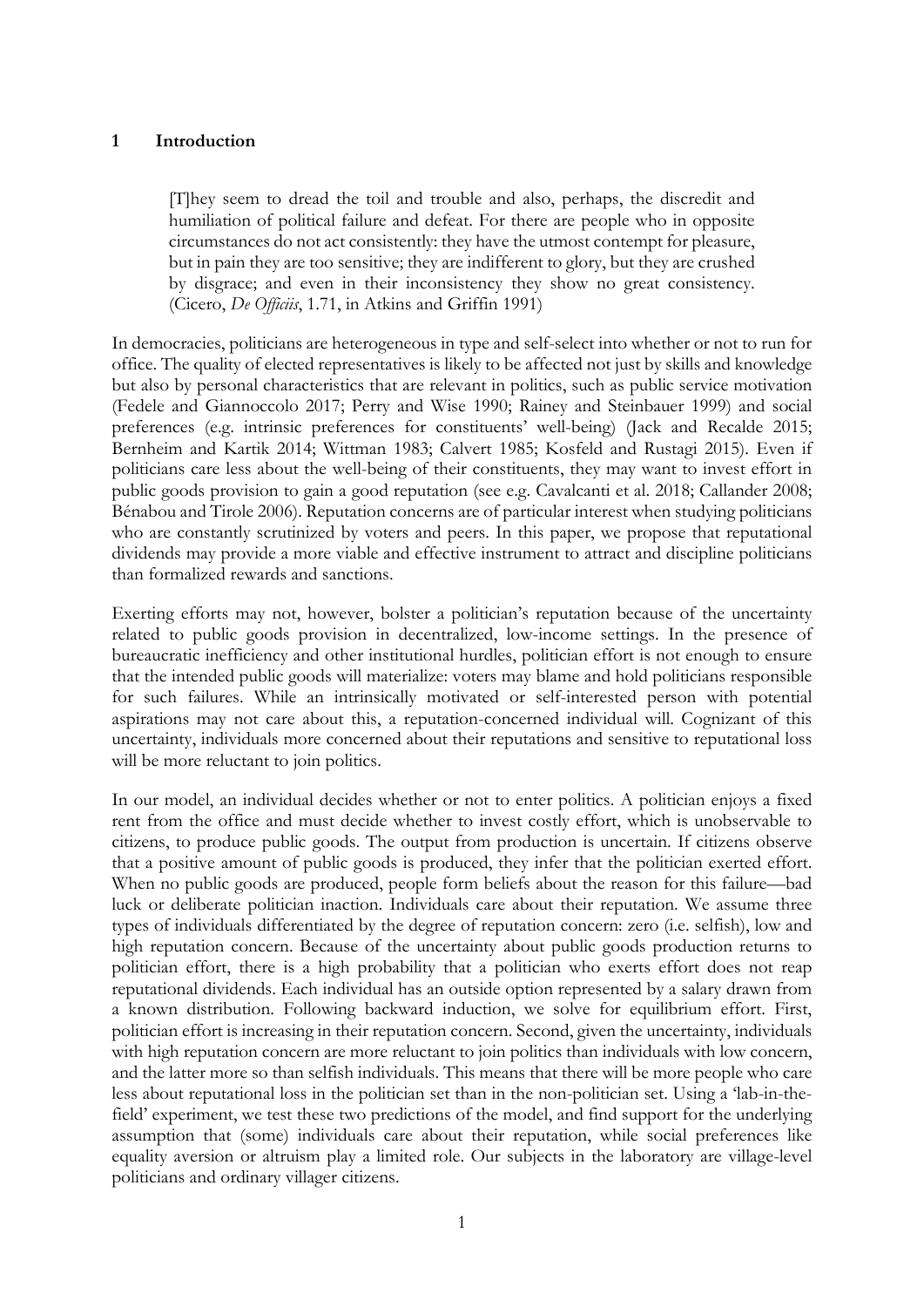We implemented our lab-in-the-field experiment in rural India, which provides the ideal context to test the predictions of our theory. Following the 'waves of decentralization' in developing countries (Bardhan and Mookherjee 2005; Bardhan 2016), India introduced the *panchayat* system in which village-level politicians, elected through a conventional democratic process, are responsible for implementing a variety of government-funded development programmes and for decisions about investment in local infrastructure, such as sanitation, drinking water, and roads (Chattopadhyay and Duflo 2004). The large variation in public programme implementation could be due to strong vested interests or unforeseen factors beyond local politicians' control (e.g. insufficient funds from the central government, coordination failure between different bureaucratic departments) (Jenkins and Manor 2017). Standard instruments, such as costly monitoring and financial incentives by the central government (e.g. Fisman and Miguel 2007; Olken 2007; Duflo et al. 2012), for attracting good-quality politicians and reducing their deliberate misconducts may not be sustainable in developing countries such as India due to public purse constraints.

Our lab-in-the-field experiment builds on the Andreoni and Bernheim (2009) (AB hereafter) design: with positive probability a subject (dictator or D) chooses how to split a monetary endowment with another subject (recipient or R), and with a different probability the entire endowment is randomly allocated either to the D or to the R. The final outcome is observed by an audience composed of the recipient, the experimenter, and other participants. Participants (politicians and ordinary citizens), from two different and distant locations, form groups following a random protocol. Each group member (i.e. D and R) in each room greets each other. We ran two experimental treatments: (1) treatment 1 (T1)—low visibility (the probability that the endowment is randomly allocated by nature is high (i.e.  $p=0.8$ ); and (2) treatment 2 (T2)—high visibility  $(p=0.1)$ . In the first treatment, while dictators who divide the endowment know that their decision will be implemented for sure, recipients (and the audience) who receive a zero amount do not observe whether the outcome was chosen by the dictator or was due to bad luck. In contrast, in the second treatment, the probability that nature intervenes is low, which makes it harder for dictators to hide their actions. Dictators who are more sensitive to reputation loss thus have a stronger incentive to display generosity towards their recipient: the amount they distribute is positively correlated with their reputation concern.

Further, we added a baseline anonymous treatment (T0). Ds and Rs sit in different rooms and do not meet each other before, during, or after the experiment. They play a dictator game similar to the low-visibility case (i.e.  $p=0.8$ ). The final outcome is published in each room. This baseline treatment is to disentangle subjects' intrinsic preferences from preferences for reputational gain as evidence shows that removing recipient anonymity affects generosity in dictator games (see Bohnet and Frey 1999; Hoffman et al. 1996; Ariely et al. 2009).

We found that almost all subjects behave selfishly in an anonymous setting—they give almost zero. They start behaving generously in a non-anonymous low-visibility treatment (i.e. when they can still hide their action behind nature)—there is a significant decrease in the proportion of 'zero giving' and a significant increase in the proportion of '50:50 giving' in T1 than in T0. This finding supports one of the assumptions in the model that politicians are not intrinsically motivated. We also found that politicians care about their reputation and distribute more when visibility increases (i.e. in T2).

Moreover, results show that politicians are not different from ordinary citizens when actions can be hidden—in both anonymous (T0) and non-anonymous (T1) settings. Both politicians and nonpoliticians respond to higher visibility of their action (i.e. in T2)—they behave more generously. However, the impact of visibility on behaviour is different for politicians and non-politicians. When visibility increases, the proportion of non-politicians who give zero, drops sharply to close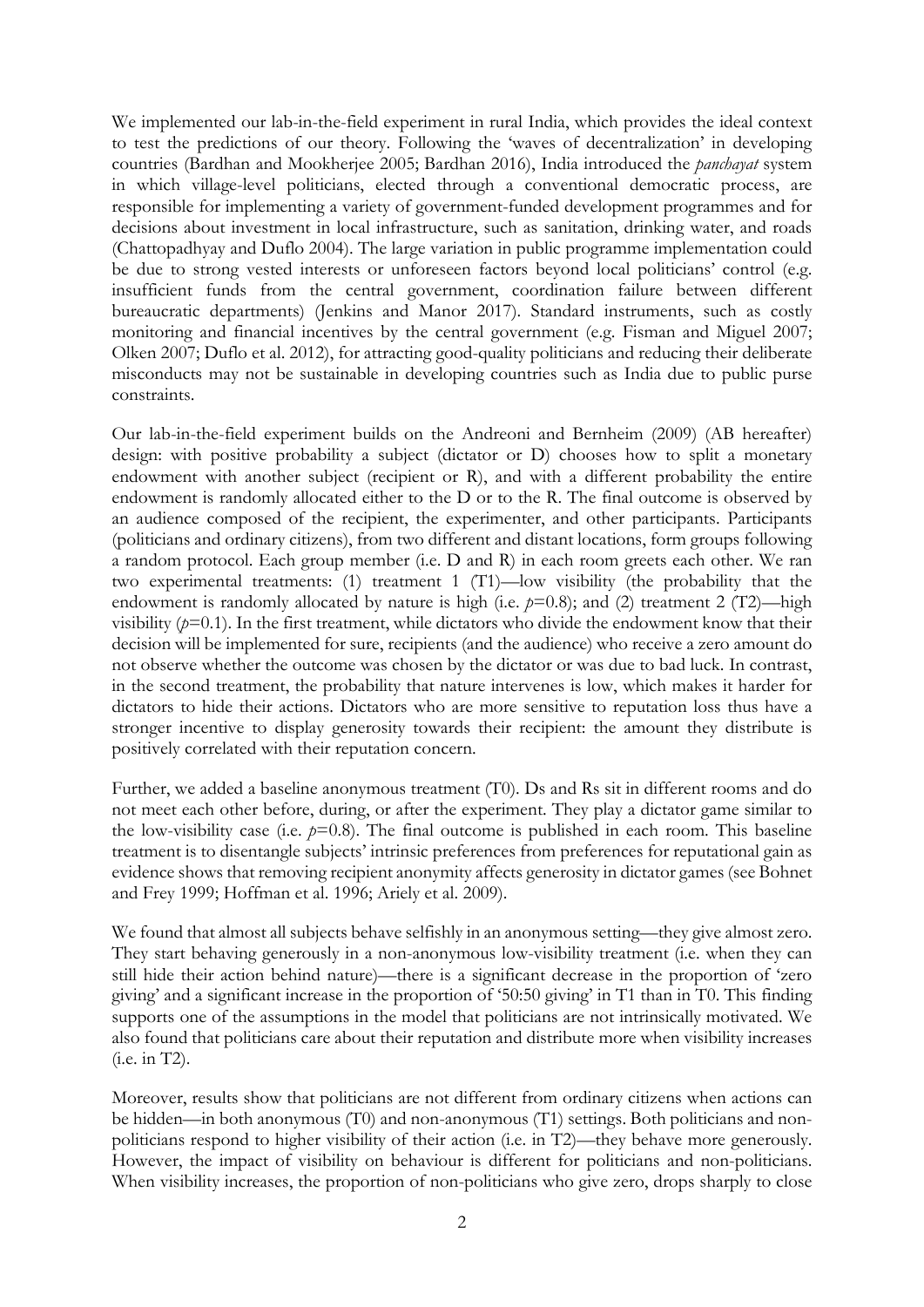to zero. Among politicians, this proportion also declines, but remains positive. Moreover, conditional on giving a positive amount, non-politicians on average distribute more generously than politicians. We found a statistically significant difference in the behaviour of politicians and non-politicians in the high-visibility treatment compared with the low-visibility treatment (even when we controlled for observable characteristics, such as age, gender, caste, and income). This implies that more people in the politician set than in the non-politician set are less sensitive about reputational loss—this supports the main prediction of the model. This is consistent with Vaishnav's (2017) portrayal of a subset of Indian politicians for whom public display of generosity is not a prioritized concern. They are free to have their cake and eat it too as long as they are effective in other domains.

The rest of the paper is organized as follows. We review the relevant literature in Section 2. Section 3 presents the theoretical model. Section 4 describes research design, including the game and experimental procedures. Section 5 presents the analysis and main findings. Section 6 concludes.

### **2 Background and motivation**

A well-run state contributes crucially to economic development and citizen welfare. Traditionally, the political economy literature argues that quality institutions are the main ingredients of good governance (e.g. Besley and Coate 1997; Osborne and Slivinski 1996) as they provide necessary incentives, such as electoral accountability, that help ensure that politicians act in the social interest (e.g. Buchanan 1989; Besley et al. 2004). However, evidence suggests that people who run institutions (i.e. politicians and elected representatives) can still fulfil rent extraction motives through corrupt means by exploiting private information about the true state of the world (Winters and Weitz-Shapiro 2013; Zamboni and Litschig 2018; Chong et al. 2015). Selection of competent politicians (e.g. skilled and well-educated) who act in the public interest is therefore another key determinant of good governance (Key 1956; Besley 2005). In democracies, politicians are heterogeneous in type and self-select into whether or not to run for office; concerns over selfselection go beyond their observable attributes: the social preferences of politicians (e.g. intrinsic preferences for constituents' well-being and reputational concern) also matter (Callander 2008; Bernheim and Kartik 2014; Kartik and McAfee 2007; Wittman 1983; Calvert 1985; Kosfeld and Rustagi 2015; Besley and Ghatak 2005).

Voters care about politicians' intrinsic preferences because personal rent-seeking behaviour at the expense of citizen welfare can be attractive to self-interested politicians whereas social preferences would motivate politicians to promote the welfare of constituents more. In many everyday situations it is difficult for a voter to identify whether a disappointing policy outcome is due to unforeseen factors beyond politicians' control or due to the deliberate action of politicians who enjoy private information about the true state of affairs in the world. A voter's dilemma is where to put the blame: the voter does not want to unfairly punish a true intrinsic politician who has no control over unforeseen factors responsible for policy failure; the voter is also reluctant to re-elect a selfish politician who exploits private information to deliberately extract rents. More information and public display (transparency) of politicians' actions may help improve citizens' welfare as even self-interested politicians may want to give up potential rents from the office to avoid a loss of reputation and, thereby, loss of a re-election possibility (e.g. Ferraz and Finan 2011; Brollo et al. 2013; Cavalcanti et al. 2018; Bobonis et al. 2016) .

In this paper, we investigate whether self-selected politicians have intrinsic preferences for constituents' welfare or just behave strategically to gain a good reputation by exploiting private information. While empirical studies can successfully document politicians' self-selection with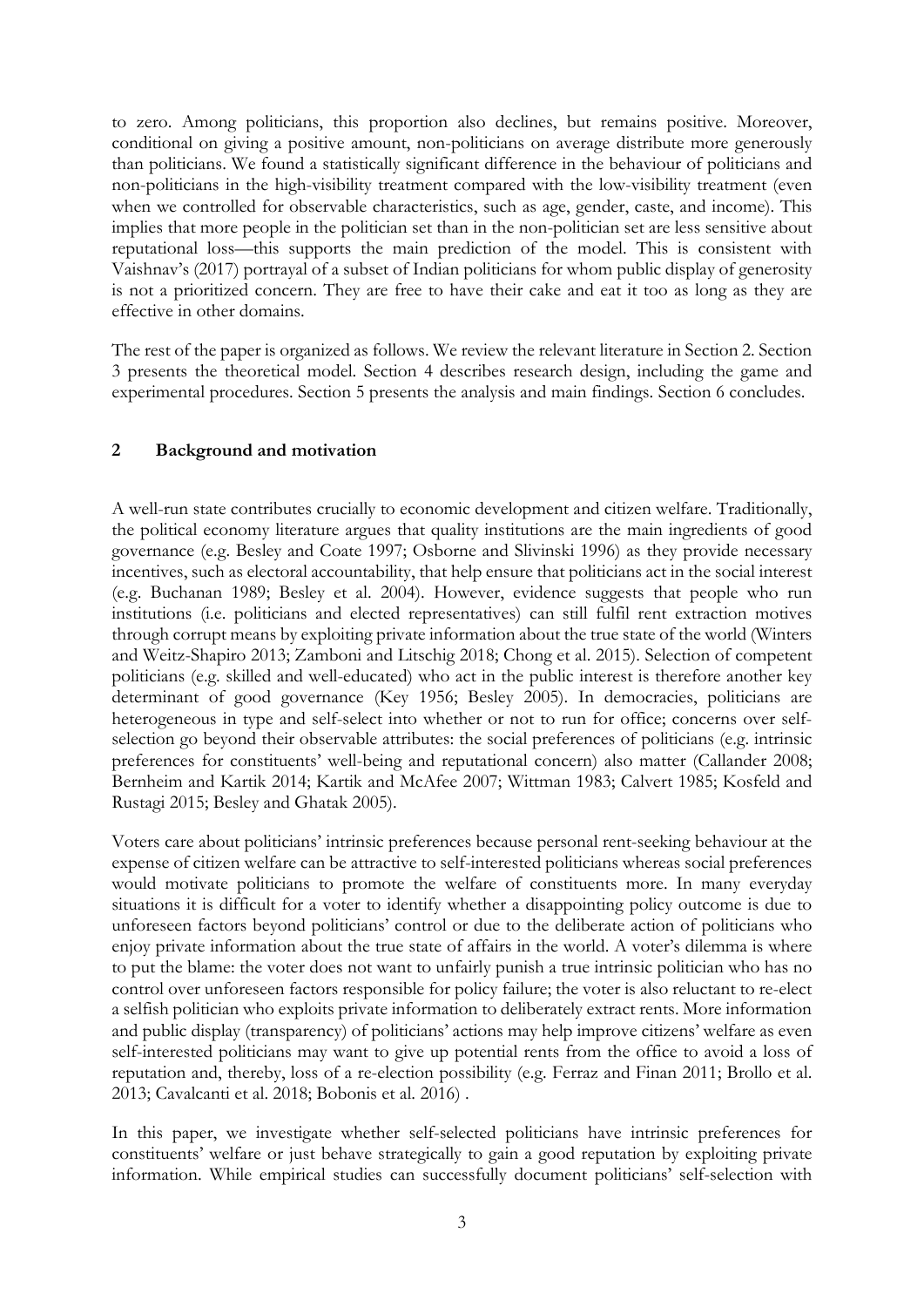respect to measurable personal attributes such as ability and competence (e.g. education or legislative efforts) (Ferraz and Finan 2011; Bó et al. 2017; Bardhan and Mookherjee 2005) ex ante as well as ex post, the empirical study of politicians' social preferences raises more difficult identification challenges. In response, economists step back to the laboratory to investigate social preferences within controlled settings and aided by incentive-compatible mechanisms (Corazzini et al. 2014; Camerer 2003). For the present enquiry, the external validity of standard laboratory experiments with student participants would be of limited or no value since selection into politics and academic studies are incomparable (see Enemark et al. 2016; Cappelen et al. 2015). We conduct a lab-in-the field experiment with politicians and common citizens (henceforth, non-politicians): decision makers take actions that affect other individuals' welfare in an uncertain environment in which only the final outcome, and not their actions, can be observed by others. We investigate how politicians respond to a more transparent system, which is captured by reduced uncertainty about the true state of the world. We are interested in whether self-selected politicians differ from ordinary citizens with respect to their intrinsic preferences and reputation concerns.

This is of special relevance in developing country settings with decentralized systems of governance where attracting better politicians and the use of incentive-based disciplining mechanisms are constrained by higher opportunity costs of public funds and by underdevelopment (e.g. lack of education). Decentralization of responsibility for the production and distribution of public services and programmes to local politicians is now common in developing countries. In democratic settings, decentralized systems are subject to electoral pressure and often to careful scrutiny by local citizens. Political decentralization in all India's states was significantly strengthened by the 1993 Panchayati Raj Constitutional Amendment (West Bengal had started the process of strengthening *gram panchayats* earlier, in effect since 1983). Accordingly, many social welfare programmes are now implemented by locally elected politicians. For example, successful implementation of India's best resourced (and the world's largest) social welfare programme to date, set out by the Mahatma Gandhi National Rural Employment Guarantee Act (MNREGA) (reaching 33 million households in 2013–14) depends, critically, on the efforts of local politicians, who are responsible for programme administration (Jenkins and Manor 2017).

Although decentralization offers advantages over a more distant and centralized system of programme delivery, empirical evidence does not always support this conjecture. Within the same decentralized political system, there is typically significant variation in the manner local politicians deliver public goods to their constituencies. For example, there is ample evidence of resort to clientelism, corruption, and rent extraction by local politicians resulting in sub-optimal performance within decentralized systems (Bardhan and Mookherjee 2006). In addition, institutional hurdles and bureaucratic inefficiency could also be blamed for such failures (Bardhan and Mookherjee 20[1](#page-5-0)5).<sup>1</sup> All these add uncertainty in production and provision of public goods at the local level. If a politician is judged by the outcome of public goods delivery (as effort is generally unobservable), there is high probability that the politician may not get due credit (and hence reputation) even after exerting effort. Such uncertainty may then affect an individual's expected utility from joining politics. Given this, we investigate which type of individual is going to join politics—self-interested, altruistic, or reputation-seeking. In this paper, we explore whether the

<span id="page-5-0"></span><sup>&</sup>lt;sup>1</sup> For example, in the case of MGNREGA in India, which guarantees 100 days of manual work to the rural poor at government stipulated wage rates, in principle, rural households who demand work from the scheme should be provided employment in a given year. However, while the elected head of the village council is responsible for the implementation of the programme, various delays in approval of projects and payment to beneficiaries occur at higher levels (block, district, and state) leading to widespread rationing of work demanded which are outside the village head's control (Dutta et al. 2014; Banerjee et al., forthcoming).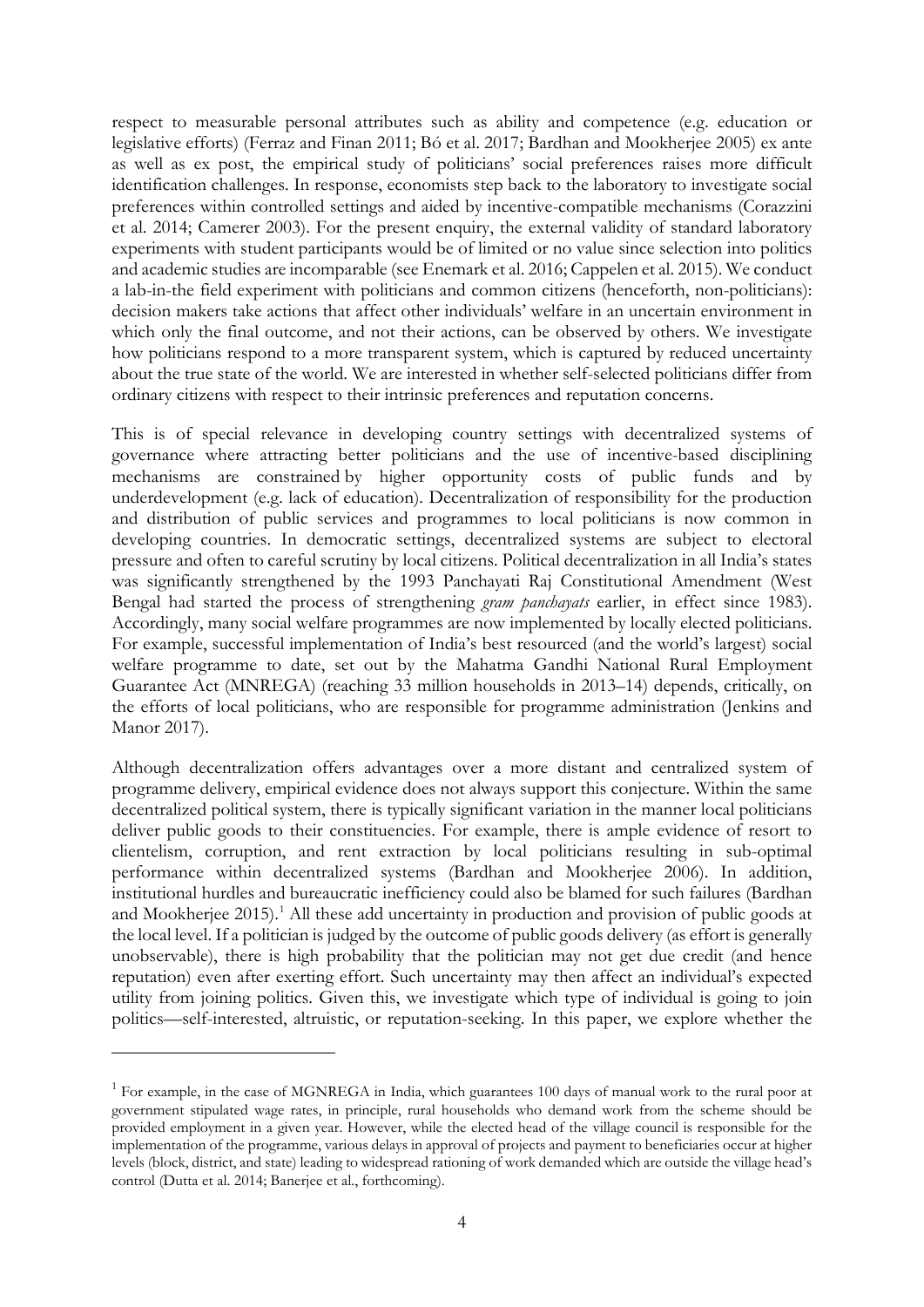uncertainty in the production of public goods affects the self-selection of politicians—are those less sensitive to reputational loss more likely to join politics? To address this question, we set up a simple theoretical model that provides a clear testable hypothesis on which individuals are more likely to become a politician, and then attempt to validate the core hypothesis using an innovative lab-in-the-field experiment in a decentralized emerging democracy—the case of India.

#### **3 Theoretical model**

Consider an individual who has to decide whether to become a politician or remain a citizen. A politician exerts costly effort to produce a public good,  $g(e)$ , that affects their constituency's welfare. A politician receives a rent for office and has concern about their social reputation among citizens. Social reputation corresponds to citizens' beliefs about the level of effort the politician has exerted in office. Therefore, the expected utility of a politician is

$$
U_i^P = R + \beta_i \varphi(\widetilde{e}|_{g(e)=g} - \overline{e}) - c(e)
$$

where  $e|_{g(e)=g}$  denotes citizens' beliefs about the level of effort exerted by the politician having observed the amount of public good produced  $g(e)$ , and  $\bar{e} > 0$  is an exogenous reference level; the function  $\varphi(\tilde{e} - \bar{e})$  takes the value −1 if  $\tilde{e} < \bar{e}$  and the value  $\tilde{e}$  otherwise;  $\beta_i \ge 0$  measures how much an individual  $i$  cares about their social reputation.

Notably, social reputation can be positive or negative depending on whether citizens believe that the politician's effort is higher or lower than the reference level. The function  $c(e)$  denotes the cost effort, which is increasing; for simplicity, we assume that it is a quadratic function in the effort exerted,  $c(e) = (\alpha e^{\lambda}2)/2$ . We also assume that there are three types of individuals in the population: (selfish) individuals who do not care at all about social reputation, with  $\beta_i = 0 \equiv \beta_0$ , and individuals who assign, respectively, a low or high weight to this component,  $0 = \beta_0 < \beta_l$  $\beta_h$ .

The public good is a random variable that takes the value zero with probability  $p$  and the value  $g(e) = e$  with complementary probability. It follows that if citizens observe a positive amount of public good they can immediately infer with certainty the amount of effort exerted by the politician, while if  $g(e) = 0$  they have to form beliefs about whether this outcome is due to bad luck or a politician shirking responsibility. The variable  $p$  captures the riskiness of the public goods production activity. In economies with inefficient bureaucracy or inefficient central government, local politicians may suffer high uncertainty about whether their efforts will really benefit their constituencies: a large  $p$  captures this situation. We focus our analysis on economies in which politicians confront large probability of failure in the production of public goods. We argue that in this case, on average, politicians care about social reputation less than the average citizen.

Suppose first that in equilibrium politicians have a bad (negative) social reputation when  $g(e)$  = 0; that is  $e|_{g(e)=g} < \bar{e}$ . Then we verify that this condition is satisfied in equilibrium. We solve by backward induction. Consider first a politician who does not care about social reputation. In equilibrium the politician exerts zero effort and their expected utility in being a politician is equal to R. Consider a politician of type  $\beta_k$  with  $k \in \{l, h\}$  who has to decide the amount of effort to be exerted. Since  $\mathcal{C}|_{g(e)=g} < \bar{e}$  then

$$
U_k(e) = R - p\beta_k + (1 - p)\beta_k - c(e)
$$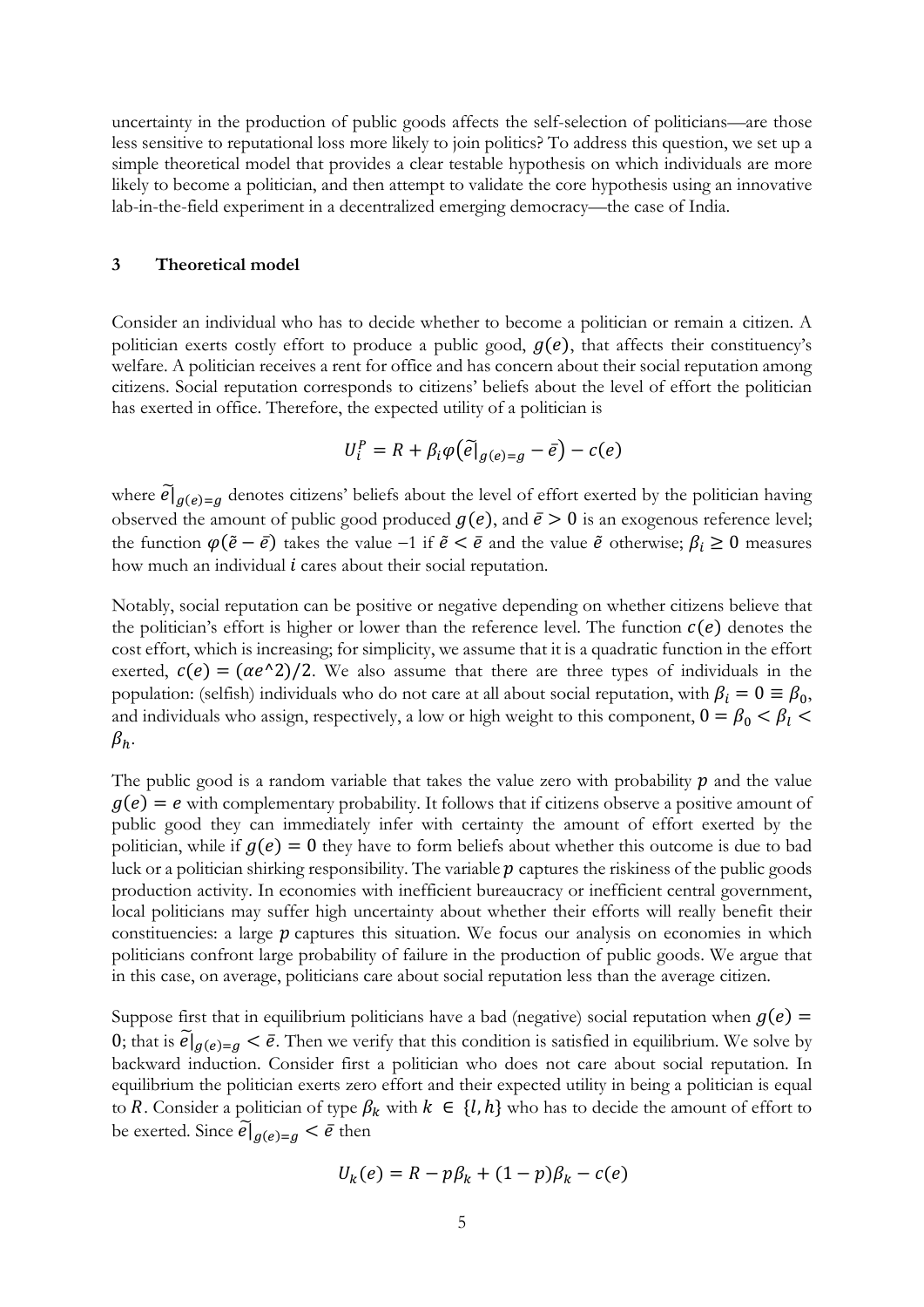which implies  $e_k^* \cdot (1-p) \beta_k / \alpha$  if  $e_k^* > \bar{e}, e_k^* = 0$  otherwise. Therefore, if  $e_l^* > \bar{e}$ , then  $e_h^* > e_l^* > 0$ ; the effort exerted by a politician increases in their concern for reputation and decreases in the probability of failure. The expected utility that a politician of type  $k$  gets is

$$
R - p\beta_k + (1 - p)\left(\frac{(1 - p)\beta_k}{\alpha}\right)\beta_k - \frac{\alpha\left(\frac{(1 - p)\beta_k}{\alpha}\right)^2}{2} = R - p\beta_k + \frac{((1 - p)\beta_k)^2}{2\alpha}
$$

Notice that, if  $\beta$ <sub>-</sub> $l < 2p\alpha/(1-p)^{2}$ , then the reputation-concerned politicians have a lower expected utility than selfish politicians. It is easy to prove the following.

LEMMA 1. *Suppose that in case of failure, politicians' reputation is negative. For any distribution of types in the population there is a threshold*  $\tilde{p}$  *such that if the probability of failure*  $p > \tilde{p}$  *the higher is the social reputation concern of a politician, the lower is their expected utility.*

The result is very intuitive. If a politician is going to experience bad reputation with high probability, the higher is their concern for social reputation, the larger is their expected utility loss.

We consider now the choice of becoming a politician. Each individual chooses between being a politician and remaining a citizen. A citizen receives a salary  $w$  which is a random draw from a distribution  $F(w)$ . Each individual after having observed their expected salary as a citizen decides whether to become a politician. It follows that selfish individuals become politicians if  $w < R$  and do not enter politics otherwise. Reputation-concerned individuals become politicians for every  $W \leq \overline{W}^k$ , where  $\overline{W}^k = U_k(e^*)$ .

Therefore, if  $p > \tilde{p}$ , then  $\overline{w}^h < \overline{w}^l < R$ . To close the model, we have to verify under which conditions  $e|_{g(e)=0} < \bar{e}$ . Let *S*, *H*, and *L* be the fraction of types (selfish, high and low social reputation-concerned, respectively) in a population of unitary mass. The expected effort exerted in equilibrium by a politician is

$$
\widetilde{e}|_{g(e)=0} = \frac{(1-p)\beta_h}{\alpha} \frac{HF(\overline{w}^h)p}{F(\overline{w}^h) + F(\overline{w}^l) + F(R)} + \frac{(1-p)\beta_l}{\alpha} \frac{LF(\overline{w}^l)p}{F(\overline{w}^h) + F(\overline{w}^l) + F(R)}
$$

Also, it is easy to check that for any  $\bar{e} > 0$ , there exists a sufficiently large probability p such that  $e|_{g(e)=0} < \bar{e}.$ 

PROPOSITION 1. *If the probability of failure* p *is sufficiently large, then in equilibrium the fraction of social reputation-concerned individuals is lower among politicians than among citizens.*

#### **3.1 Experimental prediction**

We run a simple dictator game where nature intervenes with a probability  $p$  and with equal probability assigns the entire endowment to the dictator or to the receiver. A recipient's beliefs about the amount offered by the dictator depends on  $p$  when they get zero. Assuming that the reference split is  $e \in (0, 1/2)$ <sup> $\wedge$ </sup>2, dictators who distribute at least the reference split gain positive reputation, while those who distribute less than the reference split suffer a bad reputation.

First, our model predicts that individuals are motivated by social reputation and not by inequity aversion. Therefore, in an anonymous treatment, where reputation does not play any role, dictators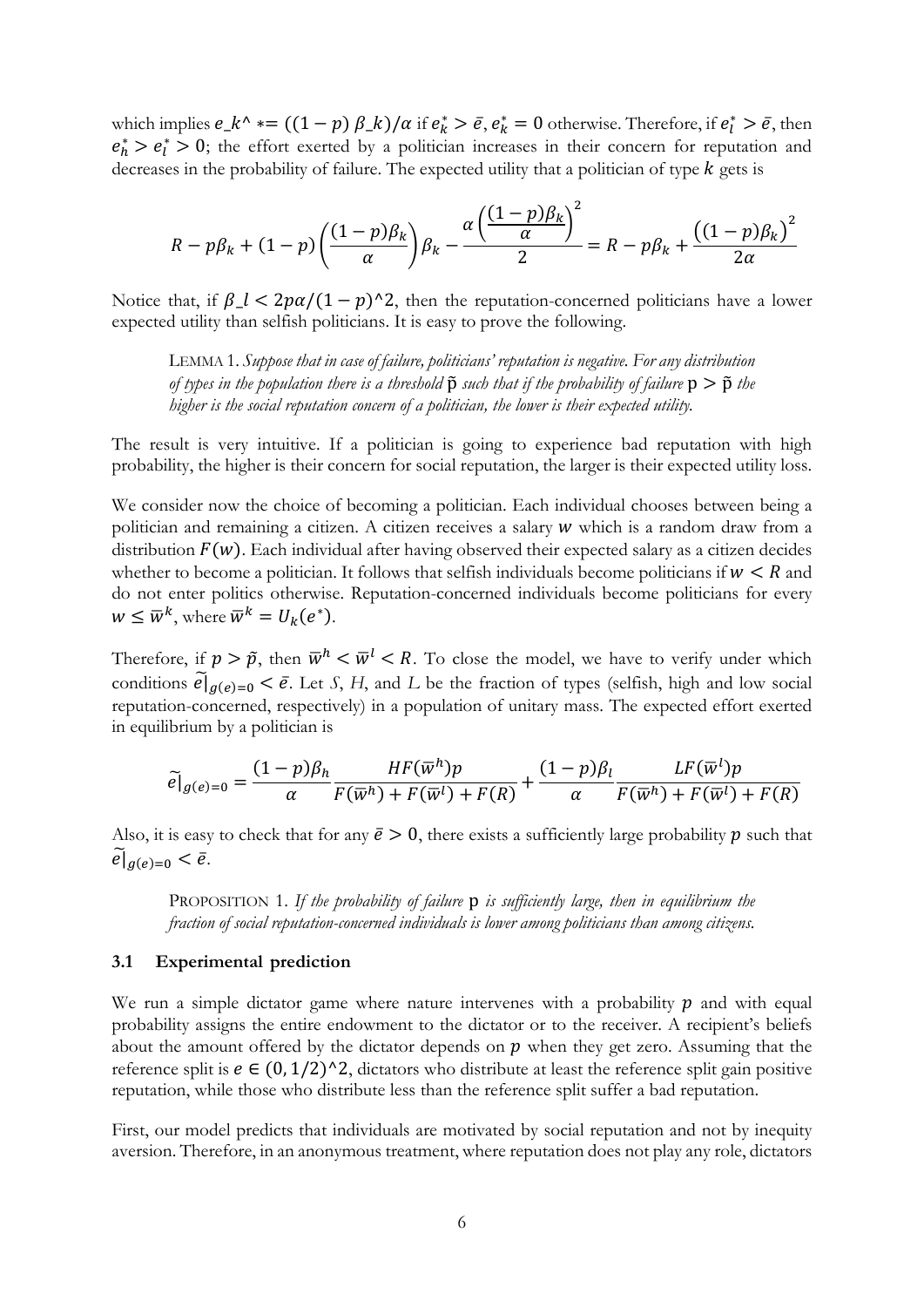should distribute an amount equal to zero. Second, it predicts that there is a pair of probabilities  $0 < p^b < p^a < 1$  such that

$$
e_l^*(p^a) = \frac{(1-p^a)\beta_l}{\alpha} < \bar{e} < \frac{(1-p^a)\beta_h}{\alpha} = e_h^*(p^a)
$$
 and  $e_l^*(p^b) = \frac{(1-p^b)\beta_l}{\alpha} > \bar{e}$ .

We sum the predictions as follows:

- In anonymous treatments, the amount distributed is equal to zero.
- Individuals care about their reputation of being generous.
- In non-anonymous treatments, the amount distributed decreases in the probability that nature intervenes.
- In non-anonymous treatments, politicians distribute less than non-politicians.

#### **4 Experimental design**

#### **4.1 Recruitment**

We envisaged two main organizational challenges in recruitment: (i) recruiting real politicians as subjects; and (ii) creating a neutral field-laboratory environment.

In recruiting politicians for our study, we exploit India's decentralized and democratic local governance structure, a three-tier *panchayat* system that was substantively reformed and strengthened in 1993 (in some cases, such as West Bengal, since 1979).<sup>[2](#page-8-0)</sup> This system has three tiers: *gram panchayats* (village-level councils), *panchayat samitis* (block-level councils), and *zila parishads* (district-level councils). A *gram panchayat* is divided into *samsads* (wards). Citizens elect representatives for each tier and elections are held in regular five-year intervals. [3](#page-8-1) Village-level elected representatives generally do not have a role in the higher tiers (e.g. block or district level) unless they are the village council head or hold a key position in the political party they belong to.

Our subjects are bottom-tier politicians (i.e. elected representatives of the village council), who have lower opportunity costs of time and serve relatively small constituents (approximately 3,100 persons, on average, per council, as reported in Anukriti and Chakravarty 2017), from two Indian states—West Bengal and Uttar Pradesh. Through the 73rd Constitutional Amendment (1993), village councils were given responsibility for implementation of a variety of government-funded development programmes and decisions about investments in local infrastructure such as sanitation, drinking water, and roads (Chattopadhyay and Duflo 2004). The elected representatives of interest here can thus exercise considerable power in their constituencies.

<span id="page-8-0"></span><sup>&</sup>lt;sup>2</sup> Through the 1993 landmark 73rd Constitutional Amendment.

<span id="page-8-1"></span><sup>3</sup> The politicians at the bottom tier of this system (*samsad* or ward leader) represent around 500–600 voters (around 150–200 households) and are members of a village council or *gram panchayat*. *Gram panchayats* usually serve around 3,000–5,000 voters (on average 3,100 voters per *gram panchayat*; see Anukriti and Chakrabarty 2017), although size varies widely. The second tier (i.e. block level) consists of 10–12 *gram panchayats* and the final tier is the district council (i.e. *zila parishad*) which consists of 15–20 (on average) blocks.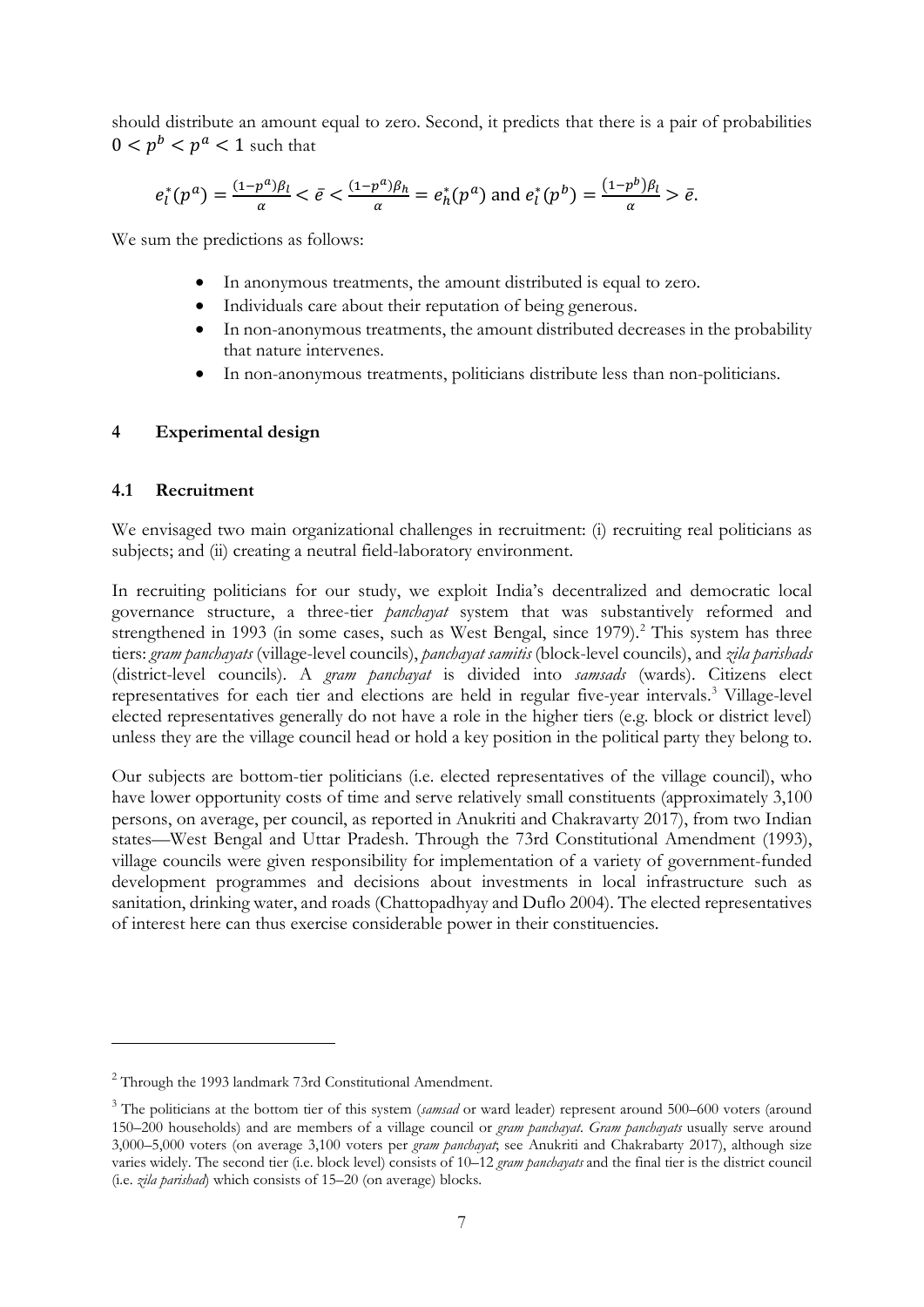Our definition of a politician is a person who has either recently fought or recently won an election for a village council (*gram panchayat*) seat as a ward member. [4](#page-9-0) These self-selected politicians' preferences—whether selfish or social—have not been studied in depth. Monetary incentives for holding office are limited (e.g. the official salary of the village head is about USD 50/month; ward leaders are paid even less), but there are potential private returns from political rents and corrupt practices. [5](#page-9-1) Elected representatives may also enjoy high social status (e.g. Fehr et al. 2013; Jack and Recalde 2015). Village-level politicians are likely to have lower opportunity costs of time and are unlikely to be concerned about their reputation (e.g. to influence the probability of winning elections) when facing an unknown audience that they have not previously met and are unlikely to meet in the future.

West Bengal's Hooghly district and Uttar Pradesh's Varanasi district were selected due to convenience and researchers' prior experience working there. From among the administrative blocks in each of these districts, we randomly selected two blocks following a stratified random sampling based on geographical location. [6](#page-9-2) Next, *gram panchayats* were randomly selected from each block. We randomly selected our politician participants from a carefully assembled list of politicians who had stood for *gram panchayat* elections during the last 10 years. [7](#page-9-3) We made sure that politicians and other participants from one *gram panchayat* did not have any prior knowledge about their matched-counterparts from another *gram panchayat*. [8](#page-9-4) We also chose the timing of the experiment carefully to avoid any overlap with election-related or other political campaigning.

From each village and based on the household census, we also invited randomly selected ordinary citizens (non-politicians) to participate in the experiment. This presence of non-politicians aimed to reduce experimental demand effects, since a sample consisting only of politicians could intensify the feeling of being under scrutiny during the experiment. We discuss this issue in more detail after presenting our results in Section 5.

<span id="page-9-0"></span><sup>4</sup> We purposely avoided recruiting village council heads (*pradhans*) because of their typically greater and more visible role in their party's political machinery, and their higher likelihood of being known to more villagers within a district, including among those from distant locations. The opportunity cost of time for village council heads would also be higher than for ward members.

<span id="page-9-1"></span><sup>5</sup> Some evidence suggests that an average candidate spends USD 400–800 during a village council election (see Jain 2011). The average declared wealth of re-contesting candidates to parliament and state legislative assemblies in 2004 was 134 per cent higher than during the first election (Sastry 2014), suggesting high rents. Fisman et al. (2014) also show that the annual asset growth of winners in state elections is 3–5 percentage points higher than for runners-up. Although similar statistics are not available for village council candidates, the returns are likely to be non-trivial.

<span id="page-9-2"></span><sup>6</sup> For example, from among Hooghly's 18 administrative blocks, we randomly selected Singur and Dhaniakhali. In Uttar Pradesh, the administrative blocks of Badagaon and Sevapuri were selected following a similar procedure.

<span id="page-9-3"></span><sup>7</sup> For each *gram panchayat* and to recruit politicians, we prepared a list of individuals who had contested or been elected during the two most recent elections and drew randomly from this list.

<span id="page-9-4"></span><sup>&</sup>lt;sup>8</sup> Our research assistants recruited local enumerators to collect participant information. They prepared a list (census) of households, which was always only in their custody, containing basic demographic information (name of household head, sex, education, occupation). Following a blinded, random protocol, the enumerators selected potential participants and invited them to participate with an invitation letter prepared by the research team. The letter neutrally framed the purpose of the study (e.g. 'we want to study challenges of rural development') and explained the random selection of the village/*gram panchayat* and participants and that participation is voluntary. It also provided other relevant information about the study (e.g. duration, incentives, etc.) (see 'Invitation letter' text in Appendix C). Participants were then given a few days to decide whether to take part. Participants knew that they could change their decision any time, even during the study, without giving any explanation.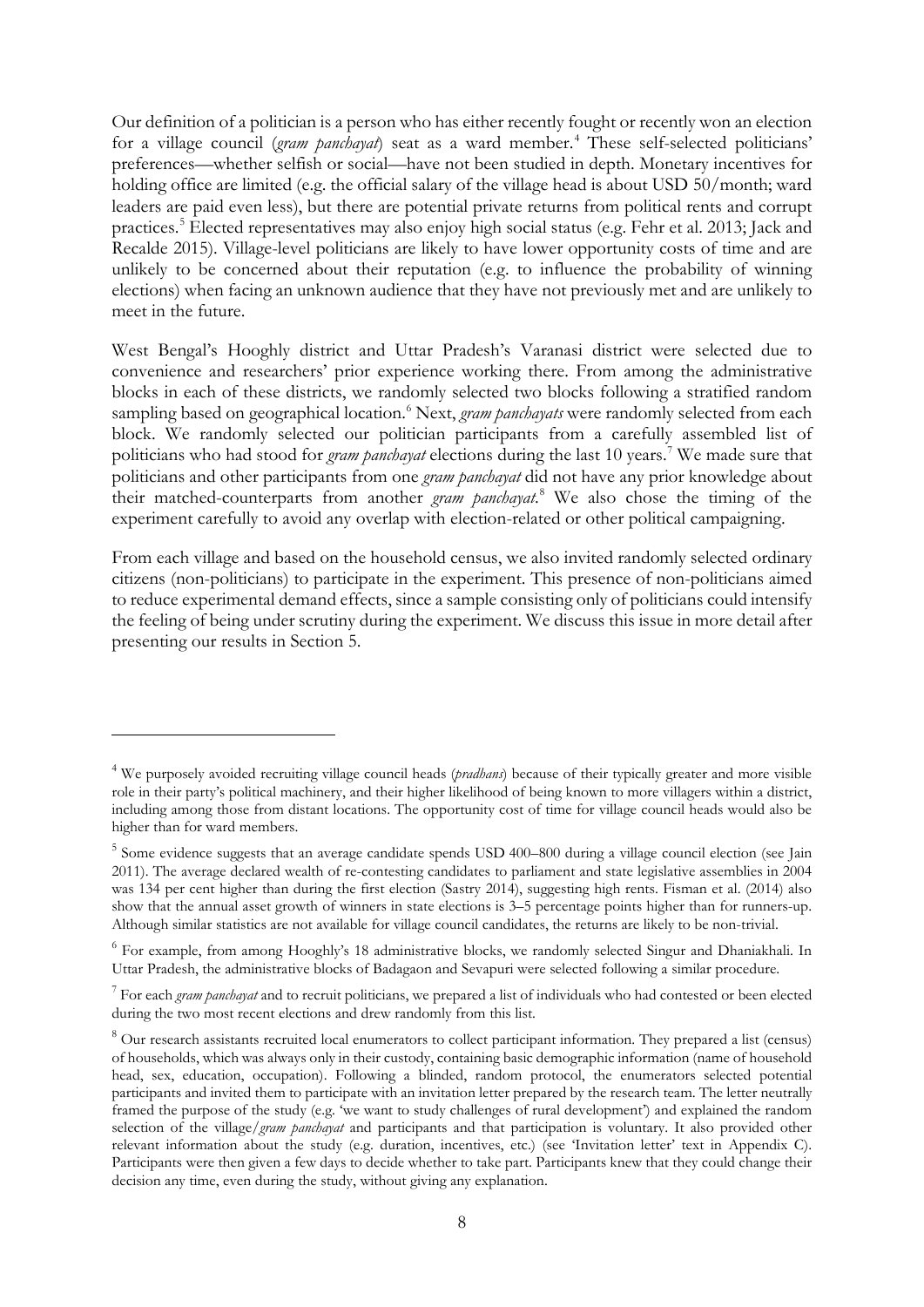#### **4.2 Design**

Our implementation of the design is described in the following treatment steps.

#### *Treatment 0: Baseline anonymous*

(1) Participants from the home-village (where the venue was located) and the visitor-village (i.e. from distant locations)—10 politicians and 10 non-politicians from each village—arrived separately at the experimental venue and were seated in two different rooms. Participants from the home-village did not meet participants from the visitor-village before entering the laboratory, during the experiment, or after the experiment. In each room, there were 20 participants—10 politicians and 10 common villagers—and they were from the same village. (2) The experimenter read out and explained the instructions of the game aloud and answered questions from participants. Each participant was then asked to solve a short quiz. Those who could not answer the quiz properly were given an extra explanation from the experimenter. The experimenter made clear that participant names would not be recorded. No communication between subjects was allowed (verbal or any other type). Two practice rounds of the game were played.<sup>[9](#page-10-0)</sup> (3) Each participant from each room randomly formed a pair with another participant in the other room.<sup>[10](#page-10-1)</sup> (4) In each pair, their roles in the game (D or R) were determined randomly and both politicians and non-politicians could be assigned the role of dictator. We did not change their roles in each round—a randomly chosen dictator remained dictator for the entire session.<sup>[11](#page-10-2)</sup> (5) Each pair received a fixed and known endowment—INR 1,000 (approximately USD 15.50)<sup>[12](#page-10-3)</sup>—for each round and the dictator had to decide how to allocate the endowment between him/herself and his/her partner (i.e. R) sitting in the next room.

(6) Each D received a random (and confidential) private number between 1 and 10—no other person in the room, not even the experimenter—knew this number. Each D was asked to come up to the front desk one by one where they picked a chit randomly from an urn containing 10 chits, and each chit had a number between 1 and 10. Only a D could see his/her private number, no one else (not even the experimenter). They wrote the number on their decision sheet in private. (7) At the start of each round, the experimenter announced two numbers randomly chosen between 1 and 10 and only those Ds with the corresponding numbers made a decision, other Ds could not. (8) Each D filled in their decision sheets (e.g. their group number, private number, and round number) in an enclosed area one by one. Only Ds whose private numbers were announced could choose and record a distribution on the decision sheet in private, others would just tick a

<span id="page-10-0"></span><sup>&</sup>lt;sup>9</sup> We did not record participant names. As noted, only the enumerators had access to participant names and our research assistants or any other member of the research team did not record names during data entry. We reiterated before the experiments that the research team would not have access to participant names.

<span id="page-10-1"></span> $10$  Participants in each room were divided into two sections (e.g. A and B) randomly. Each participant in each section in each room was randomly matched with another participant from the same section sitting in other room (e.g. Participant X in Section A in Room 1 was randomly matched with Participant Y from Section A in Room 2) and formed a pair.

<span id="page-10-2"></span><sup>&</sup>lt;sup>11</sup> As our research focus was on politician behaviour and it was challenging to recruit politician participants, we did not follow an equal split while randomly allocating the roles of politicians and non-politicians. Instead, we did the following for each session: randomly chose a number between 5 and 8 and chose the split accordingly (e.g. if number 6 was drawn, 6 out of 10 politicians played the role of dictator for that session).

<span id="page-10-3"></span><sup>&</sup>lt;sup>12</sup> For example, the minimum agricultural wage for a skilled labourer and the MGNREGS daily wage for an unskilled worker in West Bengal were fixed at INR 272 and INR 176 by the government in 2016 (see e.g. Government of West Bengal, Labour Department 2015–20). Also, average daily agricultural wages in West Bengal and Uttar Pradesh are around INR 315 and INR 233 in 2017 (see Government of India, Labour Bureau Shimla 2017).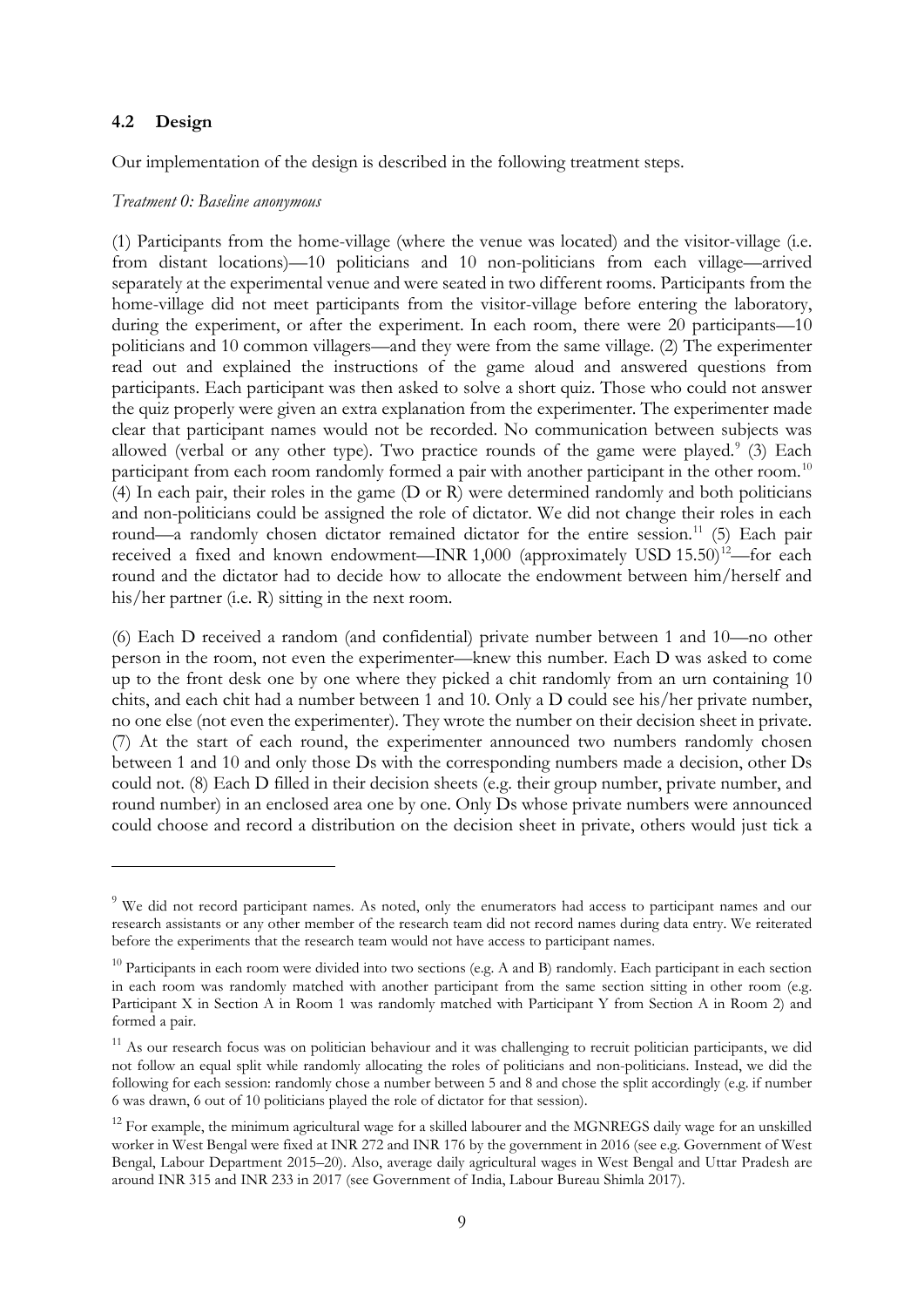box which stated that nature would give zero to either a D or R (see the example of decision sheet in the Appendix A). (9) All Ds, who made a decision or who ticked a box, folded the decision sheets and put them in an envelope, named, e.g. Round 1—Decisions, themselves. No one (including the experimenter) could identify which individual made a decision and what their decision was. The Rs sitting in next room, other Ds, and the experimenter knew the probability (i.e. 0.8), but did not know whether nature or a D made the decision when the outcome was either zero or the entire endowment of INR 1,000 (this can only be true if a D chooses the same division as nature).

(10) We repeated Steps (7)–(9) four times more and each time the experimenter announced different private numbers (i.e. they played five rounds). (11) At the end, one of the five rounds was selected randomly to determine the payments. (12) The envelope of decision sheets for that round was given to an external person waiting outside the venue. The external person had no information about the game or about the participants. They observed the decision sheets of different dictators in a separate room and put the payment in a separate envelope for each dictator and recipient. They also decided whether a D or R got INR 1,000 when nature intervened by flipping a coin. (13) No one in any of the rooms would know D's actual decision, not even the experimenter. (14) Meanwhile, participants filled in a short questionnaire that covered education, occupation, and other demographic and related questions. (15) The external person gave a result sheet (see Appendix A) to the experimenter who then showed the results to each D and their corresponding R sitting in the other room. (16) Each participant left the room one by one and received their envelopes from the external person with their payments (their earning from the game plus a fixed participation fee of INR 300), based on the decisions they or their partners or nature made, outside the room in a separate enclosed area and left the venue one by one. Participants from the visitor-village left the venue first.

#### *Treatment 1: Non-anonymous with low visibility*

(1) Participants from the home-village and the visitor-village—10 politicians and 10 non-politicians from each village—arrived separately at the experimental venue. Out of 20 participants from the visitor-village, 10 participants were randomly chosen to be seated in one room and the others seated in another room. Similar procedure was followed for home-village participants. Participants from these two different locations did not meet each other before entering the laboratory. (2) Following a random matching protocol, a subject from the visitor-village formed a pair/group with a subject from the home-village in each session. (3) Same as Step (2) in T0. (4) Pair members were asked to stand up and greet each other. This was done to increase the moral costs of selfish behaviour (as in Andreoni and Bernheim 2009). (5) Then we followed Steps (4)–(6) as in T0. (6) Then we followed Steps (7)–(9) as in T0. (7) They played five rounds as in T0. (8) Then Steps (11), (12), and (14) as in T0 were repeated. Note that no one in the room would know D's actual decision. (9) The experimenter received the result and envelopes with cash payments for each subject (each subject's individual ID number, same as their seat numbers, was written on each envelope) from the external person. The experimenter published the result (by writing each pair's earning on a board). Note that if a D chose to give 0 (or 1,000), no one in the room could identify whether the D or nature made the decision. However, for any other chosen amount, everybody could understand that the D chose the amount. (10) Each participant received their envelopes with payments and left the venue one by one. The subjects from the visitor-village exited before the local participants.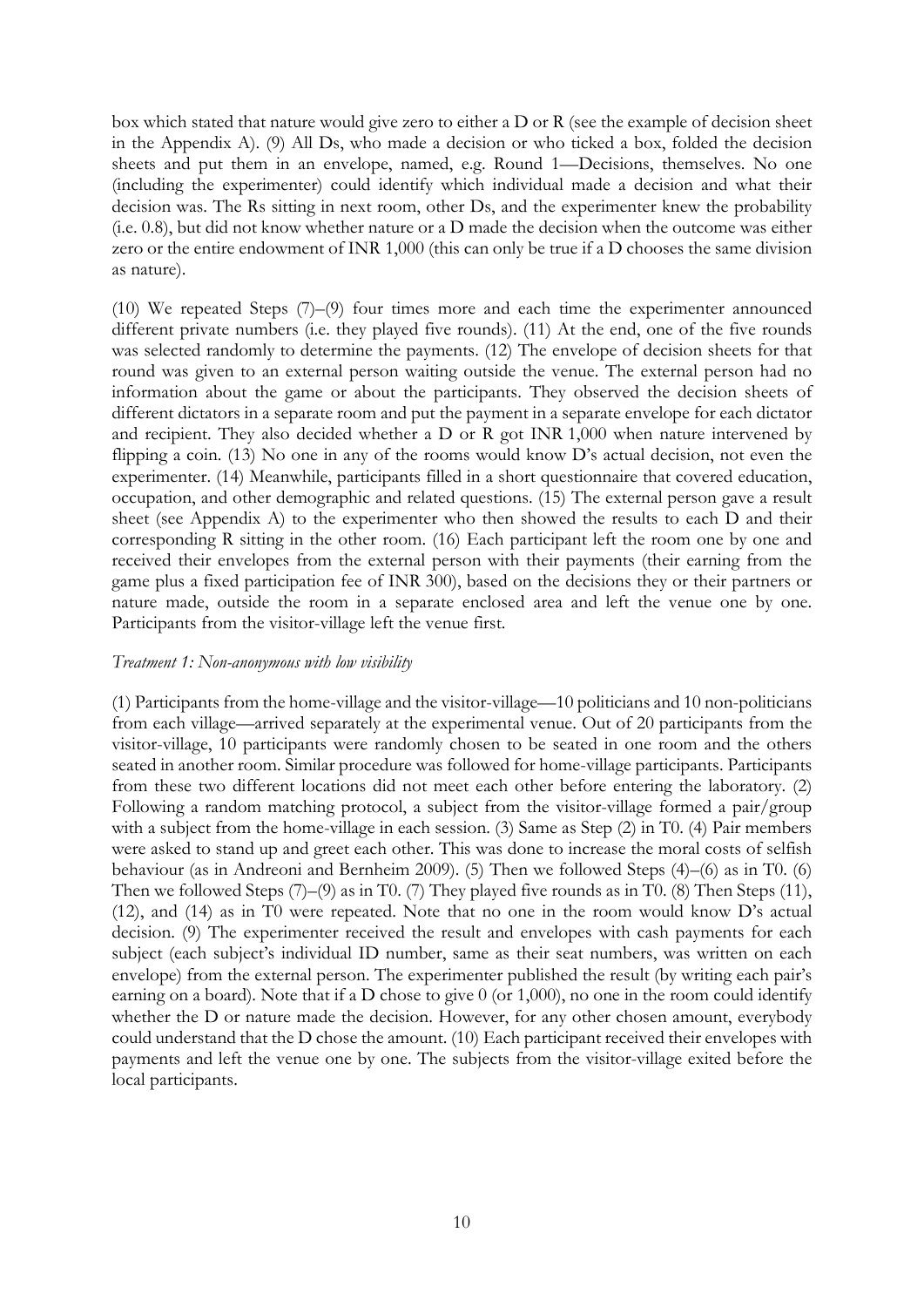#### *Treatment 2: Non-anonymous with high visibility*

We followed the design described in T1. The only change was in the first part of Step (6) in T1: at the start of each round, the experimenter announced nine numbers (instead of two) randomly chosen between 1 and 10 and only those Ds with the corresponding numbers made a decision, other Ds could not. All other aspects remained the same as in T1.

#### **5 Analysis**

#### **5.1 Data**

Our sample consists of 161 politicians and 110 non-politicians. In Table 1, we present the summary statistics of the observable characteristics of politicians and non-politicians by gender, educational level, age, caste, and occupation. We note that that there is very little difference in the proportion of politicians and non-politicians who are female: 39 per cent of non-politicians and 37 per cent of politicians are female. Non-politicians have 8 years of education on average compared with 8.9 years of education for politicians. There is little difference in the age profile and caste background of politicians and non-politicians. However, 61 per cent of politicians are agricultural labourers compared with 49 per cent of non-politicians (the *t*-statistic in the difference in means is significant at the 5 per cent level). $^{13}$  $^{13}$  $^{13}$ 

In total, we have 265 observations, 60 for the baseline treatment (T0), 90 for the low-visibility treatment (T1), and 121 for the high-visibility treatment (T2). Of the 90 T1 observations, 33 are decisions taken by non-politicians and the remaining 57 are decisions taken by politicians. Of the 121 T2 observations, 47 are decisions taken by non-politicians and the remaining 74 are decisions taken by politicians.

|                           | Non-politicians-means | Politicians-means | <i>t</i> -statistics on<br>difference in means |
|---------------------------|-----------------------|-------------------|------------------------------------------------|
| Female                    | 0.39(0.49)            | 0.37(0.49)        | 0.30                                           |
| Years of education        | 8.02(4.64)            | 8.89(4.67)        | $-1.51$                                        |
| Age                       | 39.66 (13.80)         | 42.28 (12.41)     | $-1.63$                                        |
| Forward caste (%)         | 0.46(0.50)            | 0.47(0.50)        | $-0.03$                                        |
| Other caste (%)           | 0.54(0.50)            | 0.53(0.50)        |                                                |
| Agricultural labourer (%) | 0.49(0.50)            | 0.61(0.49)        | $-2.17**$                                      |
| Farmer (%)                | 0.16(0.42)            | 0.17(0.38)        | 0.42                                           |
| Other $(\%)$              | 0.35(0.48)            | 0.22(0.42)        |                                                |
| Total number              | 110                   | 161               |                                                |

Table 1: Summary statistics, non-politicians and politicians characteristics

Notes: standard deviations are given in parentheses; \*\*\*, \*\*, and \* indicate level of significance at 1, 5, and 10 per cent, respectively.

<span id="page-12-0"></span> $13$  Besley et al. (2011) found that elected councillors in their sample from four South Indian states are more likely to be from politically and economically advantaged backgrounds. A possible explanation for why the social and economic backgrounds of our local politicians are different is that, unlike their sample, our sample does not include village council heads.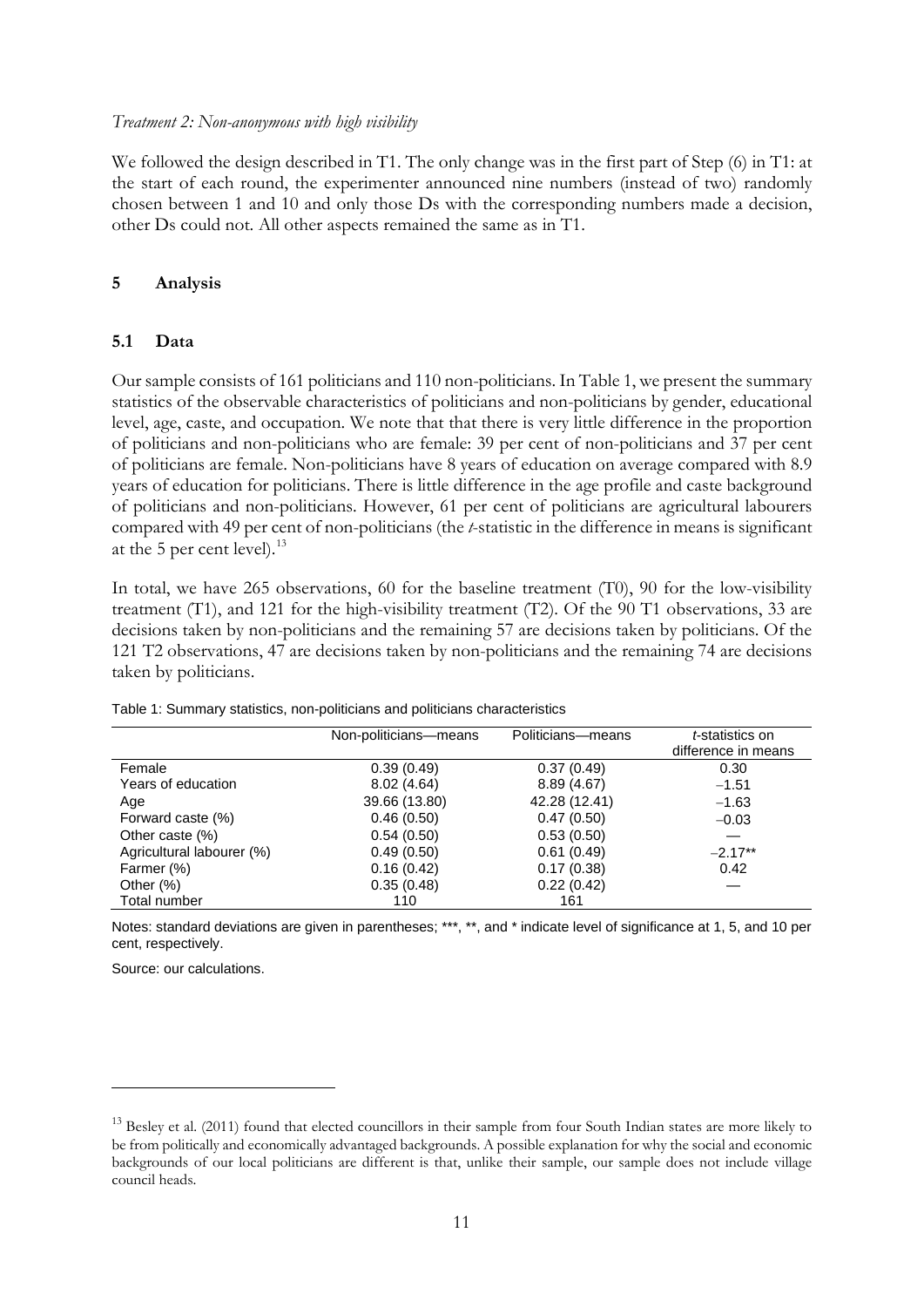#### **5.2 Results**

We report our main results here.

RESULT 1. *In anonymous treatment (i.e. T0), both politicians and non-politicians give almost zero. This confirms the assumption in the model that politicians (and non-politicians) are not inequity-averse in our sample.*

In the baseline treatment (T0), both politicians and non-politicians mostly give nothing—87 per cent of politicians and 93 per cent of non-politicians give zero and the average-giving is INR 13 for politicians and INR 5 for non-politicians (see Tables 2 and 3). This is also reflected in Figures 1–3. Based on *t*-test, there is no significant difference between the giving behaviour of politicians and non-politicians (see Table 5). This supports the first prediction of our model that in the anonymous treatment, the amount given will be zero. Our results suggest that politicians (and nonpoliticians) are not motivated by intrinsic motive—in particular, inequity aversion.

RESULT 2. *Both politicians and non-politicians care about their reputation of being generous. Individuals give significantly more when their actions can be seen by an audience (i.e. T1) compared with the anonymous dictator game (T0). There is a significant decrease in the proportion of zero giving and a significant increase in the proportion of 50:50 giving in T1 than in T0.*

|  | Table 2: All treatments, politicians |  |
|--|--------------------------------------|--|
|--|--------------------------------------|--|

| Amount given $(x)$  | T0  |      |      | T <sub>1</sub> |      |       | T <sub>2</sub> |          |       |
|---------------------|-----|------|------|----------------|------|-------|----------------|----------|-------|
|                     | No. | $\%$ | Cum. | No.            | %    | Cum.  | No.            | %        | Cum.  |
| $x=0$               | 26  | 86.7 | 86.7 | 14             | 24.6 | 24.6  | 5              | 9.5      | 9.5   |
| $100 \ge x > 0$     | 4   | 13.3 | 100  | 1              | 1.8  | 26.3  |                | 6.8      | 16.2  |
| 200≥x>100           |     |      |      | 3              | 5.3  | 31.6  | 9              | 12.2     | 28.4  |
| $300 \ge x \ge 200$ |     |      |      | 9              | 15.8 | 47.4  | 11             | 14.9     | 43.2  |
| 400≥x>300           |     |      |      | 2              | 3.5  | 50.9  | $\overline{2}$ | 2.8      | 46.0  |
| 500≥x>400           |     |      |      | 0              | 0    | 50.9  | 0              | $\Omega$ | 46.0  |
| $x=500$             |     |      |      | 17             | 29.8 | 80.7  | 20             | 27.0     | 73.0  |
| $600 \ge x \ge 500$ |     |      |      |                | 1.8  | 82.5  | 8              | 11.0     | 84.0  |
| 700≥x>600           |     |      |      | 0              | 0    | 82.5  | 2              | 2.7      | 86.7  |
| 800≥x>700           |     |      |      |                | 1.8  | 84.2  | 2              | 2.7      | 89.2  |
| 900 $\ge x > 800$   |     |      |      |                | 1.8  | 86.0  | 0              | $\Omega$ | 89.2  |
| 1000≥x>900          |     |      |      | 8              | 14.0 | 100.0 | 8              | 10.8     | 100.0 |
| No. of observations |     | 30   |      |                | 57   |       |                | 74       |       |

Source: our calculations.

| Amount given $(x)$  |     | T <sub>0</sub> |       |     | T <sub>1</sub> |       |                | T <sub>2</sub> |       |  |  |
|---------------------|-----|----------------|-------|-----|----------------|-------|----------------|----------------|-------|--|--|
|                     | No. | $\%$           | Cum.  | No. | %              | Cum.  | No.            | %              | Cum.  |  |  |
| $x=0$               | 28  | 93.3           | 93.3  | 6   | 18.2           | 18.2  | 0              | 0              | 0     |  |  |
| $100 \ge x > 0$     | 2   | 6.7            | 100.0 | 4   | 12.1           | 30.3  | 0              | 0              | 0     |  |  |
| 200≥x>100           |     |                |       | 2   | 6.1            | 36.4  | 2              | 4.3            | 4.3   |  |  |
| $300 \ge x \ge 200$ |     |                |       | 3   | 9.1            | 45.5  | 8              | 17.0           | 21.3  |  |  |
| 400≥x>300           |     |                |       | 2   | 6.1            | 51.5  | 6              | 12.8           | 34.0  |  |  |
| 500≥x>400           |     |                |       | 0   | 0              | 51.5  | 0              | 0              | 34.0  |  |  |
| $x=500$             |     |                |       | 11  | 33.3           | 84.9  | 18             | 38.3           | 72.3  |  |  |
| $600 \ge x \ge 500$ |     |                |       |     | 3.0            | 87.9  | $\overline{2}$ | 4.3            | 76.6  |  |  |
| 700≥x>600           |     |                |       | 0   | 0              | 87-9  |                | 2.1            | 78.7  |  |  |
| 800≥x>700           |     |                |       |     | 3.0            | 90.9  | 0              | $\Omega$       | 78.7  |  |  |
| 900 $\ge x > 800$   |     |                |       | 0   | 0              | 90.09 | 5              | 10.6           | 89.4  |  |  |
| 1000≥x>900          |     |                |       | 3   | 9.1            | 100.0 | 5              | 10.6           | 100.0 |  |  |
| No. of observations |     | 30             |       |     | 33             |       |                | 47             |       |  |  |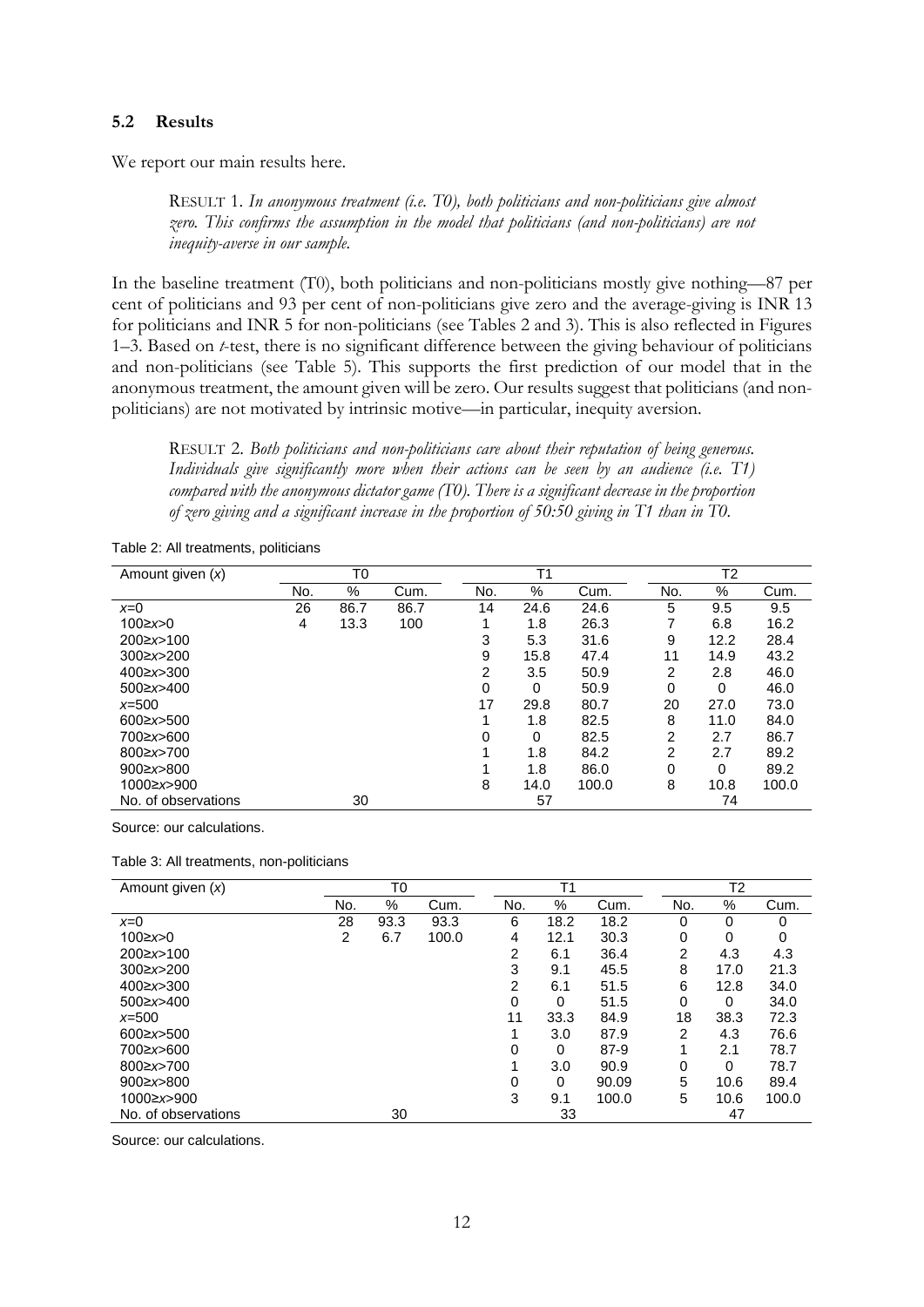



Source: our calculations.

Figure 2: Histogram of give, politicians, baseline treatment (T0)

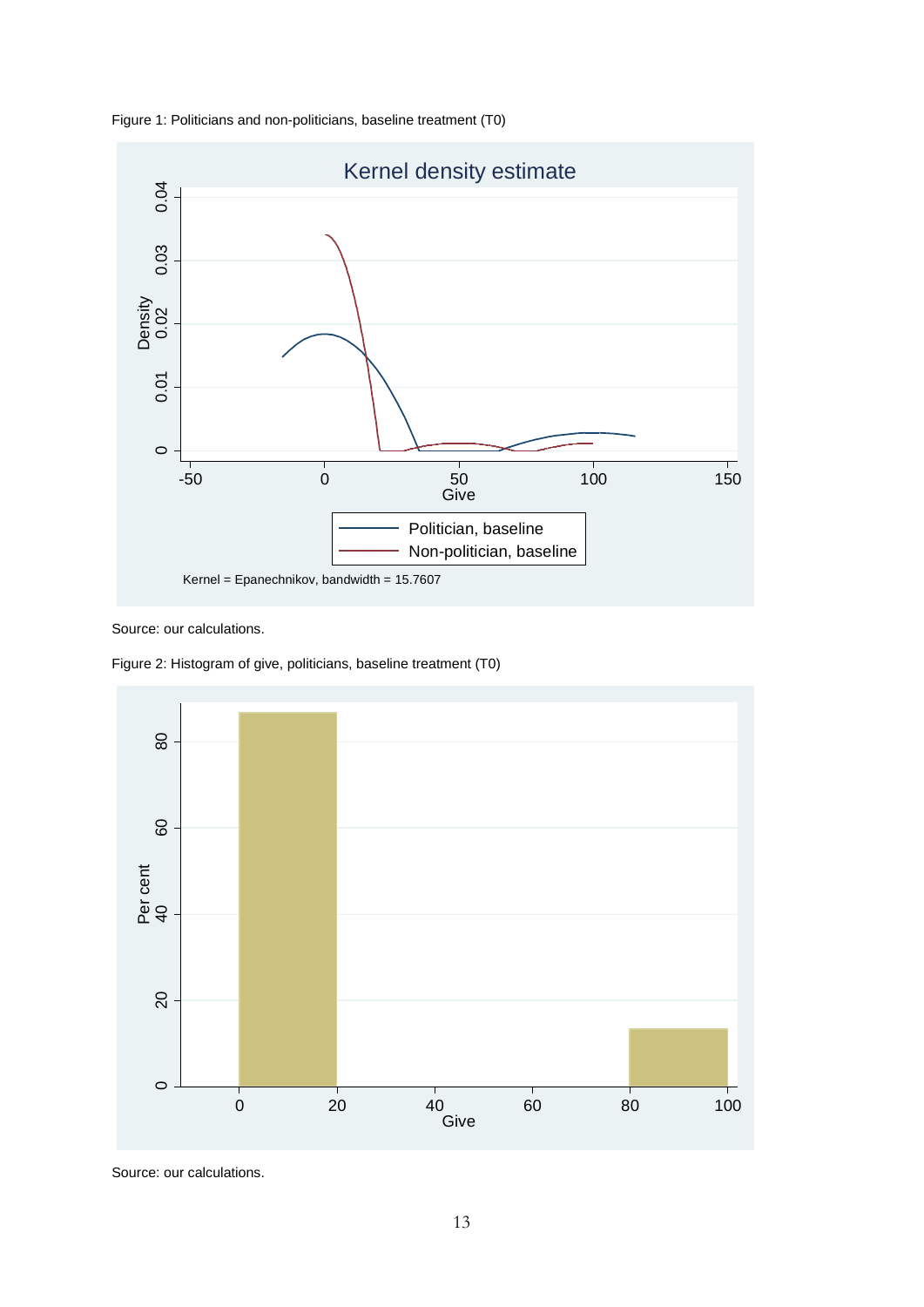



Source: our calculations.

By adding an audience to T0, we observe significant changes in both politicians' and nonpoliticians' behaviour in T1—they become more pro-social, as shown in Tables 2 and 3. Compared with T0, in T1, average giving increases to INR 402 for politicians and INR 376 for non-politicians (see Table 4), zero giving drops (from 87 per cent to 25 per cent of cases for politicians and 93 per cent to 18 per cent of cases for non-politicians), and equal-sharing increases (from 0 per cent for both politicians and non-politicians to 30 per cent of cases for politicians and 33 per cent of cases for non-politicians) (see Tables 2 and 3). This pro-social behaviour is also evident from Figures 1 and 2 which show kernel density plots of amount given by politicians and non-politicians in T0 and T1 [Figures 2 and 3 plot the histograms of the frequency of the amount given by politicians and non-politicians, respectively, in the baseline treatment (T0), and Figures 4 and 5 plot the histograms of the frequency of the amount given by politicians and non-politicians, respectively, in the low-visibility treatment (T1)]. This supports the second prediction of our model that our subjects care about their reputation of being generous.

Table 4: Summary statistics of amount given, by treatment and politician/non-politician

| Treatment                            | Mean  | Standard deviation |
|--------------------------------------|-------|--------------------|
| Politician, baseline (T0)            |       | 20.1               |
| Non-politician, baseline (T0)        | 13.3  | 34.6               |
| Politician, low visibility (T1)      | 401.8 | 326.5              |
| Non-politician, low visibility (T1)  | 375.8 | 295.8              |
| Politician, high visibility (T2)     | 433.1 | 283.3              |
| Non-politician, high visibility (T2) | 544.7 | 236.7              |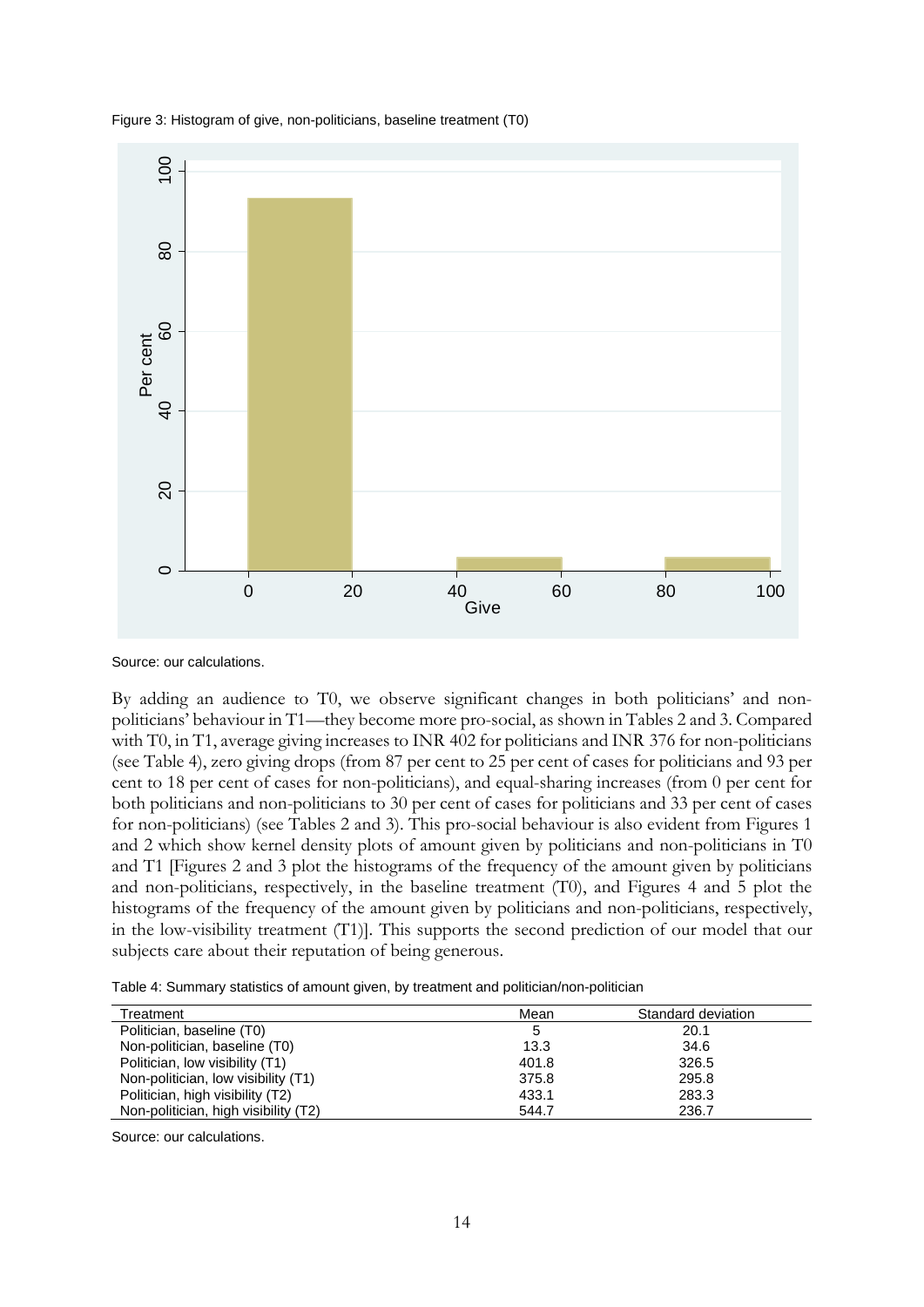

Figure 4: Histogram of give, politicians, low-visibility treatment (T1)



Source: our calculations.

Figure 5: Histogram of give, non-politicians, low-visibility treatment (T1)

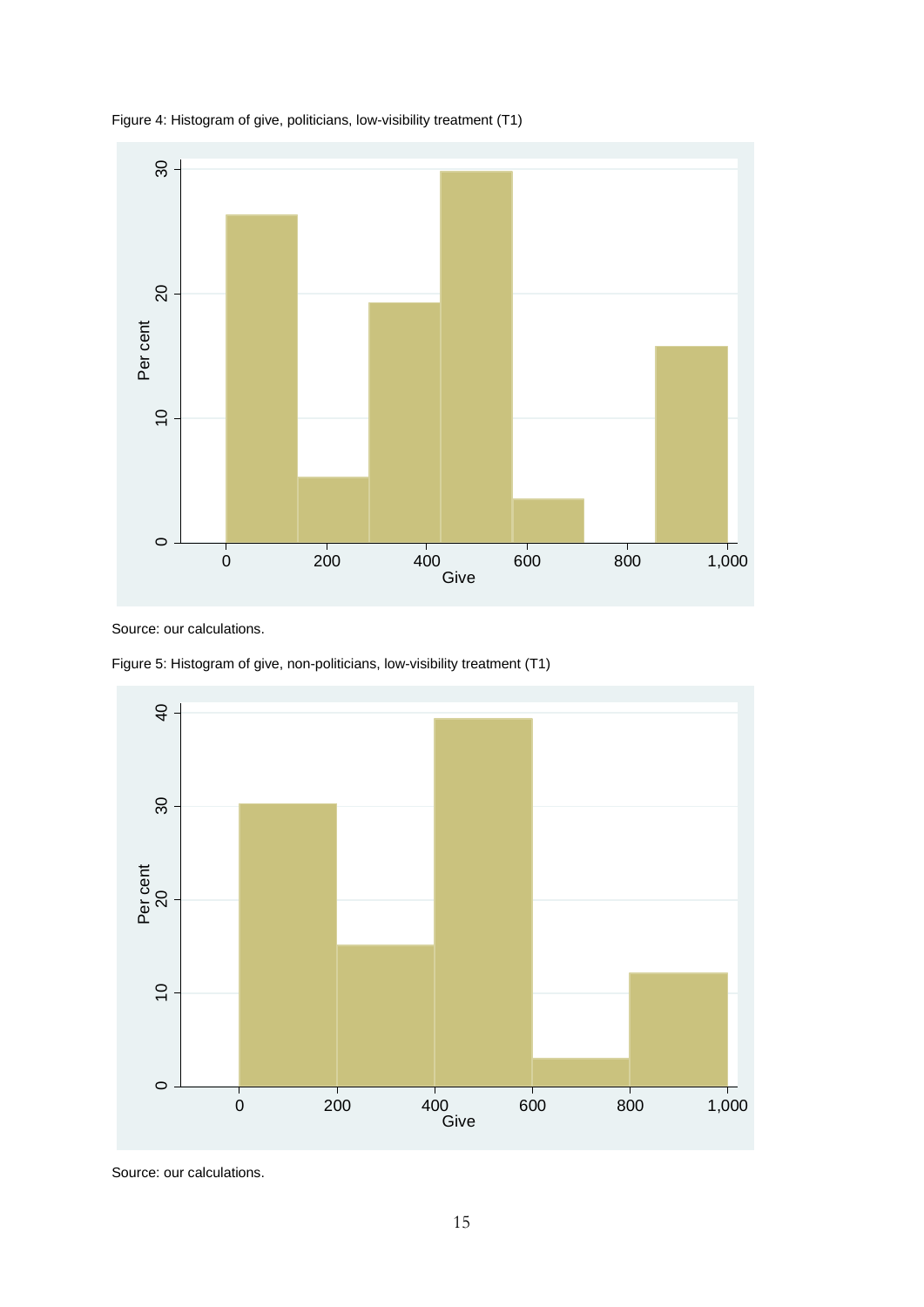As Figure 2 shows, we find no difference in the distribution of amount given in the low-visibility treatment (T1) between politician and non-politician dictators. Looking at this distribution of amount given (Tables 2 and 3), we observe that a larger proportion of politician dictators than non-politician dictators give zero (25 per cent versus 18 per cent) and a slightly higher proportion of non-politicians follow the 50:50 norm in giving than politicians (33 per cent versus 30 per cent).<sup>[14](#page-17-0)</sup> The mean amount given by politicians is INR 402, while the mean amount given by nonpoliticians is INR 376 (Table 4), and the *t*-test on the means indicates that the difference is not statistically significant (Table 5).

Table 5: The *t*-tests of give

| Treatments                         | t-statistics      |
|------------------------------------|-------------------|
| T0, politicians vs non-politicians | $-1.14(0.26)$     |
| T1, politicians vs non-politicians | $-0.38(0.71)$     |
| T2, politicians vs non-politicians | $2.25**$ (0.03)   |
| Politicians, T1 vs T2              | 0.59(0.56)        |
| Non-politicians, T1 vs T2          | $-2.83***$ (0.01) |

Notes: the level of significance is given in parentheses; \*\*\*, \*\*, and \* indicate level of significance at 1, 5, and 10 per cent, respectively.

Source: our calculations.

RESULT 3. *When the visibility of actions increases (i.e. in T2), both politicians and nonpoliticians respond to visibility—zero giving drops and more generous giving increases.*

The proportion of politicians and non-politicians who give nothing in the low-visibility treatment decreases significantly in the high-visibility treatment—to 10 per cent for politicians and 0 per cent for non-politicians (see Tables 2 and 3). In addition, the number of politicians who give between 0 and 50:50 increases by 8 per cent in the high-visibility treatment. Overall, giving increases in T2 compared with T1. This supports the third prediction of our model that in non-anonymous treatments the amount given decreases in the probability that nature intervenes (the probabilities that nature intervenes in T1 and T2 are 0.8 and 0.1, respectively).

RESULT 4. *Non-politicians distribute more generously than politicians in T2 than in T1, and are more likely to follow a 50:50 sharing norm.*

Comparing politician and non-politician behaviour in low- and high-visibility treatments, our findings suggest that politicians are less responsive to reputation loss concerns than ordinary citizens (see Figures 6 and 7)*.* While the kernel density plots show a spike at 50:50 split for nonpoliticians (Figure 7), politician giving is not much different from the low-visibility case. We find that there is a clear difference in the amount given by politicians and non-politicians in the highvisibility treatment, with the average amount for politicians being INR 433 and that for nonpoliticians being INR 544 (Table 4)—this difference is significant at the 1 per cent level (Table 5) (see also Figures 8 and 9). We also find that non-politicians are more likely to follow the 50:50 norm in the high-visibility treatment compared with politicians—38 per cent of non-politicians choose an even split while only 27 per cent of politicians do. This supports the fourth prediction of our model that in non-anonymous treatments politicians distribute less than non-politicians. Our findings indicate that, as our model predicts, the fraction of social reputation-concerned individuals is lower among politicians than among citizens.

<span id="page-17-0"></span><sup>&</sup>lt;sup>14</sup> The difference is not statistically significant – a z statistic of 0.05 for the test of difference in proportions with a pvalue of 0.63.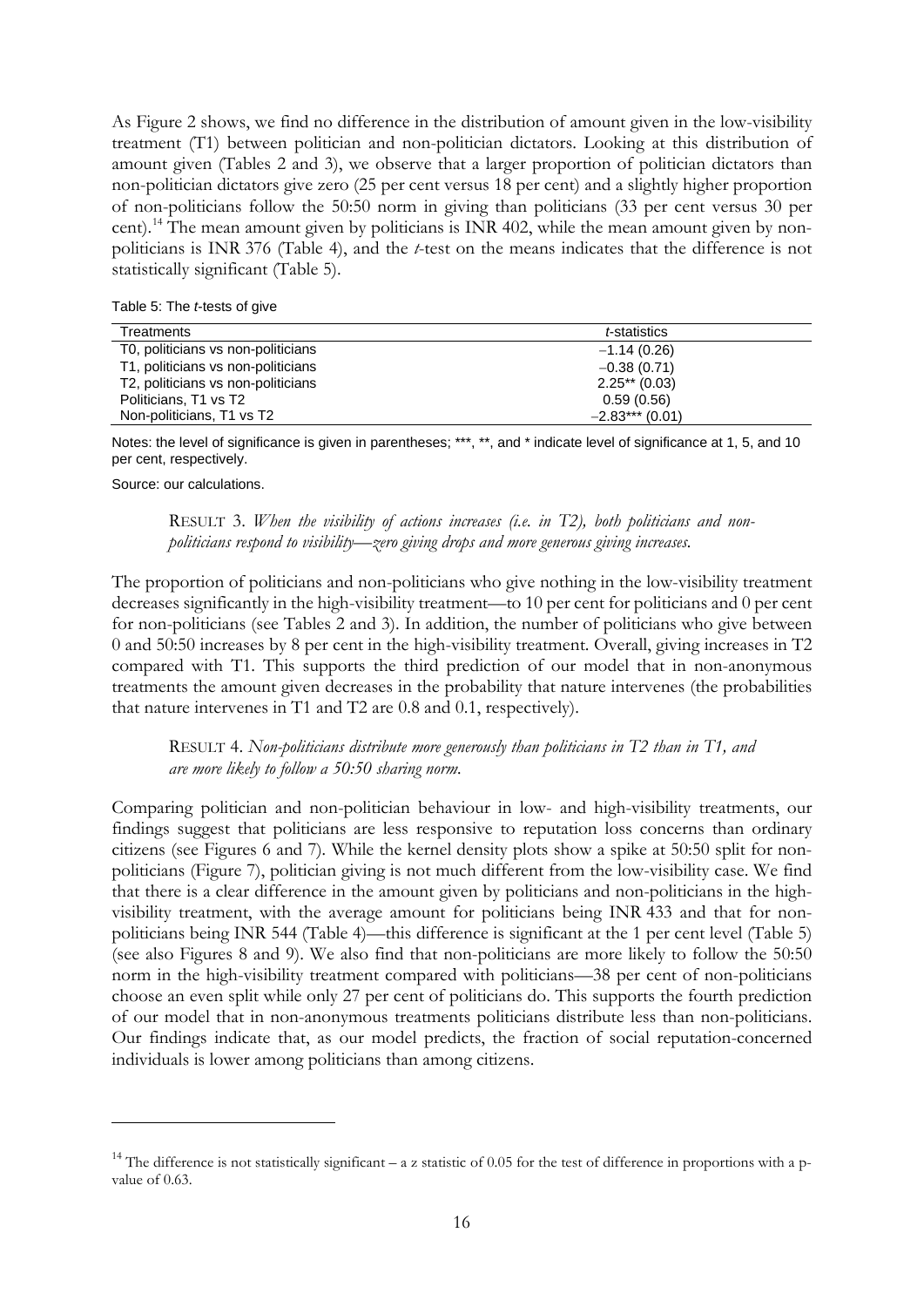RESULT 5. *Observable differences in the characteristics of politicians and ordinary citizens do not explain the differences in the propensity of politicians to give less than ordinary citizens in the high-visibility treatment compared with the low-visibility treatment.*





Source: our calculations.

Figure 7: Politicians and non-politicians, high-visibility treatment (T2)

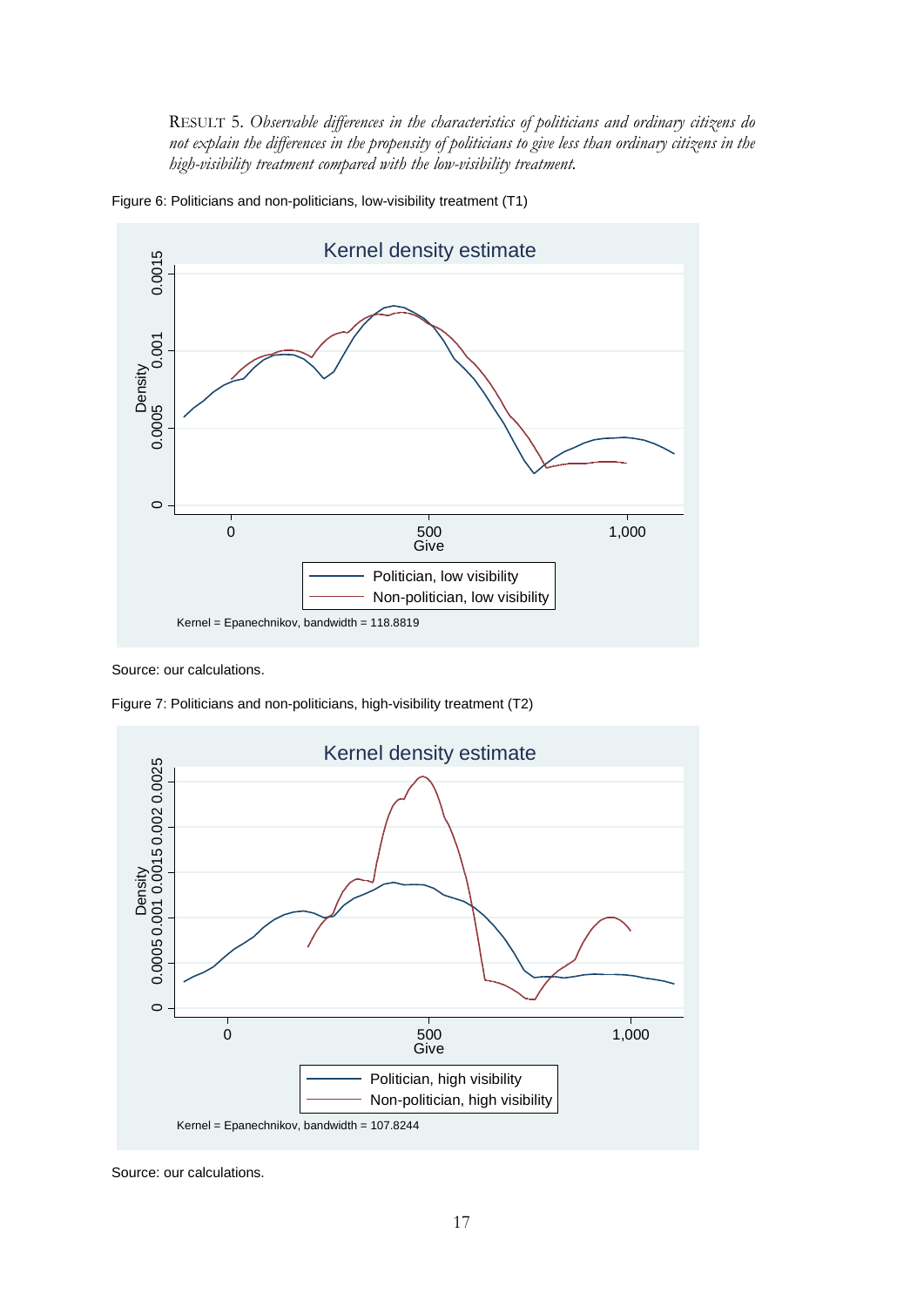

Figure 8: Histogram of give, politicians, high-visibility treatment

Source: our calculations.

Figure 9: Histogram of give, non-politicians, high-visibility treatment

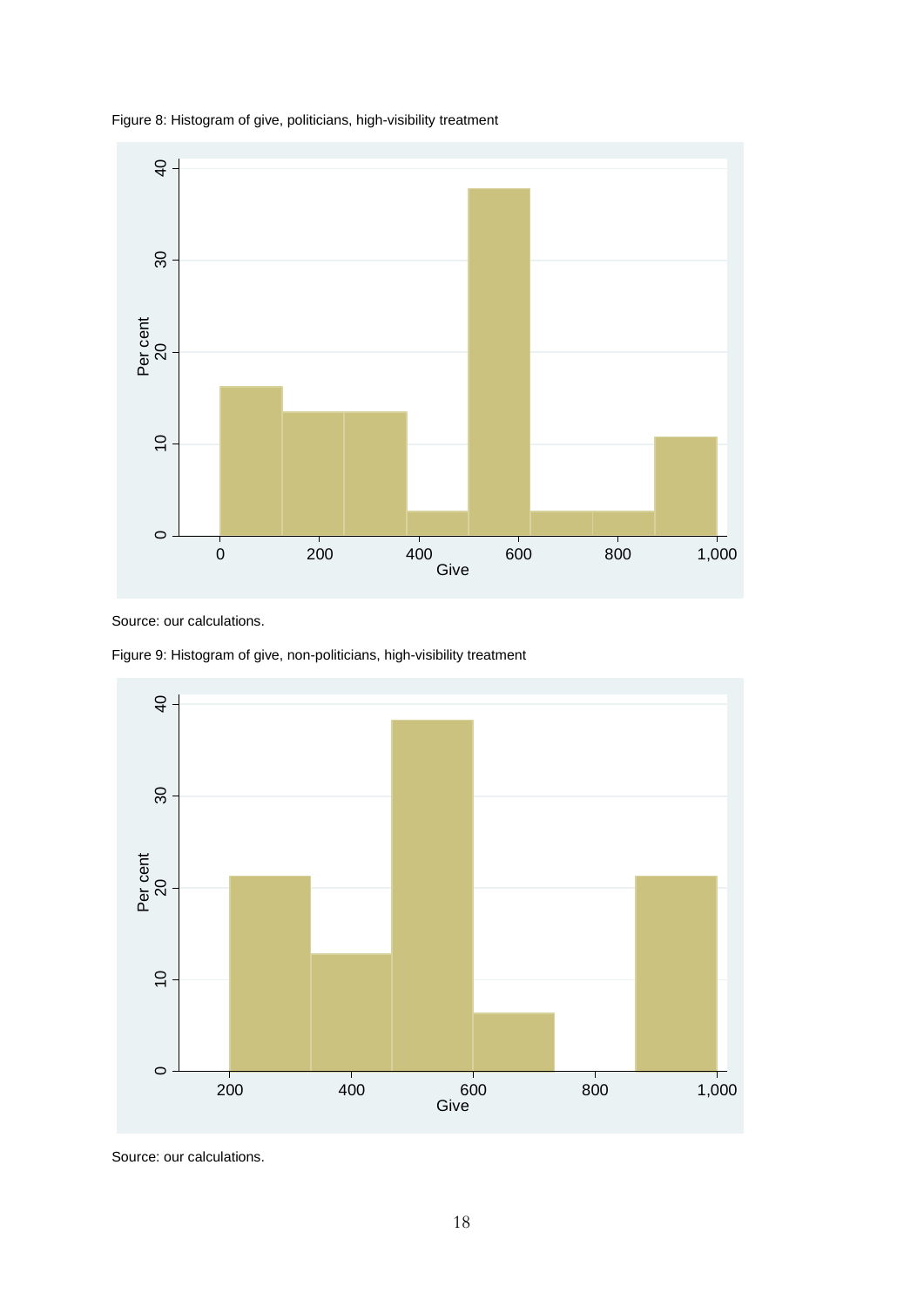So far, our findings indicate that while both politicians and non-politicians care about their reputation and distribute more when visibility increases, politicians respond to reputation concerns less strongly than non-politicians, and are less likely to move to a 50:50 norm than non-politicians. We now investigate whether this difference in behaviour across treatments and across the two groups is due to observable differences in characteristics between politician and non-politician participants.

We next run regressions of the following specification:

$$
Y_i = a_1 + a_2 \cdot T_i + a_3 \cdot \text{Politician}_i + a_4 \cdot T_i \cdot \text{Politician}_i + a_4 Z_i + u_i \tag{1}
$$

where  $Y_i$  is the outcome variable of interest,  $T_i$  is the dummy for the high-visibility treatment, **Politician** is a dummy variable that takes the value 1 for politicians, 0 otherwise,  $Z_i$  is a vector of controls, and  $u$  is the error term.

We look at three outcomes of interest: first, the total amount given; second, a dummy variable that captures zero giving (which takes the value 1 when give=0, 0 otherwise); and third, a dummy variable that captures 50:50 giving (which takes the value 1 when give=500, 0 otherwise).<sup>[15](#page-20-0)</sup> Our primary coefficient of interest is *a*4, which captures the interaction of the dictator being a politician, and the treatment being the high-visibility one. If politicians behave differently from nonpoliticians in the high-visibility treatment, and give less (as we have observed earlier), the coefficient *a*<sup>4</sup> will be negative and statistically significant.

 $Z_i$  is the set of the dictator's observable characteristics that may explain their decision to give. We include the dictator's gender, age, educational level, and dummies for occupation, caste, and the state from where politicians and non-politicians are recruited.

We first report the results for the amount given in Column (1) of Table 6, without the controls. We then add the controls in Column (2). We then report the results for zero giving and 50:50 giving in Columns (3) and (4). We find that politicians give less than non-politicians in the highvisibility treatment: the coefficient on the interaction term between the politician dummy and the high-visibility dummy is negative and statistically significant at least at the 10 per cent level, both with and without controls. Therefore, our earlier finding that politicians respond less to reputation concerns than non-politicians holds true, even when we take the observable characteristics of politicians into account. As expected, the coefficient on the high-visibility treatment is positive and significant, suggesting that both politicians and non-politicians do respond to higher visibility by giving more. The coefficient on the politician dummy is not statistically significant, suggesting that, across both treatments, there is no difference in the behaviour of politicians and non-politicians: it is only in the high-visibility treatment that politicians give less than non-politicians.

With respect to zero giving and 50:50 giving, the coefficient on the interaction term is not statistically significant [Columns (3) and (4)], suggesting that there is no clear difference between politicians and non-politicians in zero and 50:50 giving, once one controls for politicians' observable characteristics.

<span id="page-20-0"></span><sup>&</sup>lt;sup>15</sup> For amount given, we use Ordinary Least Squares and for the cases where the Left Hand Side variables are dummy variables for zero giving and 50:50 giving, we use probit estimation.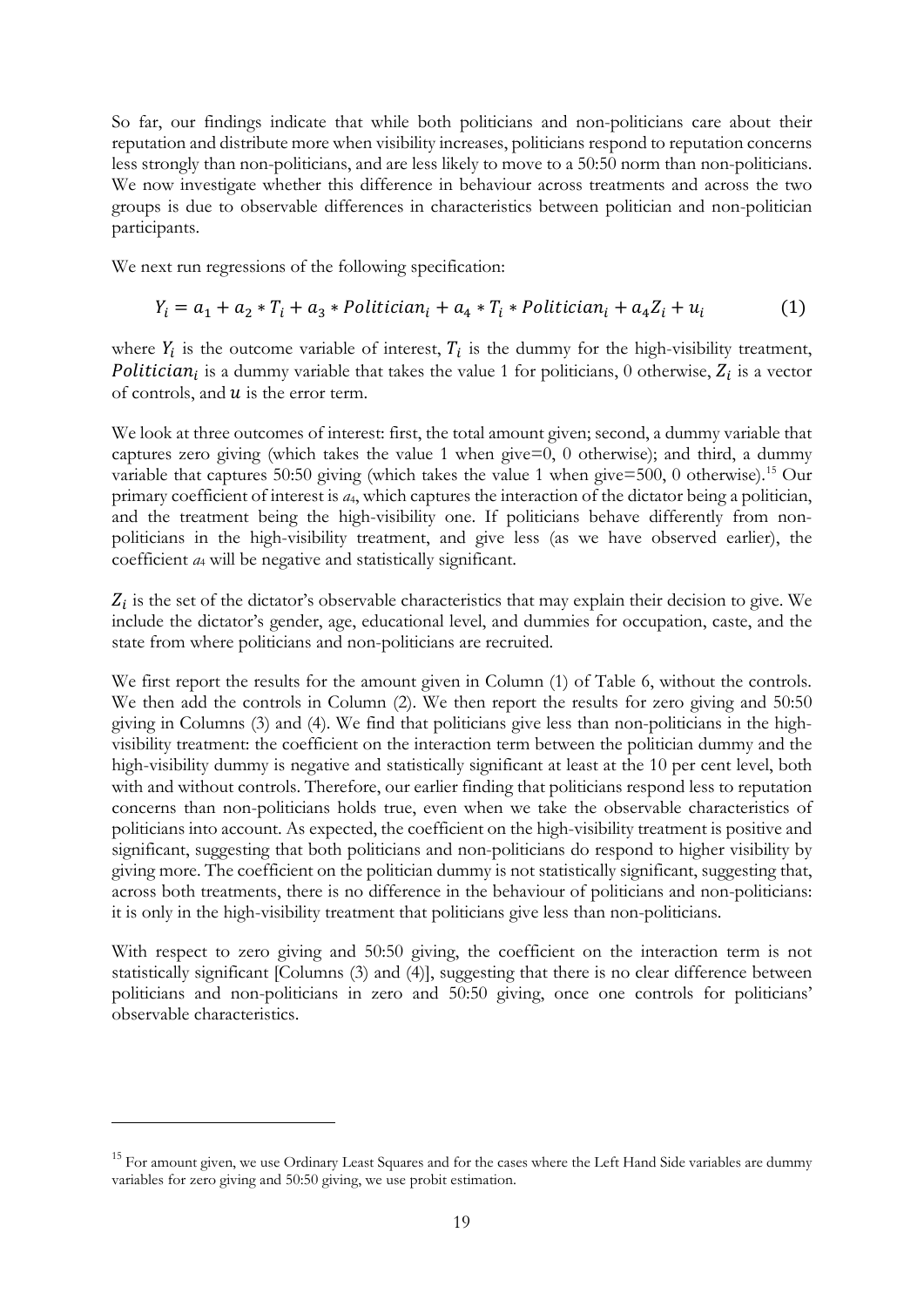Table 6: Regression results

|                                       |                    |                    | (3)          | 4)            |
|---------------------------------------|--------------------|--------------------|--------------|---------------|
| Treatment, high visibility (T2)       | 268.92** (2.58)    | 226.17*** (3.28)   | $-5.2(0.01)$ | 0.22(0.69)    |
| Politician                            | 25.91 (0.41)       | 28.44 (0.45)       | 0.20(0.61)   | $-0.08(0.29)$ |
| Politician×treatment, high visibility | $-137.45$ * (1.66) | $-185.89**$ (2.22) | 4.45(0.60)   | $-0.31(0.81)$ |
| Controls                              | No                 | Yes                | Yes          | Yes           |
| $R^2$ /pseudo- $R^2$                  | 0.04               | 0.09               | 0.18         | 0.03          |
| No. of observations                   | 211                | 211                | 211          | 211           |

Notes: controls are caste and occupation dummies, years of education, age, gender, state dummy. The *t*statistics is given in parentheses for Columns (1) and (2); the *z*-statistics is given in parentheses for Columns (3) and (4). \*\*\*, \*\*, and \* indicate level of significance at 1, 5, and 10 per cent, respectively. Columns (1) and (2), dependent variable: amount given; Column (3), dependent variable: dummy if give=0, 0 otherwise; Column (4), dependent variable: dummy if 50:50 share is 1, 0 otherwise. The estimator is ordinary least square for Columns (1) and (2), and probit for Columns (3) and (4).

Source: our calculations.

#### **5.3 Survey**

We assume in our model that there is a norm of equal-sharing. To test whether self-selected politicians obey norms of equal-sharing, we adapt Krupka and Weber's (2013) incentivized survey using simple coordination games to elicit social norms. In the survey, respondents, both politicians and non-politicians, were asked to rank different allocations between the dictator and the recipient in the dictator game scenario from 'very socially inappropriate' to 'very socially appropriate' on a quantified scale from 1 to 4. Respondents received monetary incentives to match the modal response provided by others in the same choice environment (see the Appendix B for a detailed description of the design). Here, we present the main results from the incentivized survey.

#### RESULT 6. *There is a social norm of giving between 40 and 50 per cent of the endowment among politicians and non-politicians.*

We find politicians and non-politicians believe a distribution between 40 and 50 per cent of the endowment is socially acceptable in the standard (anonymous) dictator game scenario (see Table 7). However, politicians believe that giving 20 and 30 per cent of the endowment is 'somewhat socially acceptable'. Non-politicians significantly differ here in that they believe giving 20 and 30 per cent is still not socially acceptable. Perhaps, extracting some positive rents (i.e. keeping more than 50 per cent of the endowment) is somewhat acceptable among politicians.

| Action   | Respondents       | Mean        |      |      | $\ddot{}$ | $^{\mathrm{+}}$ | <i>t</i> -statistics |
|----------|-------------------|-------------|------|------|-----------|-----------------|----------------------|
| Give 0   | Politician        | 1.88(1.22)  | 0.60 | 0.10 | 0.10      | 0.20            | $2.17*$              |
|          | Non-politician    | 1.56(1.02)  | 0.72 | 0.10 | 0.08      | 0.10            |                      |
| Give 100 | <b>Politician</b> | 2.71(0.97)  | 0.13 | 0.28 | 0.35      | 0.24            | $1.88*$              |
|          | Non-politician    | 2.48(1.02)  | 0.20 | 0.30 | 0.31      | 0.19            |                      |
| Give 200 | Politician        | 2.89(0.93)  | 0.11 | 0.19 | 0.42      | 0.28            | $1.95*$              |
|          | Non-politician    | 2.66(0.89)  | 0.15 | 0.16 | 0.55      | 0.14            |                      |
| Give 300 | Politician        | 2.46(1.09)  | 0.26 | 0.23 | 0.31      | 0.20            | 0.35                 |
|          | Non-politician    | 2.41 (1.07) | 0.27 | 0.21 | 0.34      | 0.18            |                      |
| Give 400 | <b>Politician</b> | 3.00(1.04)  | 0.14 | 0.15 | 0.30      | 0.41            | 0.70                 |
|          | Non-politician    | 2.91(0.97)  | 0.12 | 0.17 | 0.40      | 0.31            |                      |
| Give 500 | Politician        | 2.82(1.15)  | 0.18 | 0.21 | 0.20      | 0.41            | $-0.22$              |
|          | Non-politician    | 2.85(1.15)  | 0.16 | 0.24 | 0.17      | 0.43            |                      |
| Give 600 | Politician        | 2.45(1.13)  | 0.28 | 0.24 | 0.25      | 0.23            | 0.22                 |
|          | Non-politician    | 2.42(1.17)  | 0.30 | 0.23 | 0.21      | 0.26            |                      |
| Give 700 | <b>Politician</b> | 1.81 (1.08) | 0.56 | 0.20 | 0.10      | 0.14            | $-0.45$              |
|          | Non-politician    | 1.88(1.17)  | 0.58 | 0.11 | 0.14      | 0.17            |                      |
| Give 800 | Politician        | 2.24(1.20)  | 0.40 | 0.19 | 0.18      | 0.23            | 0.26                 |
|          | Non-politician    | 2.2(1.24)   | 0.44 | 0.17 | 0.14      | 0.25            |                      |
| Give 900 | Politician        | 2.28(1.13)  | 0.31 | 0.34 | 0.12      | 0.23            | 0.65                 |

Table 7: Elicited norm of equal-sharing for politicians and non-politicians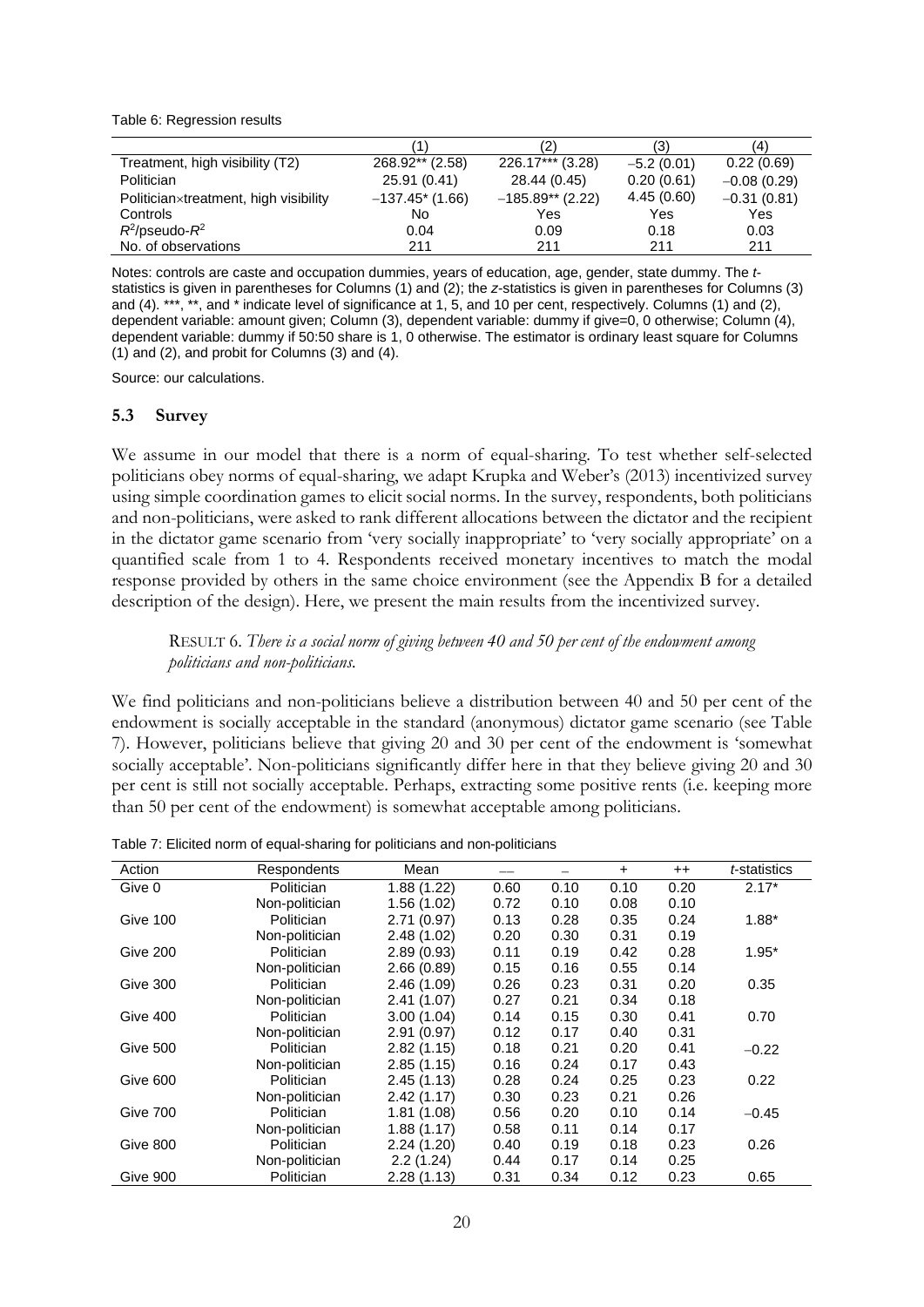|                  | Non-politician | 2.18(1.21) | 0.42 | 0.20 |      | 0.24 |      |  |
|------------------|----------------|------------|------|------|------|------|------|--|
| <b>Give 1000</b> | Politician     | 1.91(1.25) | 0.58 | 0.17 | 0.01 | 0.24 | 0.05 |  |
|                  | Non-politician | 1.90(1.30) | 0.63 | 0.09 | 0.02 | 0.26 |      |  |

Notes: \*\*p<0.05, all one-tailed. Responses are: 'very socially inappropriate' (--), 'somewhat socially inappropriate' (−), 'somewhat socially appropriate' (+), and 'very socially appropriate' (++). To construct the mean ratings, we converted responses into numerical scores ['very socially inappropriate' (−−) = 1, 'somewhat socially inappropriate' (-) = 2, 'somewhat socially appropriate' (+) = 3, and 'very socially appropriate' (++) = 4].

Source: our calculations.

#### **6 Conclusion**

Policies that enhance social reputation by increasing visibility of actions could be a cost-effective tool to induce pro-social behaviour (Bénabou and Tirole 2006; Allcott 2011; Besley and Ghatak 2008). Our result supports this in the context of political selection in the decentralized democratic setting of India. We find that self-selected politicians care about their reputation and behave more pro-socially in public than in private. However, in our experiment the proportions of people who are less sensitive to reputational loss are more in politics than common citizens, suggesting that stigma-driven mechanisms to attract politicians could be counter-productive. Perhaps, as our introductory quote suggests, those who are indifferent to glory but are crushed by disgrace may not join politics.

Social preferences, in particular reputational concerns, depend on how honour and stigma interact within the prevailing social norm (e.g. average action or opinion) (see Bénabou and Tirole 2011b). Social psychologists describe honour and stigma as two effective emotions that can motivate people to take pro-social actions voluntarily (Lea and Webley 1997): stigma-driven people would comply with the norm to avoid stigma from non-compliance when visibility increases (Posner and Rasmusen 1999; Tadelis 2007) whereas others would enjoy the honour from leading-by-example and being considered socially responsible (Hermalin 1998; Potters et al. 2007). Our results suggest that mechanisms intended to influence stigma-driven people only may not be useful to attract better politicians; rather, honouring good people may be more effective in political selection in a decentralized developing country (e.g. Besley and Ghatak 2008; Jack and Recalde 2015; Bénabou and Tirole 2011a). Future research could explore this further.

#### **References**

- Allcott, H. (2011). 'Social Norms and Energy Conservation'. *Journal of Public Economics*, 95(9-10): 1082–95.
- Andreoni, J., and B.D. Bernheim (2009). 'Social Image and the 50–50 Norm: A Theoretical and Experimental Analysis of Audience Effects'. *Econometrica*, 77(5): 1607–36.
- Anukriti, S., and A. Chakravarty (2017). 'Democracy and Demography: Societal Effects of Fertility Limits on Local Leaders'. *Journal of Human Resources*, 54(1): 79–121.
- Ariely, D., A. Bracha, and S. Meier (2009). Doing Good or Doing Well? Image Motivation and Monetary Incentives in Behaving Prosocially. *American Economic Review*, 99(1): 544–55.

Atkins, E.M., and M.T. Griffin (1991). *Cicero: On Duties*. Cambridge: Cambridge University Press.

Banerjee, A., E. Duflo, C. Imbert, S. Mathew, and R. Pande (Forthcoming). 'E-governance, Accountability, and Leakage in Public Programs: Experimental Evidence from a Financial Management Reform in India'. *American Economic Journal: Applied Economics*.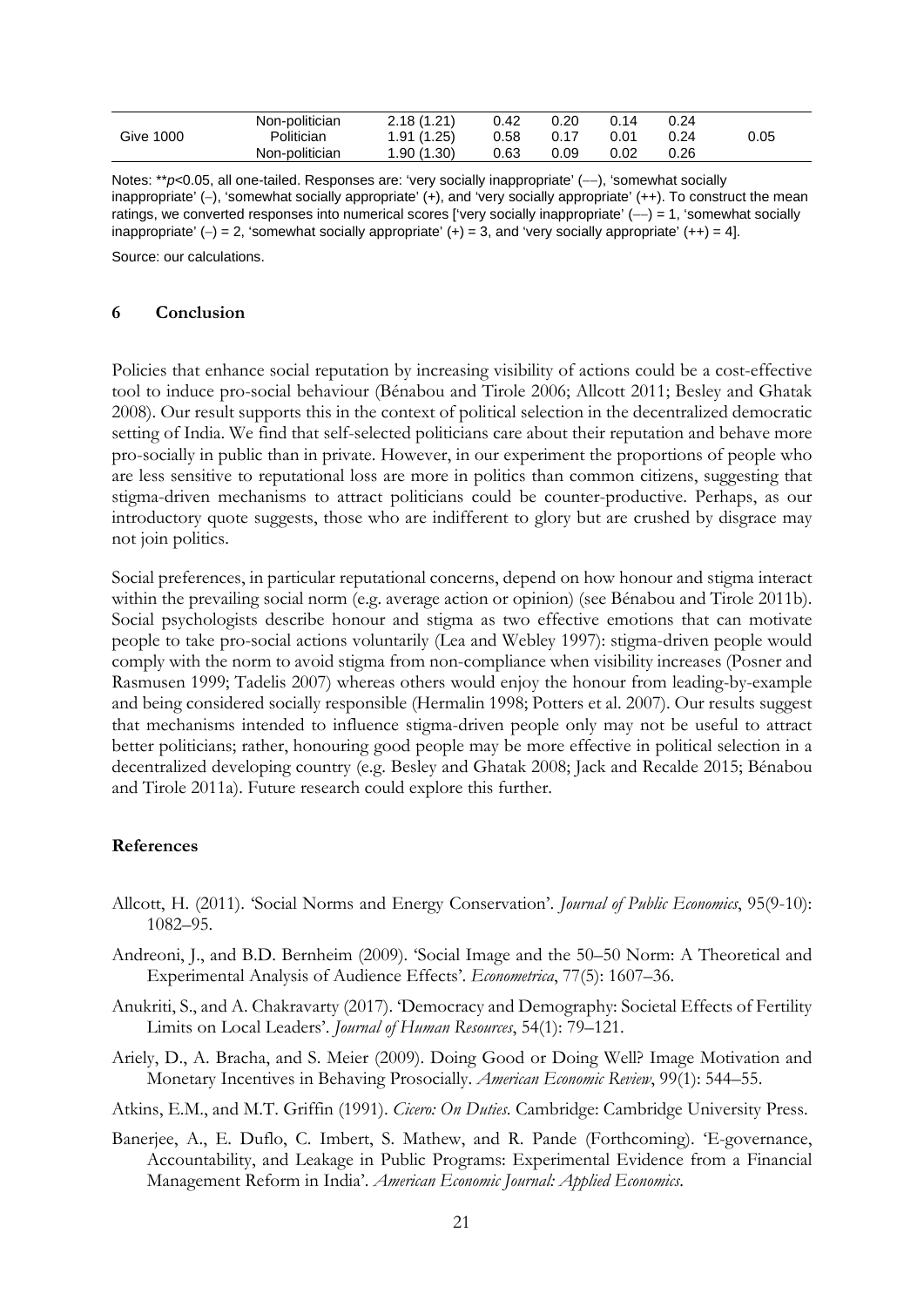- Bardhan, P. (2016). 'State and Development: The Need for a Reappraisal of the Current Literature'. *Journal of Economic Literature*, 54(3): 862–92.
- Bardhan, P., and D. Mookherjee (2005). 'Decentralizing Antipoverty Program Delivery in Developing Countries'. *Journal of Public Economics*, 89(4): 675–704.
- Bardhan, P., and D. Mookherjee (2006). 'Decentralization, Corruption and Government Accountability'. In S. Rose-Ackerman (ed.), *International Handbook on the Economics of Corruption* (Chapter 6, pp. 161–88). Cheltenham, UK: Edward Elgar.
- Bardhan, P. and D. Mookherjee (2015). 'Decentralization and Development: Dilemmas, Tradeoffs and Safeguards'. In E. Ahmad and G. Brosio (eds), *Handbook of Multi-Level Finance* (Chapter 18, pp. 461–70). Cheltenham, UK: Edward Elgar.
- Bernheim, D., and N. Kartik (2014). 'Candidates, Character, and Corruption'. *American Economic Journal: Microeconomics*, 6(2): 205–46.
- Besley, T. (2005). 'Political Selection'. *Journal of Economic Perspectives*, 19(3): 43–60.
- Besley, T., and S. Coate (1997). 'An Economic Model of Representative Democracy'. *The Quarterly Journal of Economics*, 112(1): 85–114.
- Besley, T., and M. Ghatak (2005). 'Competition and Incentives with Motivated Agents'. *The American Economic Review*, 95(3): 616–36.
- Besley, T., and M. Ghatak (2008). 'Status Incentives'. *American Economic Review*, 98(2): 206–11.
- Besley, T., R. Pande, L. Rahman, and V. Rao (2004). 'The Politics of Public Good Provision: Evidence from Indian Local Governments'. *Journal of the European Economic Association*, 2(2-3): 416–26.
- Besley, T., R. Pande, and V. Rao (2011). 'Just Rewards? Local Politics and Public Resource Allocation in South India'. *The World Bank Economic Review*, 26(2): 191–216.
- Bénabou, R., and J. Tirole (2006). 'Incentives and Prosocial Behavior'. *American Economic Review*, 96(5): 1652–78.
- Bénabou, R., and J. Tirole (2011a). 'Identity, Morals, and Taboos: Beliefs as Assets'. *The Quarterly Journal of Economics*, 126(2): 805–55.
- Bénabou, R., and J. Tirole (2011b). 'Laws and Norms'. *NBER Working Paper 17579*. Cambridge, MA: National Bureau of Economic Research (NBER).
- Bobonis, G.J., L.R. Cámara Fuertes, and R. Schwabe (2016). 'Monitoring Corruptible Politicians'. *American Economic Review*, 106(8): 2371–405.
- Bohnet, I., and B.S. Frey (1999). 'Social Distance and Other-Regarding Behavior in Dictator Games: Comment.' *American Economic Review*, 89(1): 335–9.
- Bó, Dal E., F. Finan, O. Folke, T. Persson, and J. Rickne (2017). 'Who Becomes a Politician?'. *Quarterly Journal of Economics*, 132(4): 1877–914.
- Brollo, F., T. Nannicini, R. Perotti, and G. Tabellini (2013). 'The Political Resource Curse'. *American Economic Review*, 103(5), 1759–96.
- Buchanan, J.M. (1989). 'The Public Choice Perspective'. In J.M. Buchanan (ed.), *Essays on the Political Economy* (pp. 13–24). Honolulu: University of Hawaii Press.
- Calvert, R.L. (1985). 'Robustness of the Multidimensional Voting Model: Candidate Motivations, Uncertainty, and Convergence'. *American Journal of Political Science*, 29(1): 69–95.
- Callander, S. (2008). 'Political Motivations'. *Review of Economic Studies*, 75: 671–97.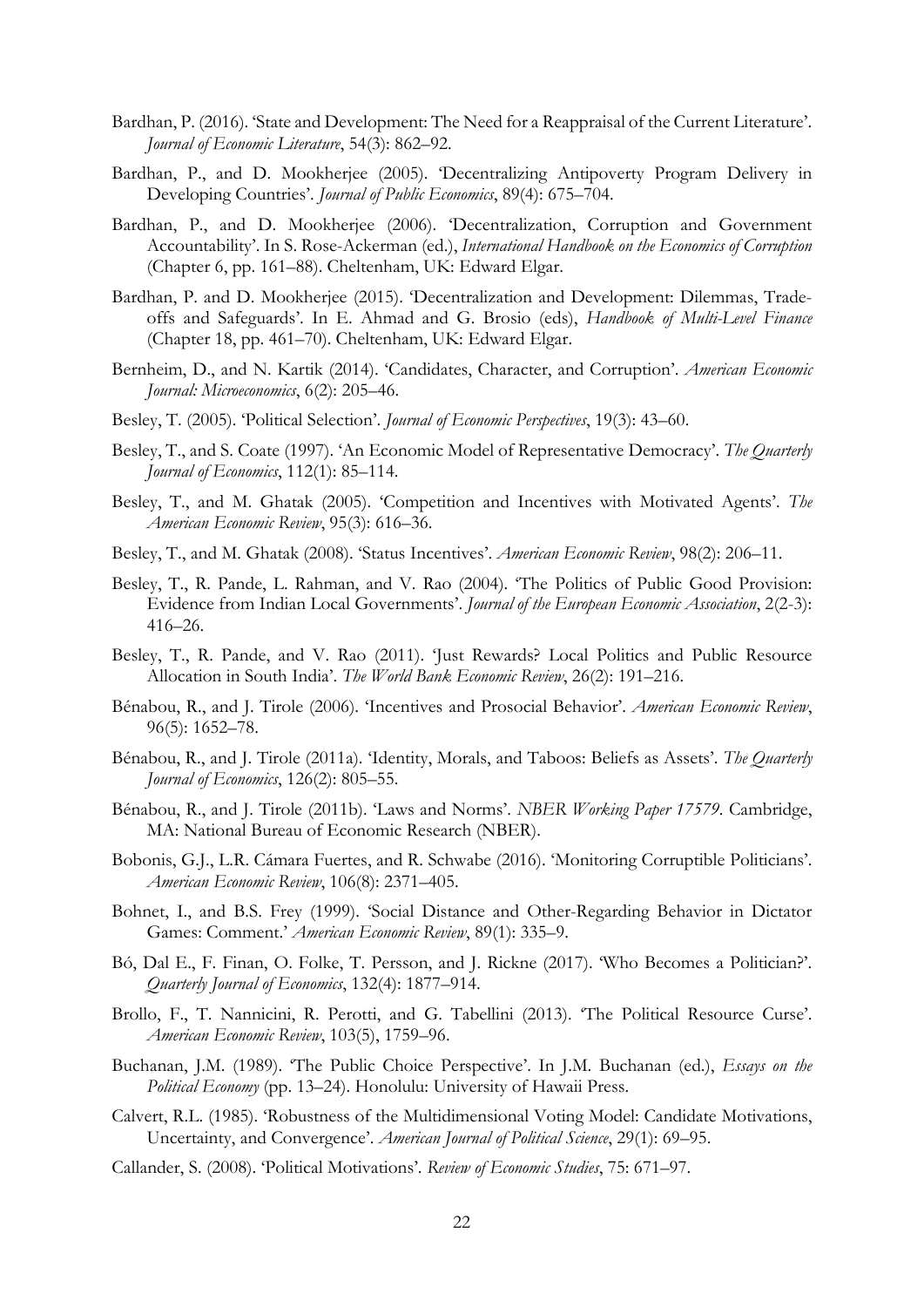- Cavalcanti, F., G. Daniele, and S. Galletta (2018). 'Popularity Shocks and Political Selection'. *Journal of Public Economics*, 165: 201–16.
- Cappelen, A.W., K. Nygaard, E.Ø. Sørensen, and B. Tungodden (2015). 'Social Preferences in the Lab: A Comparison of Students and a Representative Population'. *The Scandinavian Journal of Economics*, 117(4): 1306–26.
- Camerer, C.F. (2003). *Behavioral Game Theory: Experiments in Strategic Interaction*. Princeton, NJ: Princeton University Press.
- Chattopadhyay, R., and E. Duflo (2004). 'Women as Policy Makers: Evidence from a Randomized Policy Experiment in India'. *Econometrica*, 72(5): 1409–43.
- Chong, A., A.L. De La O, D. Karlan, and L. Wantchekon (2014). 'Does Corruption Information Inspire the Fight or Quash the Hope? A Field experiment in Mexico on Voter Turnout, Choice, and Party Identification'. *The Journal of Politics*, 77(1): 55–71.
- Corazzini, L., S. Kube, M.A. Maréchal, and A. Nicolò (2014). 'Elections and Deceptions: An Experimental Study on the Behavioral Effects of Democracy'. *American Journal of Political Science*, 58(3): 579–92.
- Duflo, E., R. Hanna, and S.P. Ryan (2012). 'Incentives Work: Getting Teachers to Come to School'. *American Economic Review*, 102(4): 1241–78.
- Dutta, P., R. Murgai, M. Ravallion, and D. Van De Walle (2014). *Right to Work? Assessing India's Employment Guarantee Scheme in Bihar*. Washington D.C.: The World Bank.
- Enemark, D., C.C. Gibson, M.D. McCubbins, and B. Seim (2016). 'Effect of Holding Office on the Behavior of Politicians.' *Proceedings of the National Academy of Sciences*, 113(48): 13690–5.
- Fedele, A., and P. Giannoccolo (2017). 'Paying Politicians: Not Too Little, Not Too Much'. *Economica*, November.
- Fehr, E., H. Herz, and T. Wilkening (2013). 'The Lure of Authority: Motivation and Incentive Effects of Power'. *American Economic Review*, 103(4): 1325–59.
- Ferraz, C., and F. Finan (2011). 'Electoral Accountability and Corruption: Evidence from the Audits of Local Governments.' *American Economic Review*, 101(4): 1274–311.
- Fisman, R., and E. Miguel (2007). 'Corruption, Norms, and Legal Enforcement: Evidence from Diplomatic Parking Tickets. *Journal of Political Economy*, 115(6): 1020–48.
- Fisman, R., F. Schulz, and V. Vig (2014). 'The Private Returns to Public Office'. *Journal of Political Economy*, 122(4): 806–62.
- Government of India, Labour Bureau Shimla (2017). *Indian Labour Journal*, 58(3): 227–340. Available at:  $\alpha$ [http://labourbureaunew.gov.in/UserContent/ILJ\\_March\\_2017.pdf?pr\\_id=ejfPiQTrZuY%](http://labourbureaunew.gov.in/UserContent/ILJ_March_2017.pdf?pr_id=ejfPiQTrZuY%3d) [3d](http://labourbureaunew.gov.in/UserContent/ILJ_March_2017.pdf?pr_id=ejfPiQTrZuY%3d) (accessed January 2020).
- Government of West Bengal, Labour Department (2015–20). 'Synopsis of Minimum Rates of Wages in Scheduled Employments in West Bengal as on 01.07.2015'. West Bengal: Labour Commiserate, Labour Department, Government of West Bengal. Available at: <https://www.wblc.gov.in/synopsys/TmhhWGFaYjBDRTJiWWV2Yks1MVN2QT09> (accessed January 2020).
- Hermalin, B.E. (1998). 'Toward an Economic Theory of Leadership: Leading by Example'. *American Economic Review*, 88(5): 1188–206.
- Hoffman, E., K. McCabe, and V.L. Smith (1996). 'Social Distance and Other-Regarding Behavior in Dictator Games. *American Economic Review*, 86(3): 653–60.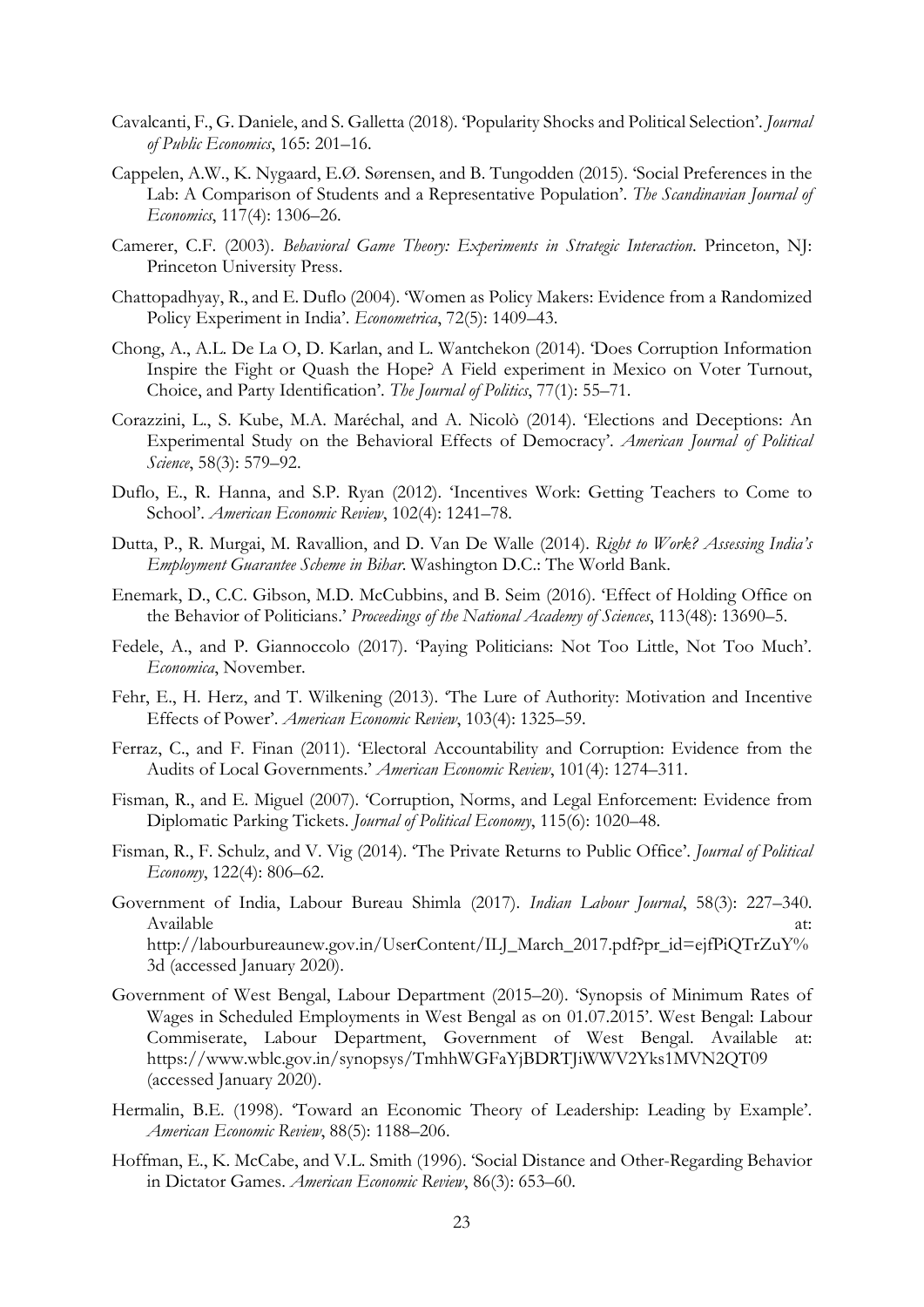- Jack, B.K., and M.P. Recalde (2015). 'Leadership and the Voluntary Provision of Public Goods: Field Evidence from Bolivia'. *Journal of Public Economics*, 122: 80–93.
- Jain, S. (2011). 'The Rs 81,500 Crore Lie'. *NDTV.com*, 3 November. Available at: <http://www.ndtv.com/india-news/the-rs-81-500-crore-lie-565175> (accessed January 2020).
- Jenkins, R., and J. Manor (2017). *Politics and the Right to Work: India's National Rural Employment Guarantee Act*. Oxford: Oxford University Press.
- Kartik, N., and P. McAfee (2007). 'Signaling Character in Electoral Competition'. *American Economic Review*, 97(3): 852–70.
- Key, V.O. (1956). *American State Politics: An Introduction*. New York: Knopf.
- Kosfeld, M., and D. Rustagi (2015). 'Leader Punishment and Cooperation in Groups: Experimental Field Evidence from Commons Management in Ethiopia'. *American Economic Review*, 105(2): 747–83.
- Krupka, E.L., and R.A. Weber (2013). 'Identifying Social Norms Using Coordination Games: Why Does Dictator Game Sharing Vary?'. *Journal of the European Economic Association*, 11(3): 495– 524.
- Lea, S.E.G., and P. Webley (1997). 'Pride in Economic Psychology'. *Journal of Economic Psychology*, 18: 323–40.
- Olken, B.A. (2007). 'Monitoring Corruption: Evidence from a Field Experiment in Indonesia'. *Journal of Political Economy*, 115(2): 200–49.
- Osborne, M.J., and A. Slivinski (1996). 'A Model of Political Competition with Citizen-Candidates'. *Quarterly Journal of Economics*, 111(1): 65–96.
- Perry, J.L., and L.R. Wise (1990). 'The Motivational Bases of Public Service'. *Public Administration Review*, 50(3): 367–73.
- Posner, R., and E. Rasmusen (1999). 'Creating and Enforcing Norms, with Special Reference to Sanctions'. *International Review of Law and Economics*, 19: 66–84.
- Potters, J., M. Sefton, and L. Vesterlund (2007). 'Leading-by-Example and Signaling in Voluntary Contribution Games: An Experimental Study'. *Economic Theory*, 33: 169–82.
- Rainey, H.G., and P. Steinbauer (1999). 'Galloping Elephants: Developing Elements of a Theory of Effective Government Organizations'. *Journal of Public Administration Research and Theory*, 9(1): 1–32.
- Sastry, T. (2014). 'Towards Decriminalisation of Elections and Politics'. *Economic and Political Weekly*, 4 January, 49(1).
- Tadelis, S. (2007). 'The Power of Shame and the Rationality of Trust'. Available at: [https://papers.ssrn.com/sol3/papers.cfm?abstract\\_id=1006169](https://papers.ssrn.com/sol3/papers.cfm?abstract_id=1006169) (accessed January 2020).
- Vaishnav, M. (2017). *When Crime Pays: Money and Muscle in Indian Politics*. New Haven, CT: Yale University Press.
- Winters, M.S., and R. Weitz-Shapiro (2013). 'Lacking Information or Condoning Corruption: When Do Voters Support Corrupt Politicians?'. *Comparative Politics*, 45(4): 418–36.
- Wittman, D. (1983). 'Candidate Motivation: A Synthesis of Alternative Theories'. *American Political Science Review*, 77(1): 142–57.
- Zamboni, Y., and S. Litschig (2018). 'Audit Risk and Rent Extraction: Evidence from a Randomized Evaluation in Brazil'. *Journal of Development Economics*, 134: 133–49.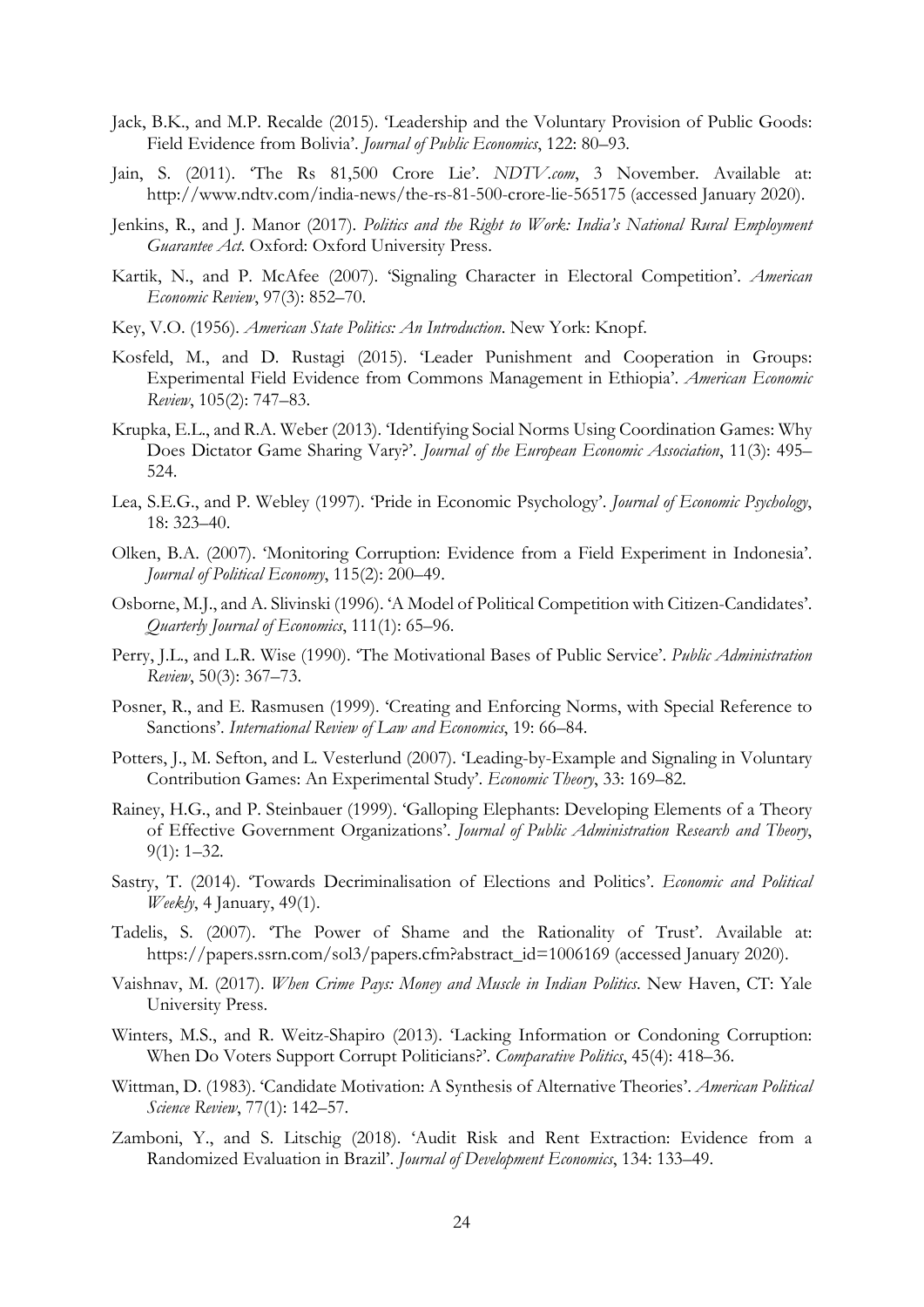# **Appendix A**

# **Instructions (Treatment 0)**

## **GROUP NUMBER: \_\_\_\_\_**

#### *Welcome*

Welcome! Thank you for taking the time to come today. [Introduce PB, SM, and the assistants.] You can ask any of us questions during today's programme.

Thank you again for participating. For agreeing to do so you will automatically be given Rs 300 as a 'thank you' payment. Anything else you earn today will be in addition to this.

#### *Your Group Number*

Your name will never be recorded in this study, or revealed to anyone. In particular, the researchers will not have any access to your identity (if you have given your name, address, etc. to your local surveyor, this information will remain with them). Instead, you will be known by your *group number*. You have drawn this number randomly when you entered the room (also, the number is shown above).

#### *Your Partner*

You will be paired with another person sitting in a different room in this venue. We will call this person your *partner.* In your group number, the first letter indicates your section (A or B) and the next number indicates your room (1 or 2). Suppose your group number is A1x. You will be matched with A2x, that is, someone who is in Section A in Room 2 with a number x. You will never meet (or know the identity) of your partner. Your partner sitting in a different room will not meet you (or know your identity). The decisions made today will concern how much money you and your partner earn.

#### *Your Task*

Your group has been given Rs 1,000 to divide between the two of you [i.e. your partner and yourself]. Although you and your partner are in the same group, only one of you will have responsibility for deciding how to divide the Rs 1,000.

Even though only one of you makes decisions, it is very important for everyone to understand how decisions will be made, so please pay attention to all of the instructions.

#### *Decision-making Partner*

We will randomly select one person from each pair as the decision-making partner (or D). The decision-making partner could be selected from this room or from the other room. We will ask each person on the right/left side of the room to pick a chit from an urn. In each chit, either D or R (recipient partner) is written. If you pick D, then you will make the decision of how to allocate Rs 1,000 between you and your partner. We will explain below the procedure for choosing your decision.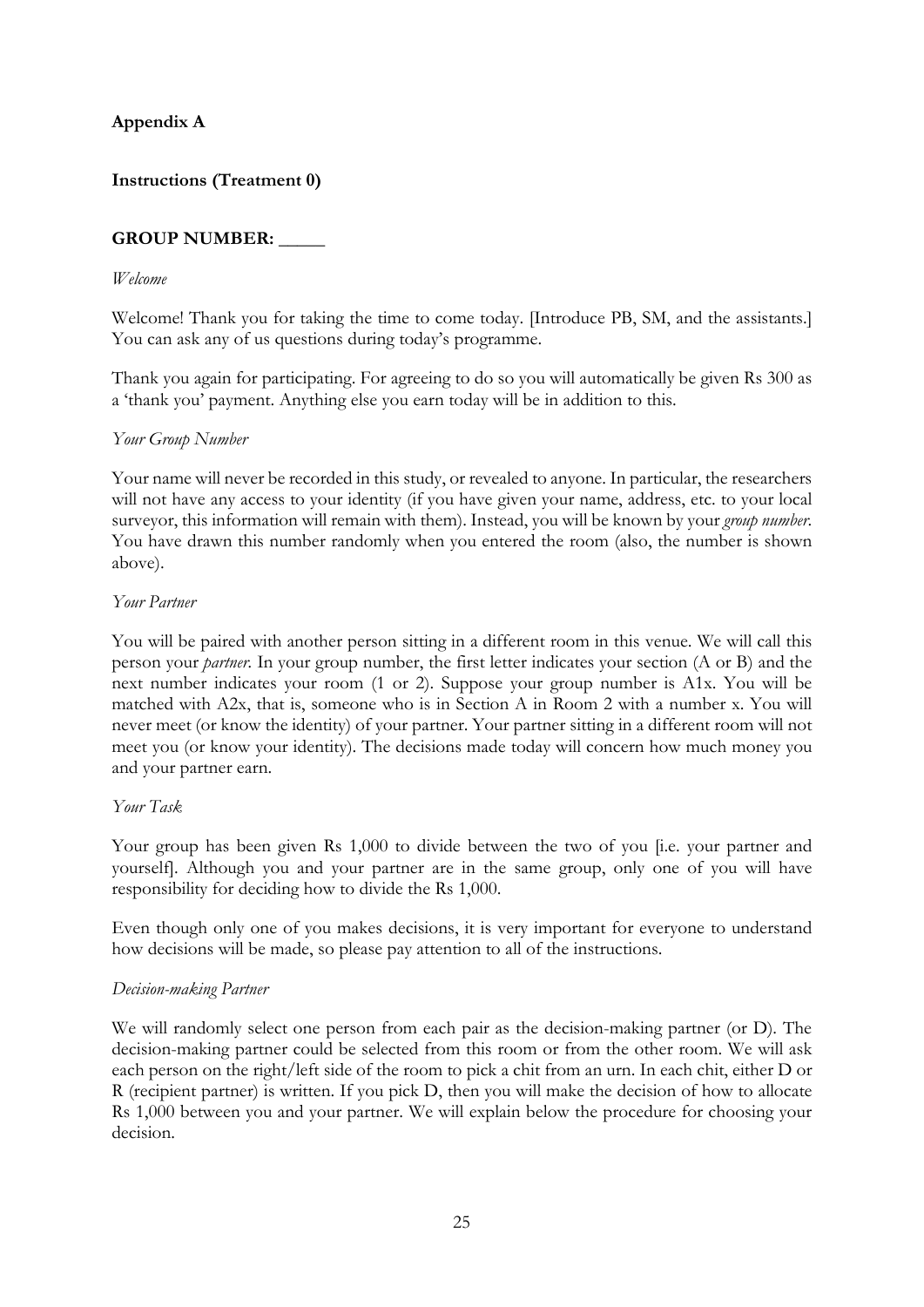#### *Private Number*

Each D should come to the front desk one by one. Each of you will pick a chit randomly from an urn containing 10 chits; each chit has a number between 1 and 10. We call it 'private number' as it is private and confidential. Only a D can see his/her private number, no one else (not even the experimenter) can. Please write the number on your decision sheet in private and do not show this to anybody in the room.

Then, one of the following two things will happen.

# **EITHER …**

We will let the decision-making partner choose a division of the Rs 1,000 by filling in a line such as the following (see the example of Decision Sheet):

'Distribute Rs 1,000: I allocate \_\_\_\_\_\_ to myself and \_\_\_\_\_\_ to my partner.'

Notice that the amounts in the two blank spaces must sum to Rs 1,000.

*No one here will see what this person writes, not even his/her partner.*

In 2 out of 10 cases, the decision-making partner will choose.

# **OR …**

We will automatically allocate Rs 1,000 to one partner and Rs 0 to the other partner. Someone in another room will flip a coin to determine which partner gets Rs 1,000 and which get Rs 0.

In 8 out of 10 cases, the decision-making partner will be forced to choose.

At the beginning of each round, we will announce who can make the decision. For example, we may say those who have private numbers 3 and 8 will choose the distribution. Others will tick the box where it shows s/he has no control over decision-making.

*Everyone in this room will know how the Rs 1,000 was divided between the two partners in each group. But no one, not even the experimenter, will be able to understand whether the decision-making partner made this choice or whether nature made it automatically. No one, not even the experimenter, will know what private number the deciding partner received or whether the coin-flip came up heads or tails.*

Thinking about this from the point of view of the decision maker:

- If your division is Rs 1,000 for yourself and Rs 0 for your partner, no one will know whether this was your choice or our choice.
- Likewise, if your division is Rs 0 for yourself and Rs 1,000 for your partner, no one will know whether this was your choice or our choice.
- However, if you choose any other division—say Rs 50, Rs 200, Rs 500, or Rs 700 for yourself and the rest for your partner—everyone will be able to figure out that you are responsible for this choice.

Thinking about this from the point of view of the other partner:

• If you are allocated Rs 0, you will not know whether your partner made this choice or whether we made it.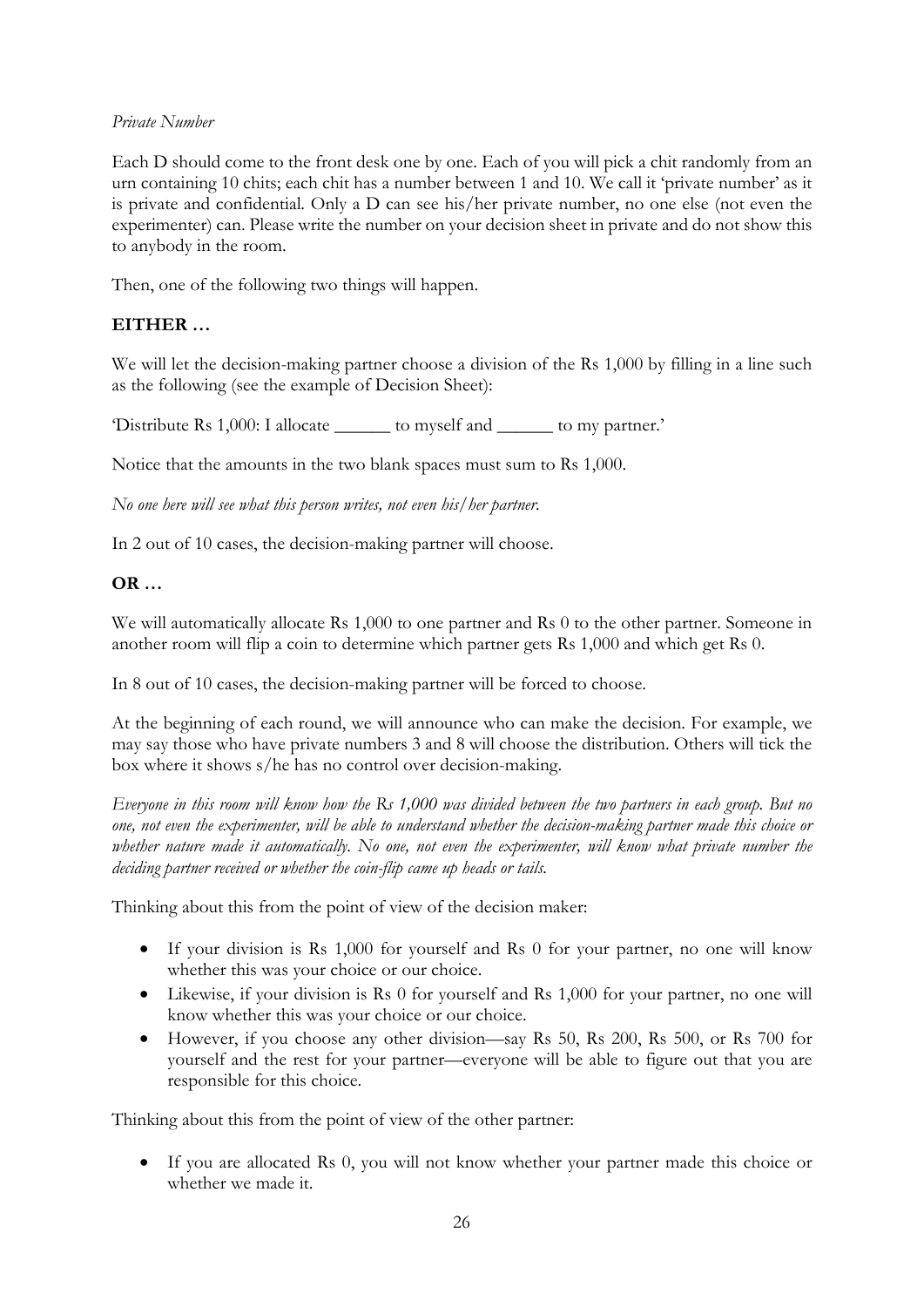- Likewise, if you are allocated Rs 1,000, you will not know whether your partner made this choice or whether we made it.
- However, if you are allocated any other amount—say Rs 50, Rs 200, Rs 500, or Rs 700 you will know that your partner is responsible for this choice.

Thinking about this from the point of view of everyone else (including the experimenter) in the room:

- If you see that a decision maker is allocated Rs 0, you will not know whether s/he made this choice or whether we made it.
- Likewise, if you see that a decision maker is allocated Rs 1,000, you will not know whether s/he made this choice or whether we made it.
- However, if any partner receives any other amount—say Rs 50, Rs 200, Rs 500, or Rs 700—you will know that the decision-making partner is responsible for this choice.

### *The Decision Sheets*

The decision maker will receive five sheets and will need to make five different decisions. All of the decisions have the same form as the one we have just described. See the example below.

*Only one of these decisions will count.* After all decisions are made we will randomly select one of the five decision sheets and use only that one decision sheet to determine payments. It makes good sense, therefore, to make each decision as if it will actually be carried out.

We are going to start the random draw of the private number. One by one, each decision maker will come to the front of the room, carrying the envelope containing the blank decision sheets. There, s/he will pick a chit and a number from 1 to 10 will come up. The number on the chit will be his/her *private number*. To make sure s/he does not forget this number, s/he will write it on each decision sheet before returning to his/her station. *No one else will see this number.*

*At the end, we will publish the result as described above to each participant of each group, that is, all the decisionmaking partners in Section A of this room and all the recipients in Section A in the other room will see the results (see the example of Result Sheet).* 

# **Instructions (Treatment 1)**

#### **GROUP NUMBER: \_\_\_\_\_**

#### *Welcome*

Welcome! Thank you for taking the time to come today. [Introduce PB, SM, and the assistants.] You can ask any of us questions during today's programme.

Thank you again for participating. For agreeing to do so you will automatically be given Rs 300 as a 'thank you' payment. Anything else you earn today will be in addition to this.

#### *Your Group Number*

Your name will never be recorded in this study, or revealed to anyone. In particular, the researchers will not have any access to your identity (if you have given your name, address, etc. to your local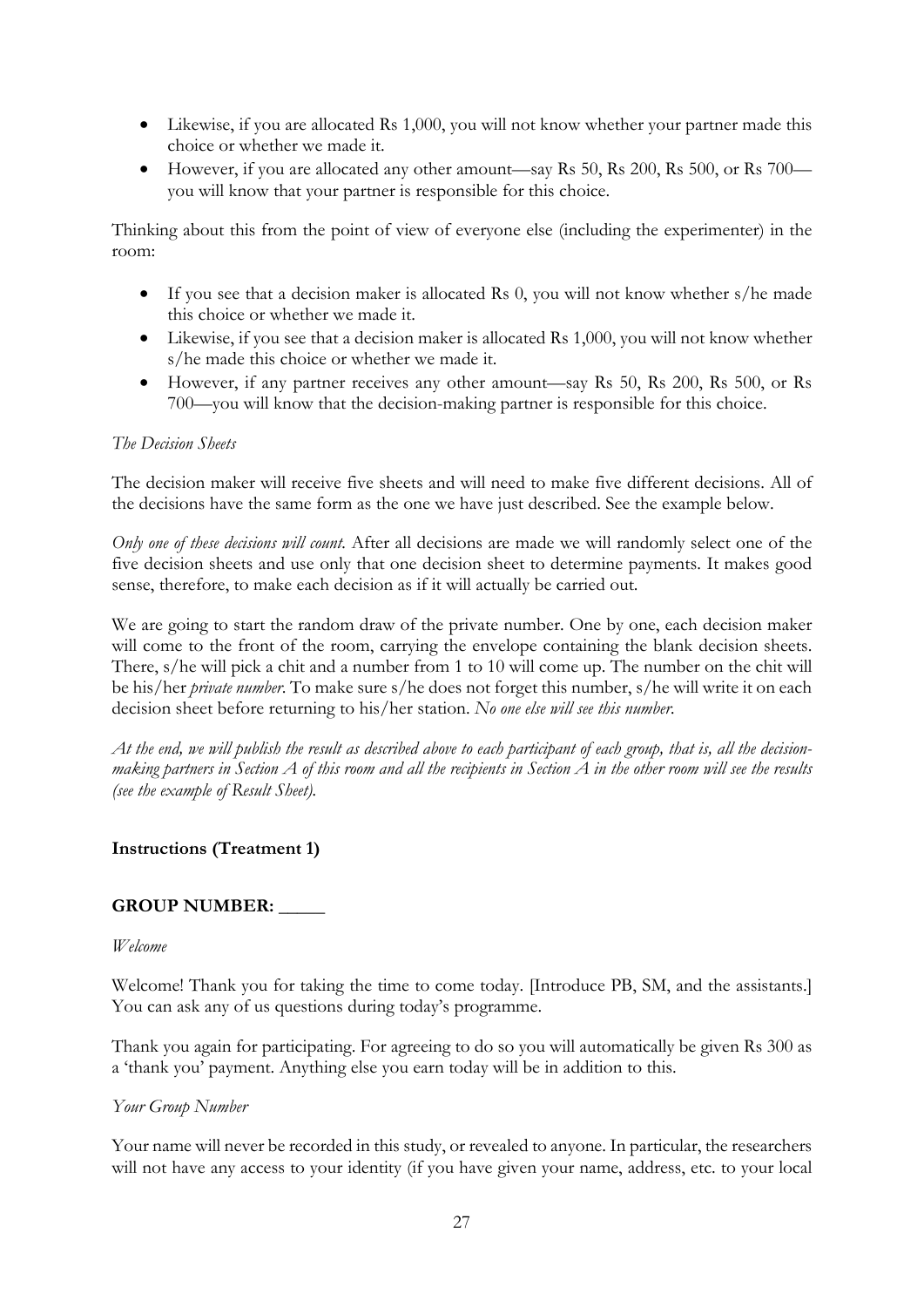surveyor, this information will remain with them). Instead, you will be known by your *group number*. You have drawn this number randomly when you entered the room (also, the number is shown above).

#### *Your Partner*

You will be paired with another person in the room today. We will call this person your *partner*. The decisions made today will concern how much money you and your partner earn.

Before we tell you about the decisions, we will take a minute to introduce you to your partner. You and your partner have the same group number, but are sitting on opposite sides of the room.

We will start at the front of the room. We will first ask the two in Group Number 1 to stand and face each other. Then, each should say 'hello' to their partner (or wave their hands to each other). We will then ask Group Number 2 to do the same, and will repeat this for all groups.

### *Your Task*

Your group has been given Rs 1,000 to divide between the two of you. Although you and your partner are in the same group, only one of you will have responsibility for deciding how to divide the Rs 1,000.

Even though only one of you makes decisions, it is very important for everyone to understand how decisions will be made, so please pay attention to all of the instructions.

# *Decision-making Partner*

We will randomly select one person from each pair as the decision-making partner (or D). We will ask each person on the right/left side of the room to pick a chit from an urn. In each chit, either D or R (recipient partner) is written. If you pick D, then you will make the decision of how to allocate Rs 1,000 between you and your partner. We will explain below the procedure for choosing your decision.

#### *Private Number*

Each D should come to the front desk one by one. Each of you will pick a chit randomly from an urn containing 10 chits; each chit has a number between 1 and 10. We call it 'private number' as it is private and confidential. Only a D can see his/her private number, no one else (not even the experimenter) can. Please write the number on your decision sheet in private and do not show this to anybody in the room.

Then, one of the following two things will happen.

# **EITHER …**

We will let the decision-making partner choose a division of the Rs 1,000 by filling in a line such as the following (see the example of Decision Sheet):

'Distribute Rs 1,000: I allocate \_\_\_\_\_\_ to myself and \_\_\_\_\_\_ to my partner.'

Notice that the amounts in the two blank spaces must sum to Rs 1,000.

*No one here will see what this person writes, not even his/her partner.*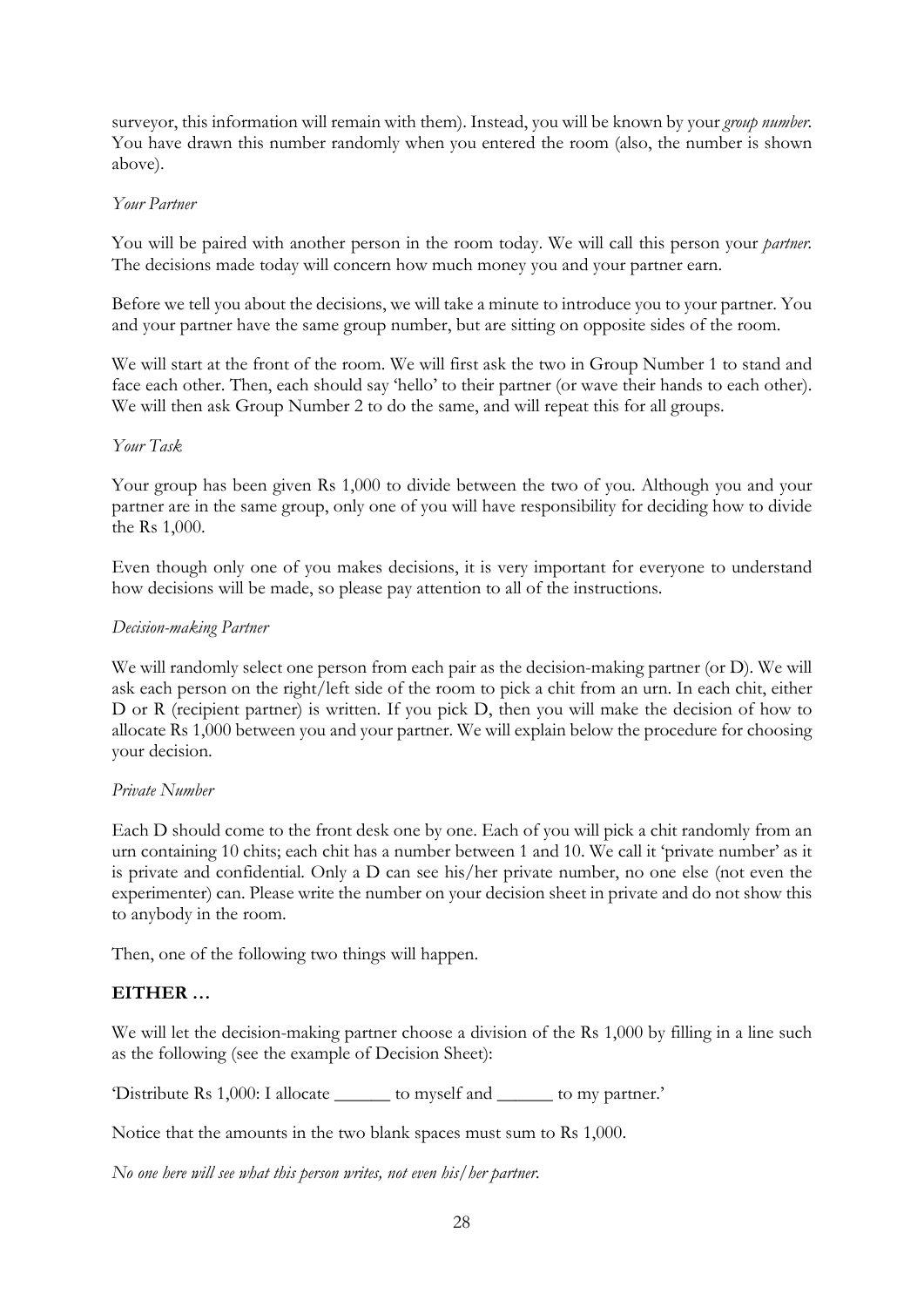In 2 out of 10 cases, the decision-making partner will choose.

# **OR …**

We will automatically allocate Rs 1,000 to one partner and Rs 0 to the other partner. Someone in another room will flip a coin to determine which partner gets Rs 1,000 and which get Rs 0.

In 8 out of 10 cases, the decision-making partner will be forced to choose.

At the beginning of each round, we will announce who can make the decision. For example, we may say those who have private numbers 3 and 8 will choose the distribution. Others will tick the box where it shows s/he has no control over decision making.

*Everyone in this room will know how the Rs 1,000 was divided between the two partners in each group. But no one, not even the experimenter, will be able to understand whether the decision-making partner made this choice or whether nature made it automatically. No one, not even the experimenter, will know what private number the deciding partner received or whether the coin-flip came up heads or tails.*

Thinking about this from the point of view of the decision maker:

- If your division is Rs 1,000 for yourself and Rs 0 for your partner, no one will know whether this was your choice or our choice.
- Likewise, if your division is Rs 0 for yourself and Rs 1,000 for your partner, no one will know whether this was your choice or our choice.
- However, if you choose any other division—say Rs 50, Rs 200, Rs 500, or Rs 700 for yourself and the rest for your partner—everyone will be able to figure out that you are responsible for this choice.

Thinking about this from the point of view of the other partner:

- If you are allocated Rs 0, you will not know whether your partner made this choice or whether we made it.
- Likewise, if you are allocated Rs 1,000, you will not know whether your partner made this choice or whether we made it.
- However, if you are allocated any other amount—say Rs 50, Rs 200, Rs 500, or Rs 700 you will know that your partner is responsible for this choice.

Thinking about this from the point of view of everyone else (including the experimenter) in the room:

- If you see that a decision maker is allocated Rs 0, you will not know whether s/he made this choice or whether we made it.
- Likewise, if you see that a decision maker is allocated Rs 1,000, you will not know whether s/he made this choice or whether we made it.
- However, if any partner receives any other amount—say Rs 50, Rs 200, Rs 500, or Rs 700—you will know that the decision-making partner is responsible for this choice.

#### *The Decision Sheets*

The decision maker will receive five sheets and will need to make five different decisions. All of the decisions have the same form as the one we have just described. See the example below.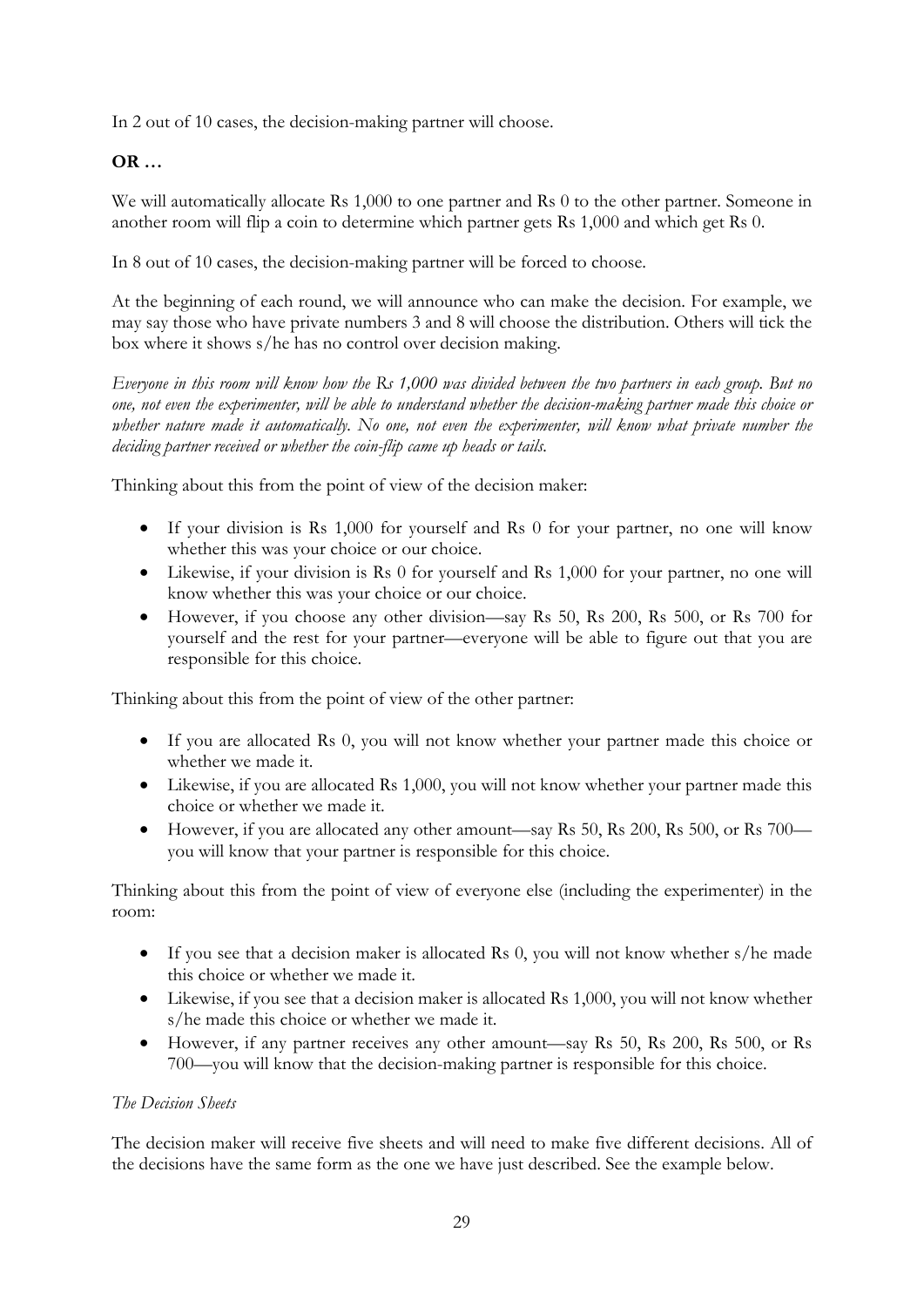*Only one of these decisions will count.* After all decisions are made we will randomly select one of the five decision sheets and use only that one decision sheet to determine payments. It makes good sense, therefore, to make each decision as if it will actually be carried out.

We are going to start the random draw of the private number. One by one, each decision maker will come to the front of the room, carrying the envelope containing the blank decision sheets. There, s/he will pick a chit and a number from 1 to 10 will come up. The number on the chit will be his/her *private number*. To make sure s/he does not forget this number, s/he will write it on each decision sheet before returning to his/her station. *No one else will see this number.*

*At the end, we will publish the result as described above (see the example Result Sheet).* 

### **Instructions (Treatment 2)**

Same as Treatment 1. The only difference is that participants know that in each round 9 out of 10 dictators can choose their decisions.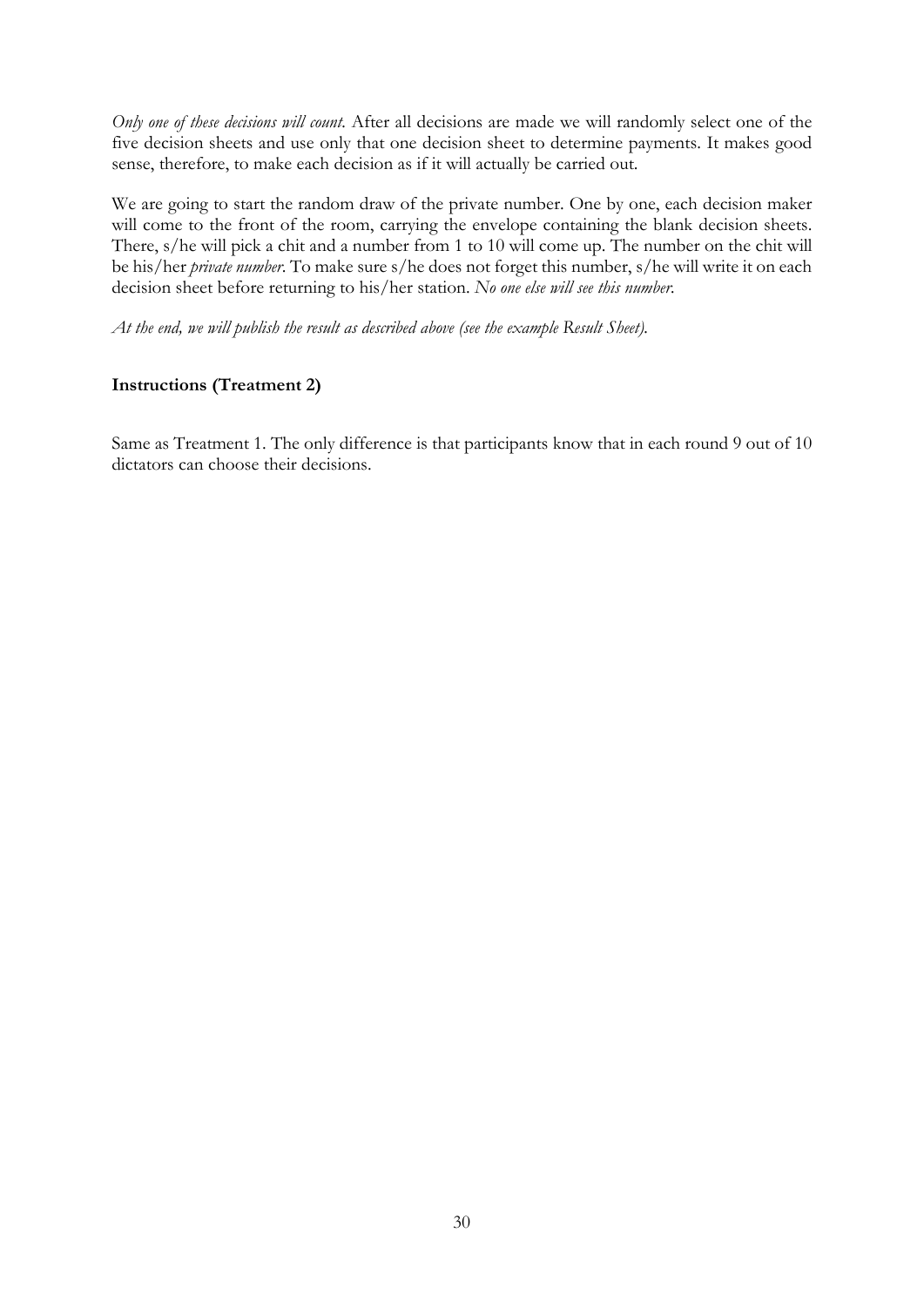# **Decision Sheet**

# **How do you distribute Rs 1,000? A or B?**

My group number is \_\_\_\_\_\_\_\_\_\_\_

My private number is \_\_\_\_\_\_\_

Round\_\_\_\_

# **A) Private numbers: 1 and 3**



To me To my partner

**Or**

\_\_\_\_\_\_\_\_\_\_\_\_\_\_\_\_\_\_ \_\_\_\_\_\_\_\_\_\_\_\_

# **B) Private numbers: 2, 4, 5, 6, 7, 8, 9, and 10**



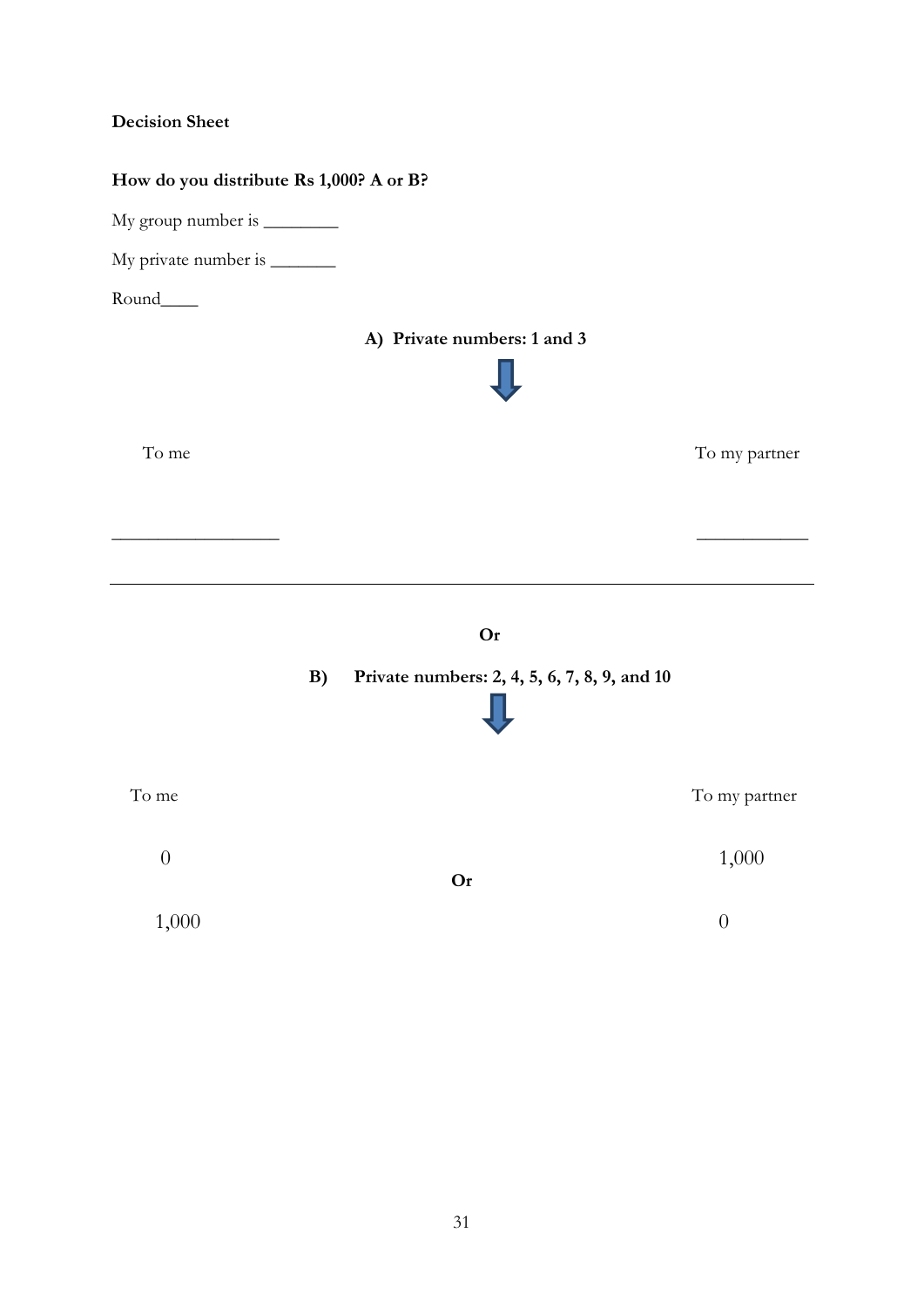# **Features of the Decision Sheet we will report to your partner:**

In 2 out of 10 cases, the dictator has made the decision.

In 8 out of 10 cases, the decision has been forced.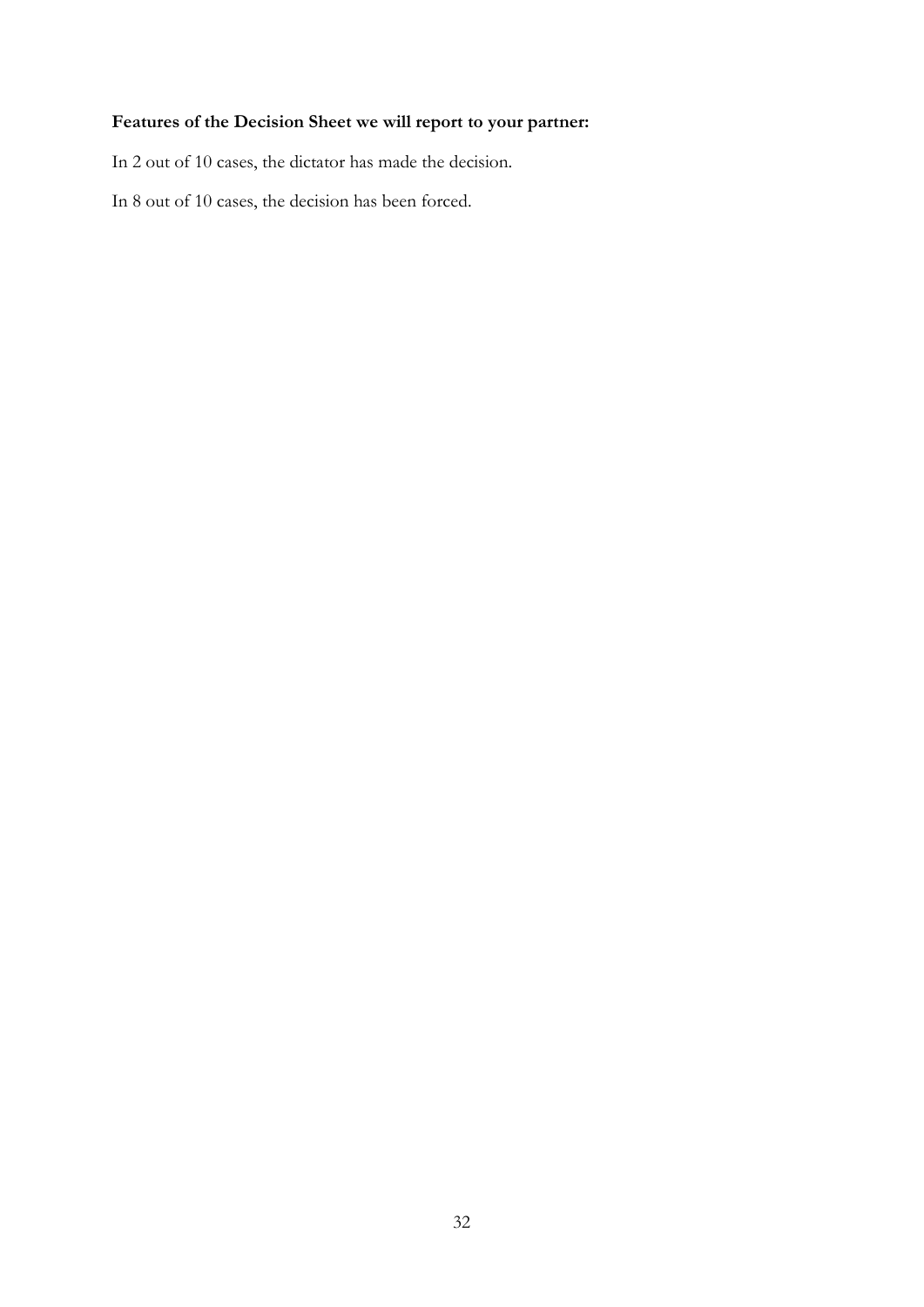# **Result Sheet**

# **Chosen Decision Sheet: \_\_\_\_**

#### *Who made the allocation:*

| In ______ out of 10 cases, the dictator has made the decision. |
|----------------------------------------------------------------|
| In ______ out of 10 cases, the decision has been forced.       |
| Group 1 Decision maker: Rs ________; Partner: Rs ________      |
| Group 2 Decision maker: Rs ________; Partner: Rs _________     |
| Group 3 Decision maker: Rs _________; Partner: Rs __________   |
| Group 4 Decision maker: Rs ________; Partner: Rs ________      |
| Group 5 Decision maker: Rs ________; Partner: Rs _________     |
| Group 6 Decision maker: Rs _______; Partner: Rs ________       |
| Group 7 Decision maker: Rs ________; Partner: Rs _________     |
| Group 8 Decision maker: Rs ________; Partner: Rs _________     |
| Group 9 Decision maker: Rs ________; Partner: Rs ________      |
| Group 10 Decision maker: Rs ________; Partner: Rs _________    |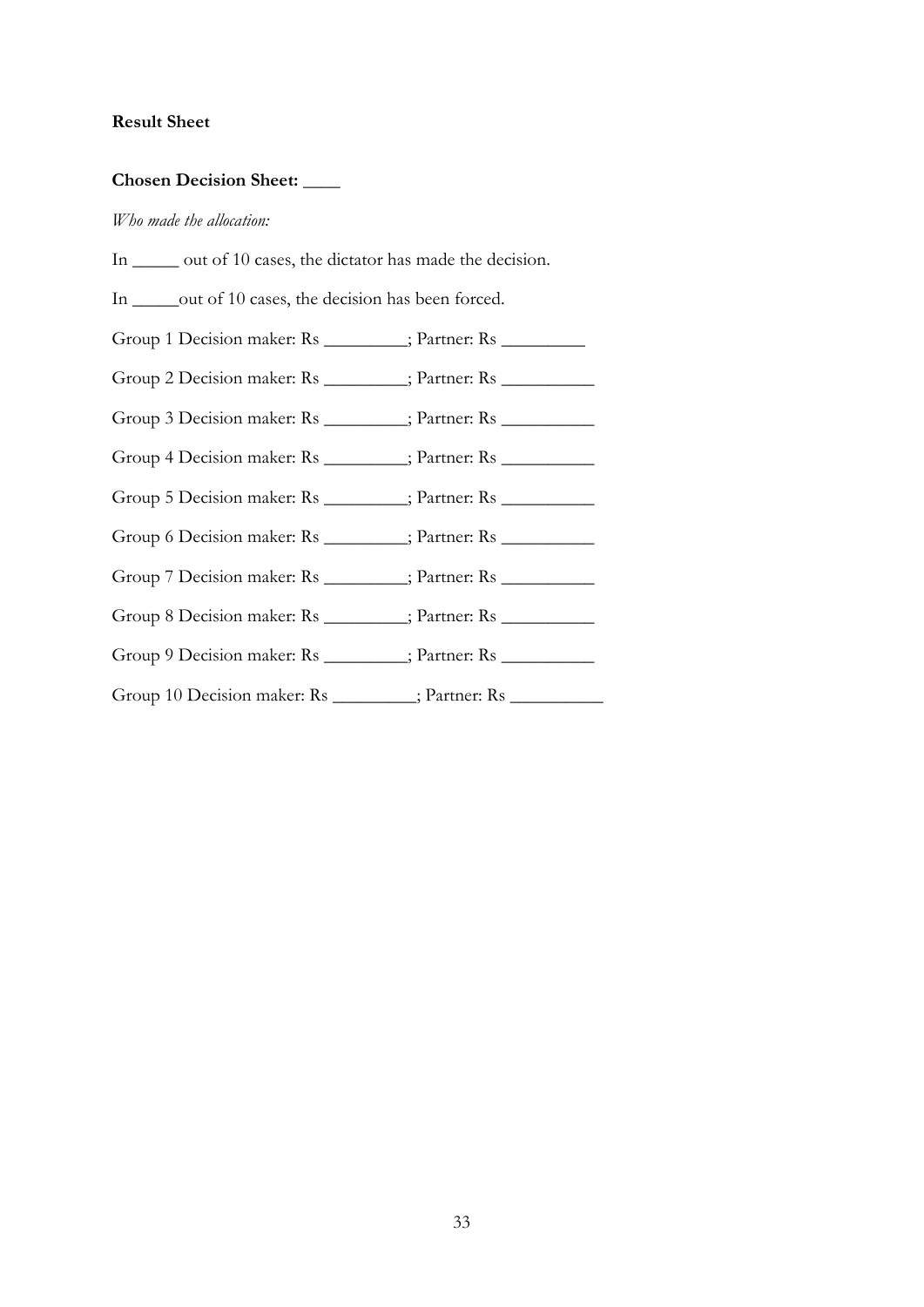# **Appendix B**

# **Incentivized Survey**

# **Design of Incentivized Survey**

(1) Randomly (following a similar process to that described in the recruitment/instructions section above) chosen participants (politicians and non-politicians in a village) were invited to come to a common venue. (2) After the standard protocol (e.g. explaining the survey, written consent, etc.), the experimenter distributed the incentivized survey sheet. (3) In the survey, there was a hypothetical scenario of a standard dictator game. In an anonymous setting, a dictator was randomly matched with an unknown recipient sitting in the next room. The dictator was endowed with Rs 1,000 (hypothetical) and had to decide how to distribute the endowment with the recipient (see the questionnaire). (4) Each respondent was asked to rate different combinations of 'give' ranging from 'very socially inappropriate' to 'very socially appropriate' on a quantified scale of 1 to 4. (5) Individuals were told that one question would be randomly selected and the person whose answer matched the modal response of others on that question would be rewarded with Rs 500 (approximately  $f(5)$ . (6) No communication was allowed. The experimenter made it clear that the survey was anonymous. (7) After completion of the survey, the experimenter collected the survey sheet from each participant and sent them to an external person waiting outside the room. The external person then identified who had won the Rs 500 reward. (8) Meanwhile, each participant answered a few questions related to their demography. (9) The participants left the room one by one and the successful participant(s) received the reward, along with the participation fee (Rs 300), outside the room from the external person.

# **Incentivized Survey Questionnaire**

Welcome! Thank you for taking the time to come today. You can ask any of us questions during today's programme. Thank you again for participating. For agreeing to do this you will automatically be given Rs 300 as a 'thank you' payment.

We now ask you to look at the following scenario which contains a few questions that you need to answer carefully. There is no right or wrong answer.

We will randomly pick the answer to one question. If your answer to that question is the closest match to the overall response (in particular, modal response), then you will receive Rs 500 as a reward.

We ask you now to answer the following questions related to the following hypothetical scenario.

#### *Scenario*

Imagine that two persons A and B participate in a research study. They sit in two separate rooms. They are paired randomly; they do not know each other before, they do not meet each other in the study, and they will not meet each other in the future. In the study, A will make a choice, the experimenter will record this choice, and then both individuals will be informed of the choice and paid money based on the choice made by person A as well as a fixed participation fee. Suppose that neither individual will receive any other money for participating in the experiment. The study is anonymous.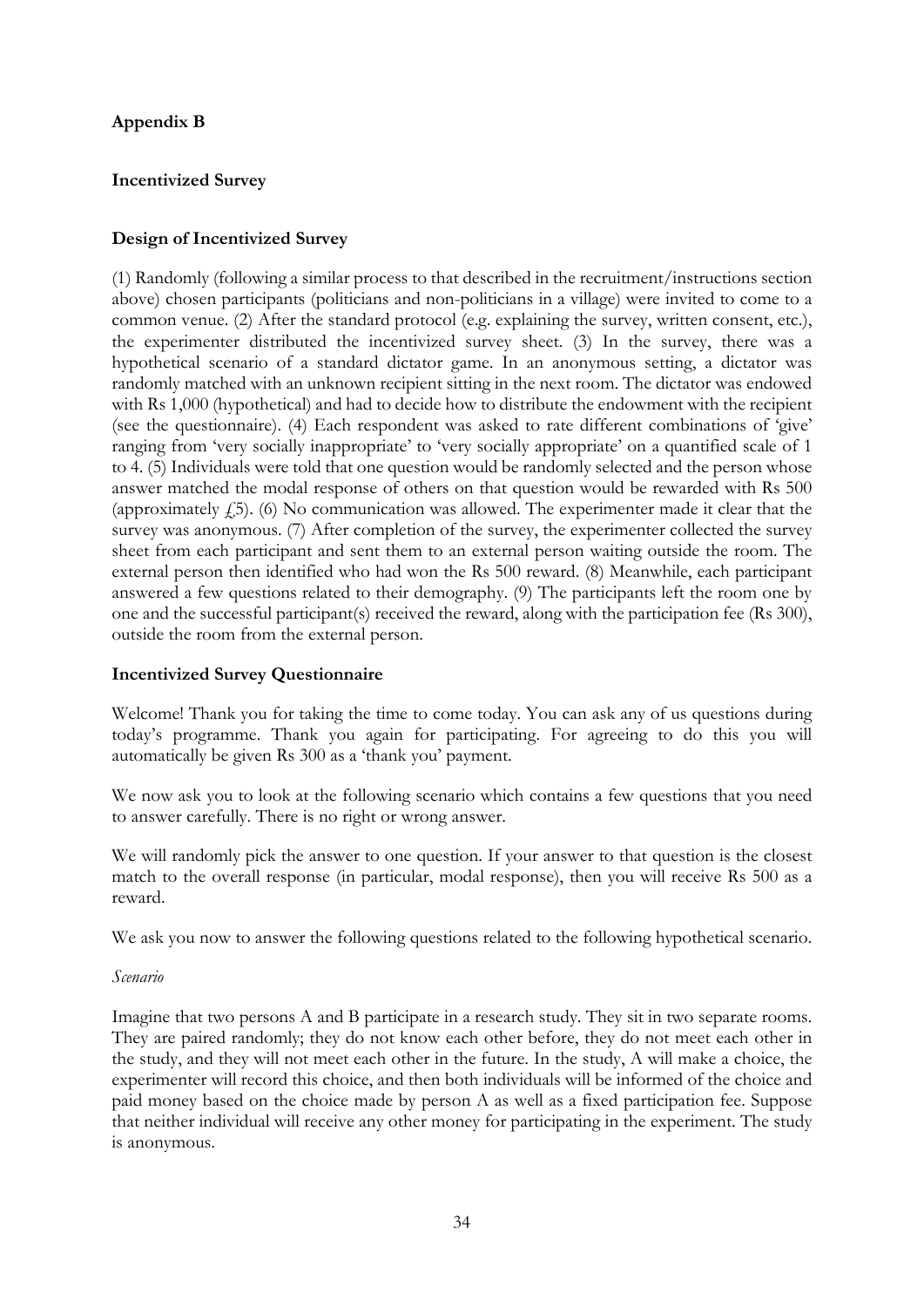Imagine that each pair receives Rs 1,000. Person A then has an opportunity to give any amount of his/her Rs 1,000 to person B. A keeps for him/herself the amount s/he has not transferred to B. B has no decision to make. In this scenario:

A's earnings  $=$  Rs 1,000 minus the amount transferred to B.

B's earnings  $=$  the amount transferred by A.

This choice will determine how much money each will receive, privately and in cash, at the end of the study.

The table below shows a list of the possible choices available to person A. For each of the choices, please indicate whether you believe choosing that option is 'very socially inappropriate', 'somewhat socially inappropriate', 'somewhat socially appropriate', or 'very socially appropriate'. Please tick inside one box for each row.

| Person A's choice                            | Very socially<br>inappropriate | Somewhat<br>socially | Somewhat<br>socially | Very socially<br>appropriate |
|----------------------------------------------|--------------------------------|----------------------|----------------------|------------------------------|
|                                              |                                | inappropriate        | appropriate          |                              |
| Give Rs 0 to Participant B                   |                                |                      |                      |                              |
| (Person A gets Rs 1,000, Person B gets Rs 0) |                                |                      |                      |                              |
| Give Rs 100 to Participant B                 |                                |                      |                      |                              |
| (Person A gets Rs 900, Person B gets Rs 100) |                                |                      |                      |                              |
| Give Rs 200 to Participant B                 |                                |                      |                      |                              |
| (Person A gets Rs 800, Person B gets Rs 200) |                                |                      |                      |                              |
| Give Rs 300 to Participant B                 |                                |                      |                      |                              |
| (Person A gets Rs 700, Person B gets Rs 300) |                                |                      |                      |                              |
| Give Rs 400 to Participant B                 |                                |                      |                      |                              |
| (Person A gets Rs 600, Person B gets Rs 400) |                                |                      |                      |                              |
| Give Rs 500 to Participant B                 |                                |                      |                      |                              |
| (Person A gets Rs 500, Person B gets Rs 500) |                                |                      |                      |                              |
| Give Rs 600 to Participant B                 |                                |                      |                      |                              |
| (Person A gets Rs 400, Person B gets Rs 600) |                                |                      |                      |                              |
| Give Rs 700 to Participant B                 |                                |                      |                      |                              |
| (Person A gets Rs 300, Person B gets Rs 700) |                                |                      |                      |                              |
| Give Rs 800 to Participant B                 |                                |                      |                      |                              |
| (Person A gets Rs 200, Person B gets Rs 800) |                                |                      |                      |                              |
| Give Rs 900 to Participant B                 |                                |                      |                      |                              |
| (Person A gets Rs 100, Person B gets Rs 900) |                                |                      |                      |                              |
| Give Rs 1000 to Participant B                |                                |                      |                      |                              |
| (Person A gets Rs 0, Person B gets Rs 1,000) |                                |                      |                      |                              |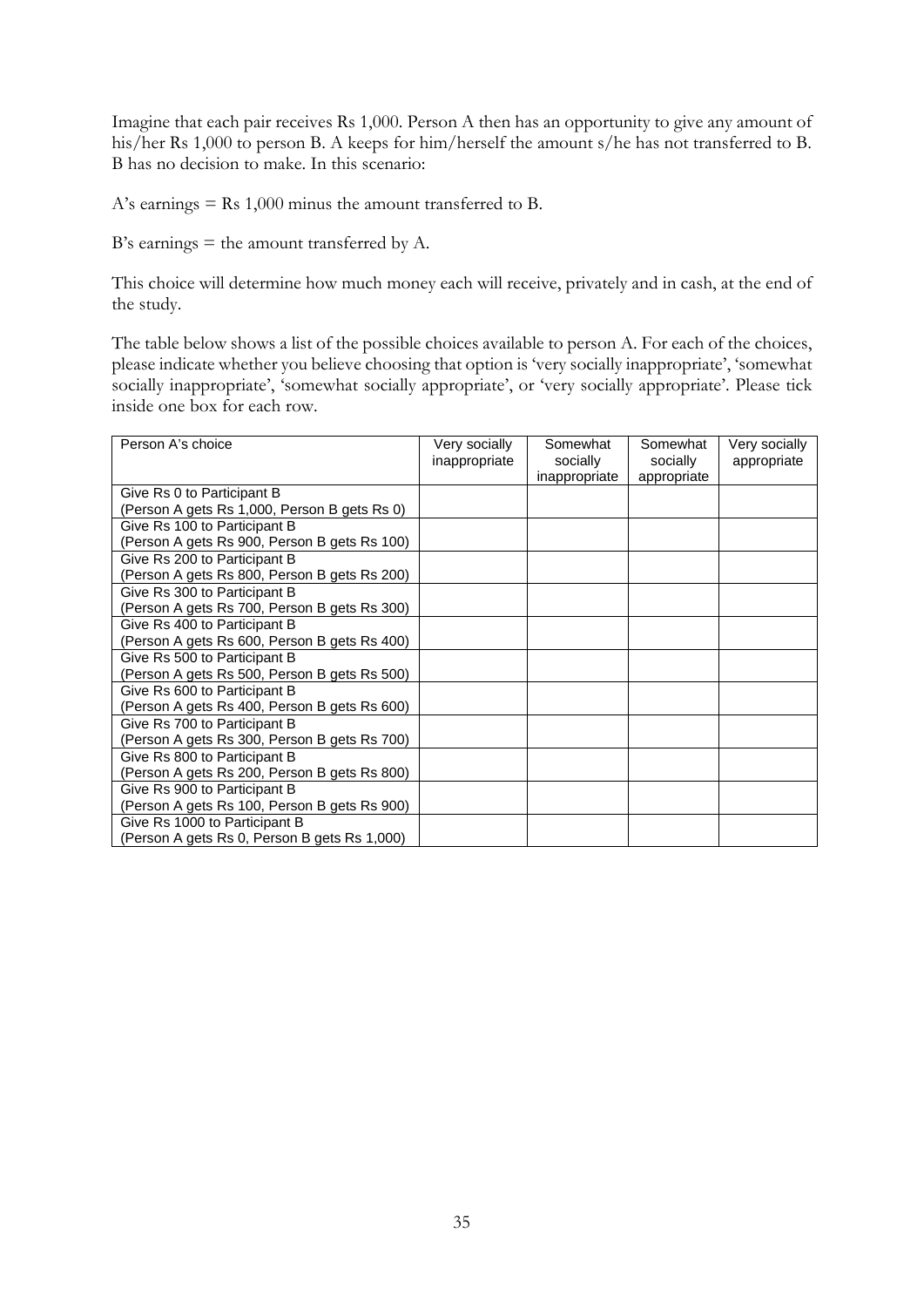# **Additional Information**

|                                                                                                 | 1. Male (__) Female (__)                                                                   |  |  |
|-------------------------------------------------------------------------------------------------|--------------------------------------------------------------------------------------------|--|--|
|                                                                                                 |                                                                                            |  |  |
|                                                                                                 |                                                                                            |  |  |
|                                                                                                 | 4. What is your main occupation, if any (coded): _______________________________           |  |  |
|                                                                                                 |                                                                                            |  |  |
|                                                                                                 | 6. Religion: Hindu (____) Muslim (____)<br>Other $(\_\_)$                                  |  |  |
|                                                                                                 | 7. How many years of education have you completed? ______ years                            |  |  |
|                                                                                                 | If you have an educational degree, which is the highest degree? ________________           |  |  |
|                                                                                                 | 8. How much did your household earn in the last year? ______________ (approximate, in INR) |  |  |
|                                                                                                 | 9. Are you presently an elected representative in your gram panchayat?                     |  |  |
|                                                                                                 | NO<br>YES.                                                                                 |  |  |
|                                                                                                 | a) In what position?                                                                       |  |  |
|                                                                                                 | b) Is this a reserved seat?                                                                |  |  |
|                                                                                                 |                                                                                            |  |  |
|                                                                                                 | c) Is this your first period as an elected representative?                                 |  |  |
|                                                                                                 | YES NO If YES, how many periods have you served?                                           |  |  |
| 10. Has any other member of your household or near family been a gram panchayat representative? |                                                                                            |  |  |
|                                                                                                 | YES<br>NO.                                                                                 |  |  |
| 11. If a current representative, are you planning to stand for the next election?               |                                                                                            |  |  |
|                                                                                                 |                                                                                            |  |  |

YES NO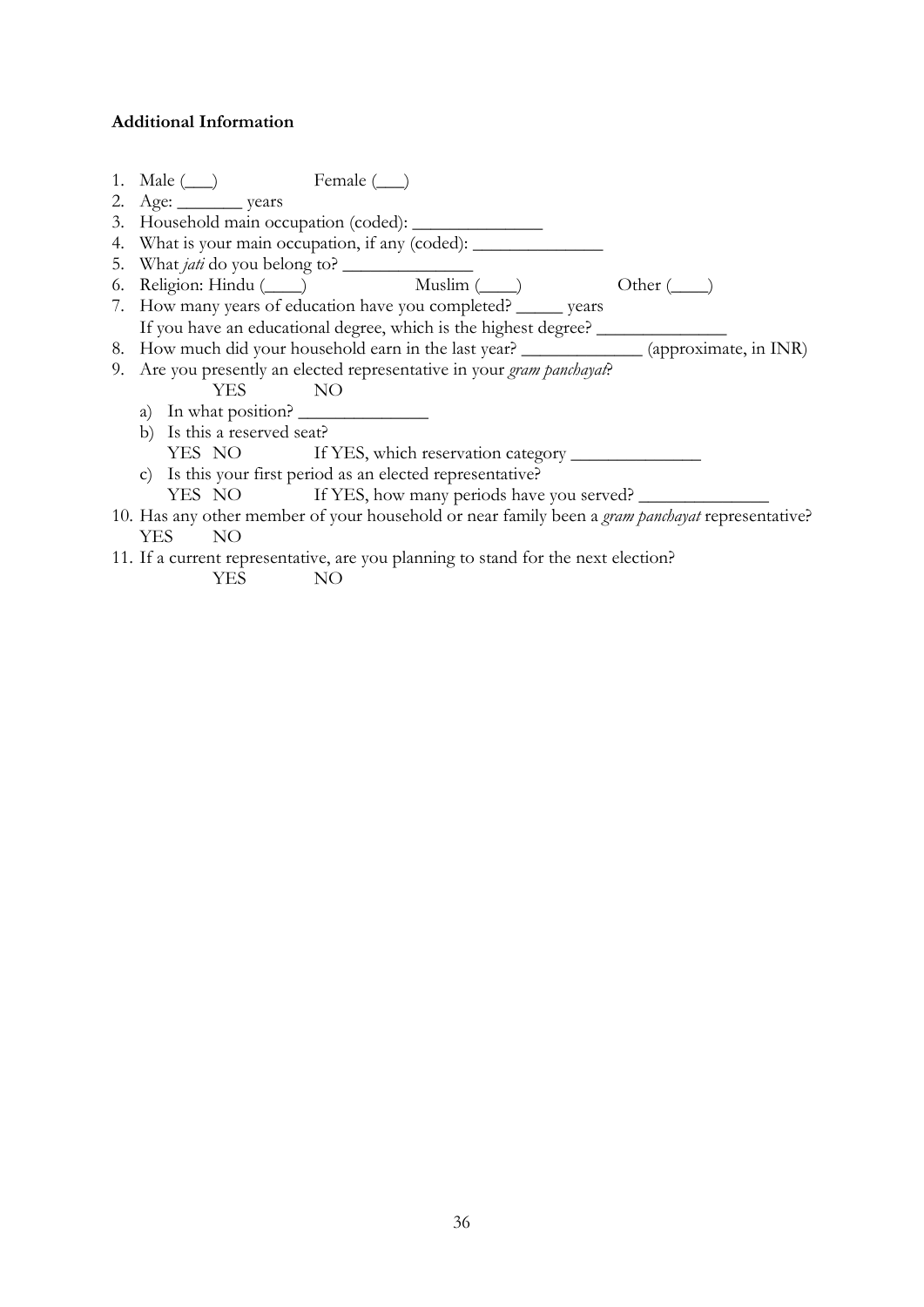# **Appendix C**

**MANCHESTE** ne University<br>Manchester



#### **Invitation Letter**

**Name: ……………….. Address: ………………..**

Respected Sir/Madam,

Indian Statistical Institute (ISI) and Manchester University (MU), in order to understand the perception of people at various layers of society regarding rural development, has selected some villages in the state of West Bengal based on a public lottery. To facilitate such a research study, meetings have been planned at the nearest Community Hall or Gram Panchayat office (GP) of the respective villages very soon. We are happy to inform you that your name has been selected based on a random draw. Your participation in this study is completely voluntary at any stage and would be deeply appreciated.

The villagers who agree to participate in the study will receive a token honorarium of Rs 300 as a mark of gratitude. In addition, there is a scope to earn up to Rs 1,000 in a single day depending upon performance of the participant. A certificate of participation will also be issued by Manchester University and ISI as recognition of your valued presence. The study will take place during December 2016 to March 2017 for one day in each and every selected GP for a 2-hour (approx.) duration. For the convenience of travel, pick-up and drop facilities from convenient locations will be arranged for you. A refreshment packet will be provided to all the participants after the end of each session.

You will not be asked any sensitive question in the sessions. An interesting game will be conducted in each session with you as a participant. The researchers will explain to you clearly the rules of the game. The final result of the game and the data collected in the course of time will be kept confidential and will be used for research purposes only. As an additional precaution, your name and identity will not be disclosed to any one before, during, and after any of the sessions. The professors associated with this work are Sandip Mitra (ISI), Prasenjit Banerjee (MU), Vegard Iversen (MU), Antonio Nicolò (MU), and Kunal Sen (MU).

We firmly believe that you will give your consent to be a part of this interesting study and you will enjoy working with academicians of internationally reputed research organisations. Please do not hesitate to contact me if you have any questions.

Regards,

(Sandip Mitra) Co-PI (MU-ISI Project), Contact no.: +91-9830194031